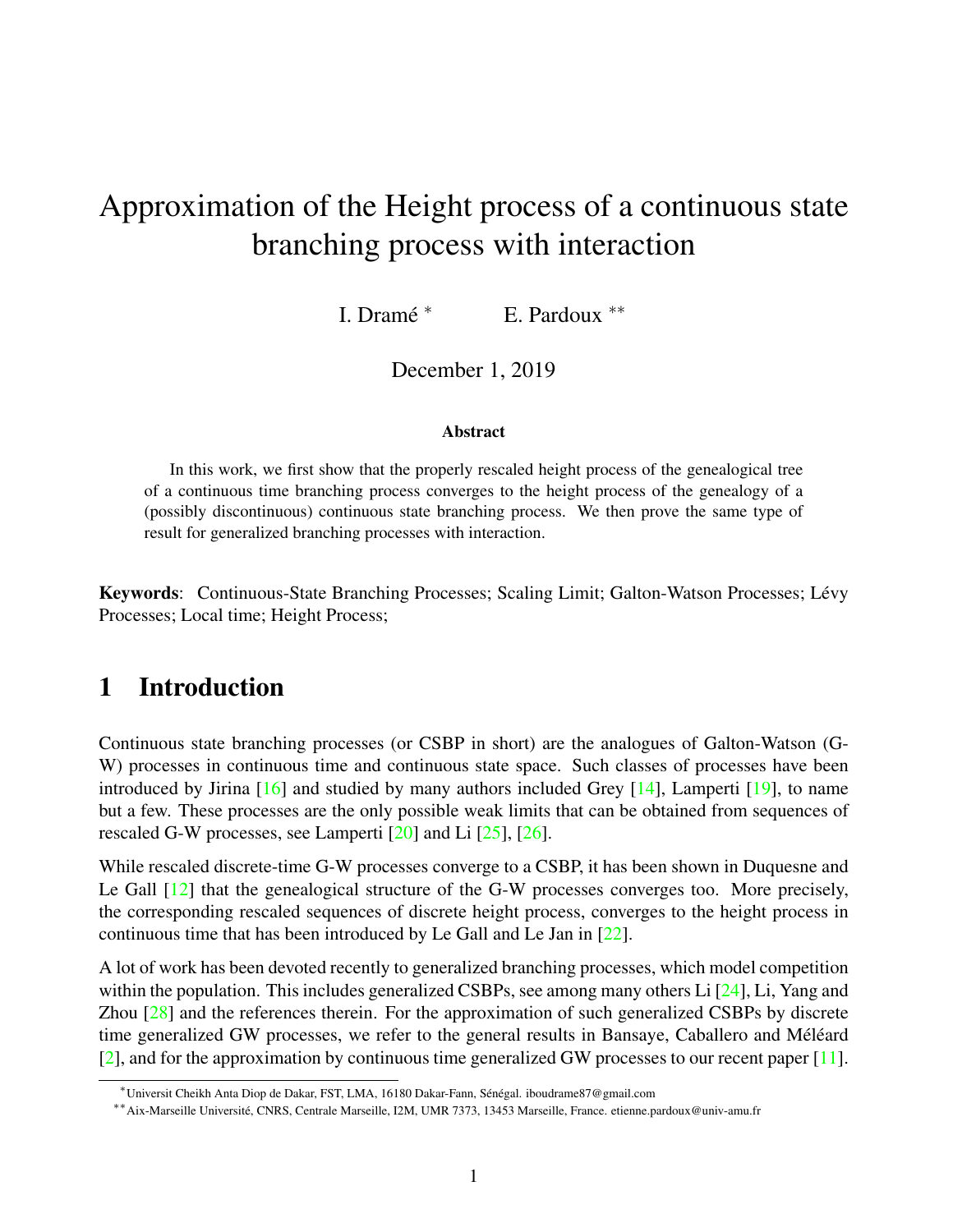Some work has been also devoted recently to the description of the genealogy of such generalized CSBPs, see Le, Pardoux and Wakolbinger  $[23]$  and Pardoux  $[29]$  for the case of continuous such processes and both Berestycki, Fittipaldi and Fontbona [\[4\]](#page-37-4) and Li, Pardoux and Wakolbinger [\[27\]](#page-38-10) for the general case. [\[4\]](#page-37-4) allows processes without a Brownian component unlike [\[27\]](#page-38-10), but the latter allows more general interactions. The present paper studies the convergence of the genealogy of a generalized continuous time GW process to that of a generalized possibly discontinuous CSBP, under the same assumptions as  $[27]$ .

We first give a construction of the CSBP as a scaling limit of continuous time G-W branching processes. To then give a precise meaning to the convergence of trees, we will code G-W trees by a continuous exploration process as already defined by Dramé et al. in  $[10]$  $[10]$ , and we will establish the convergence of this (rescaled) continuous process to the continuous height process defined in [\[27\]](#page-38-10), see also [\[12\]](#page-37-1). Each jump of our generalized CSBP corresponds to the birth of a significant proportion of the total population, whose genealogical tree needs to be explored by our height process. This gives rise to a special term in the equation for the height process, which has possibly unbounded variations and has no martingale property. It also destroys any possible Markov property of the height process. The tightness of such a term cannot be established by standard techniques. We use for that purpose a special method which has been developed in [\[27\]](#page-38-10), see the proof of Proposition [3.16](#page-14-0) below. The main result of this paper is Theorem [4.4](#page-33-0) in section [4.](#page-29-0)

The organization of the paper is as follows : In Section 2 we recall some basic definitions and notions concerning branching processes. Section 3, which is by far the longest one, considers the height process in the case without interaction. It is devoted to the description of the discrete approximation of both the population process and the height process of its genealogical tree. We prove the convergence of the height process, and of its local time. Section 4 introduces the interaction, via a Girsanov change of probability measure, and establishes the main result. We consider first the case where the interaction function has a bounded derivative, and then the general situation, which allows in particular the popular so–called logistic (i.e. quadratic) interaction.

We shall assume that all random variables in the paper are defined on the same probability space  $(\Omega,\mathscr{F},\mathbb{P})$ . We shall use the following notations  $\mathbb{Z}_+ = \{0,1,2,...\}$ ,  $\mathbb{N} = \{1,2,...\}$ ,  $\mathbb{R} = (-\infty,\infty)$  and  $\mathbb{R}_+ = [0, \infty)$ . For  $x \in \mathbb{R}_+$ , [x] denotes the integer part of *x*.

# 2 The Height process of a continuous state branching process

#### 2.1 Continuous state branching process

A CSBP is a  $\mathbb{R}_+$ -valued strong Markov process has the property,  $\mathbb{P}_x$  denoting the law of the process when starts from *x* at time  $t = 0$ ,  $\mathbb{P}_{x+y} = \mathbb{P}_x * \mathbb{P}_y$ . More precisely, a CSBP  $X^x = (X_t^x, t \ge 0)$  (with initial condition  $X_0^x = x$ ) is a Markov process taking values in [0, ∞], where 0 and ∞ are two absorbing states, and satisfying the branching property; that is to say, it's Laplace transform satisfies

$$
\mathbb{E}[\exp(-\lambda X_t^x)] = \exp\{-xu_t(\lambda)\}, \quad \text{for } \lambda \geqslant 0,
$$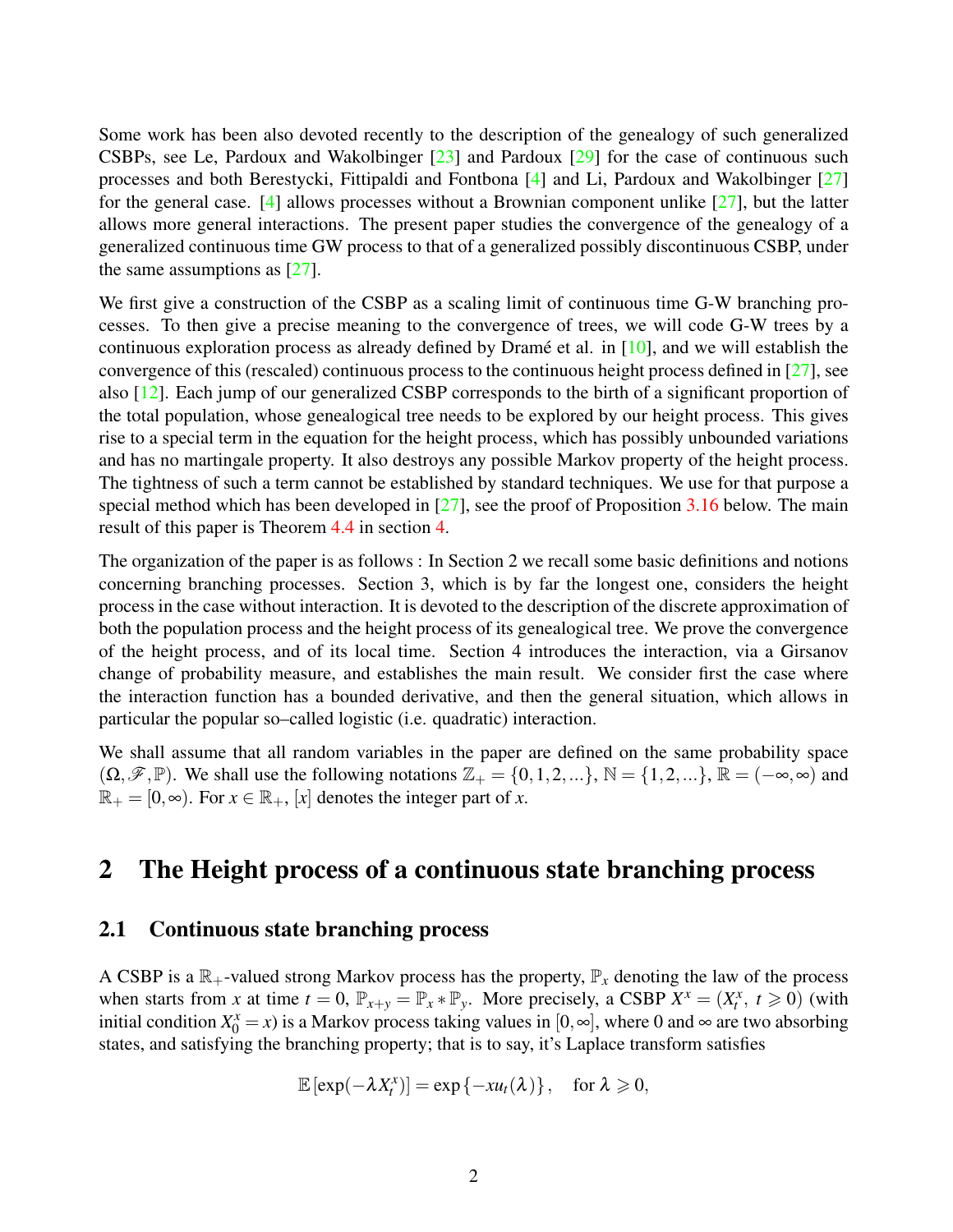for some non negative function  $u_t(\lambda)$ . According to Silverstein [\[33\]](#page-38-11), the function  $u_t$  is the unique nonnegative solution of the integral equation

$$
u_t(\lambda) = \lambda - \int_0^t \psi(u_r(\lambda)) dr,
$$
\n(2.1)

where  $\psi$  is called the branching mechanism associated with  $X^x$  and is defined by

$$
\psi(\lambda) = b\lambda + c\lambda^2 + \int_0^\infty (e^{-\lambda z} - 1 + \lambda z \mathbf{1}_{\{z \leq 1\}}) \mu(dz),
$$

where  $b \in \mathbb{R}$ ,  $c \ge 0$  and  $\mu$  is a  $\sigma$ -finite measure which satisfies  $(1 \wedge z^2)\mu(dz)$  is a finite measure on  $(0, \infty)$ . We shall in fact assume in this paper that

$$
(\mathbf{H}): \quad \int_0^\infty (z \wedge z^2) \mu(dz) < \infty \quad \text{and} \quad c > 0.
$$

The first assumption implies that the process  $X^x$  does not explode and we allows to write the last integral in the above equation in the following form

<span id="page-2-0"></span>
$$
\psi(\lambda) = b\lambda + c\lambda^2 + \int_0^\infty (e^{-\lambda z} - 1 + \lambda z)\mu(dz). \tag{2.2}
$$

Let us recall that *b* represents a drift term, *c* is a diffusion coefficient and  $\mu$  describes the jumps of the CSBP. The CSBP is then characterized by the triplet  $(b, c, \mu)$  and can also be defined as the unique non negative strong solution of a stochastic differential equation. More precisely, from Fu and Li [\[13\]](#page-37-6) (see also the results in Dawson-Li [\[8\]](#page-37-7)) we have

<span id="page-2-2"></span>
$$
X_t^x = x - b \int_0^t X_s^x ds + \sqrt{2c} \int_0^t \int_0^{X_s^x} W(ds, du) + \int_0^t \int_0^{\infty} \int_0^{X_s^x} z \overline{M}(ds, dz, du), \tag{2.3}
$$

where  $W(ds, du)$  is a space-time white nose on  $(0, \infty)^2$ ,  $M(ds, dz, du)$  is a Poisson random measure on  $(0, \infty)^3$ , with intensity  $ds\mu(dz)du$ , and  $\overline{M}$  is the compensated measure of M.

#### 2.2 The height process in the case without interaction

We shall also interpret below the function  $\psi$  defined by [\(2.2\)](#page-2-0) as the Laplace exponent of a spectrally positive Lévy process Y. Lamperti [\[19\]](#page-38-1) observed that CSBPs are connected to Lévy processes with no negative jumps by a simple time-change. More precisely, define

$$
A_s^x = \int_0^s X_t^x dt
$$
,  $\tau_s = \inf\{t > 0, A_t^x > s\}$  and  $Y(s) = X_{\tau_s}^x$ .

Then  $Y(s)$  is a Lévy process of the form until the first that it hits 0

<span id="page-2-1"></span>
$$
Y(s) = -bs + \sqrt{2c}B(s) + \int_0^s \int_0^\infty z \overline{\Pi}(dr, dz),\tag{2.4}
$$

where *B* is a standard Brownian motion and  $\overline{\Pi}(ds, dz) = \Pi(ds, dz) - ds\mu(dz)$ ,  $\Pi$  being a Poisson random measure on  $\mathbb{R}^2_+$  independent of *B* with mean measure  $ds\mu(dz)$ . We refer the reader to [\[19\]](#page-38-1)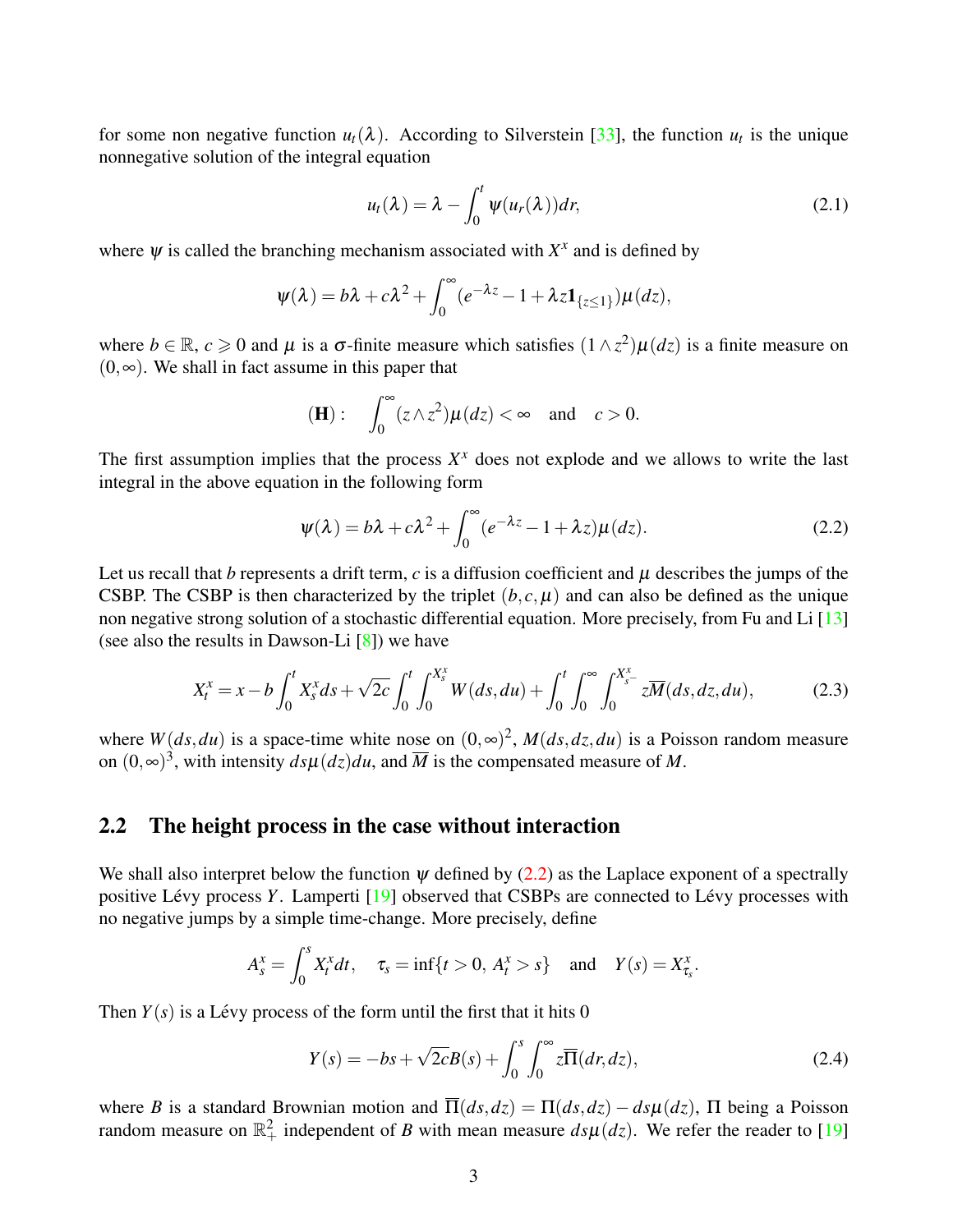for a proof of that result. To code the genealogy of the CSBP, Le Gall and Le Jan [\[22\]](#page-38-5) introduced the so-called height process, which is a functional of a Lévy process with Laplace exponent  $\psi$ ; see also Duquesne and Le Gall [\[12\]](#page-37-1). In this paper, we will use the new definition of the height process *H* given by Li et all in  $[27]$ . Indeed, if the Lévy process Y has the form  $(2.4)$ , then the associated height process is given by

<span id="page-3-0"></span>
$$
cH(s) = Y(s) - \inf_{0 \le r \le s} Y(r) - \int_0^s \int_0^\infty \left( z + \inf_{r \le u \le s} Y(u) - Y(r) \right)^+ \Pi(dr, dz),\tag{2.5}
$$

and it has a continuous modification. Note that the height process *H* is the one defined in Chapter 1 of [\[12\]](#page-37-1).



Figure 1: Trajectories of *Y* and *H*.

<span id="page-3-1"></span>Let  $L_s(t)$  denote the local time accumulated by the process *H* at level *t* up to time *s*. The existence of  $L<sub>s</sub>(t)$  was established already in [\[12\]](#page-37-1). We have the following Proposition, which can be found in Li et all in [\[27\]](#page-38-10).

**Proposition 2.1** *(Itô-Tanaka formula for the local time of H)* We have

<span id="page-3-2"></span>
$$
L_{S}(t) = c(H(s) - t)^{+} - \int_{0}^{s} \mathbf{1}_{\{H(r) > t\}} dY(r) + \int_{0}^{s} \int_{0}^{\infty} \mathbf{1}_{\{H(r) > t\}} \left( z + \inf_{r \le u \le s} Y(u) - Y(r) \right)^{+} \Pi(dr, dz).
$$
\n(2.6)

### 2.3 The height process in the case with interaction

Now the stochastic differential equation  $(2.3)$  is replaced by

<span id="page-3-3"></span>
$$
X_t^x = X_0^x + \int_0^t f(X_s^x)ds + \sqrt{2c} \int_0^t \int_0^{X_s^x} W(ds, du) + \int_0^t \int_0^{\infty} \int_0^{X_{s^-}^x} z\overline{M}(ds, dz, du), \tag{2.7}
$$

where *f* is a function  $f : \mathbb{R}^+ \to \mathbb{R}$ , which satisfies

<span id="page-3-4"></span>
$$
f \in \mathcal{C}^1(\mathbb{R}^+), \quad f(0) = 0, \quad f'(z) \le \theta. \tag{2.8}
$$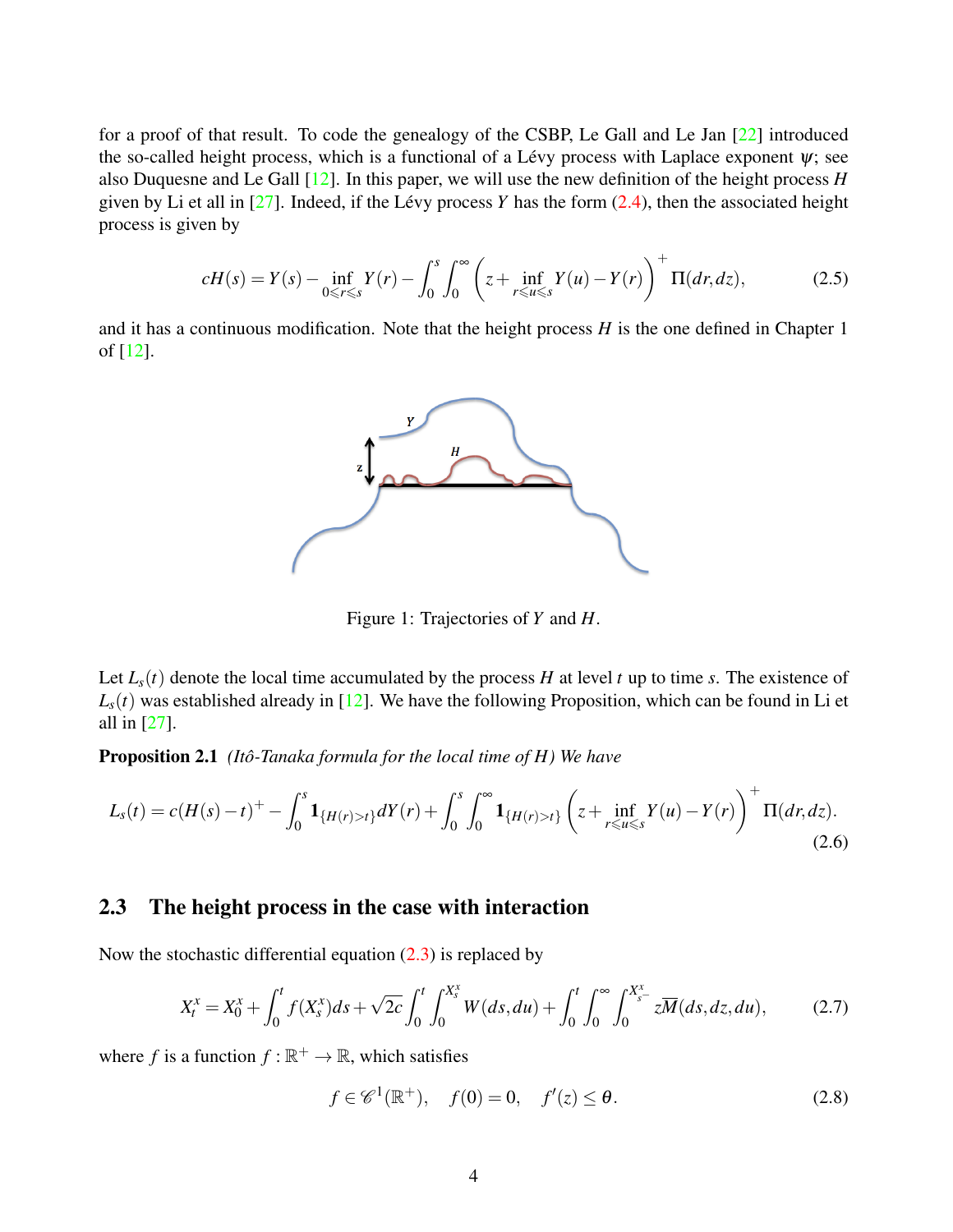for all  $z \in \mathbb{R}$ , for some  $\theta \in \mathbb{R}$ . In this case, the process *Y* will be defined as

$$
Y(s) = \sqrt{2c}B(s) + \int_0^s \int_0^\infty z \overline{\Pi}(dr, dz), \qquad (2.9)
$$

where *B* is again standard Brownian motion and again  $\overline{\Pi}$  denotes the compensated measure  $\overline{\Pi}(ds, dz)$  =  $\Pi(ds, dz) - ds\mu(dz)$ . This means that in this subsection *b* = 0.

The SDE for *H* reads, see [\[27\]](#page-38-10)

$$
cH(s) = Y(s) + L_s(0) + \int_0^s f'(L_r(H(r))) dr
$$
  
 
$$
- \int_0^s \int_0^\infty [z - (L_s(H(r)) - L_r(H(r)))]^+ \Pi(dr, dz).
$$
 (2.10)

### 3 Approximation of the Height process without interaction

In the following, we consider a specific forest of Bellman-Harris trees, obtained by Poissonian sampling of the height process *H*. In other words, let  $\alpha > 0$  and we consider a standard Poisson process with intensity  $\alpha$ . We denote by  $\tau_1^{\alpha} \le \tau_2^{\alpha} \le \cdots$  the jump times of this Poisson process. If *H* is seen as the contour process of a continuous tree, consider the forest of the smaller trees carried by the jump times  $\tau_1^{\alpha} \leq \tau_2^{\alpha} \leq \cdots$ . We have the following proposition, which can be found in [\[12\]](#page-37-1).

Proposition 3.1 (Duquesne and Le Gall 2002, *T heorem* 3.2.1) *The trees in this forest are trees, which are distributed as the family tree of a continuous-time Galton-Watson process starting with one individual at time* 0 *and such that :*

- $*$  Lifetimes of individuals have exponential distributions with parameter  $\psi'(\psi^{-1}(\alpha));$
- ∗ *The offspring distribution is the law of the variable* η *with generating function*

$$
\mathbb{E}(s^{\eta})=s+\frac{\psi((1-s)\psi^{-1}(\alpha))}{\psi^{-1}(\alpha)\psi'(\psi^{-1}(\alpha))}.
$$

Let  $N \geq 1$  be an integer which will eventually go to infinity. In the next two sections, we choose a sequence  $\delta_N \downarrow 0$  such that, as  $N \rightarrow \infty$ ,

$$
(\mathbf{A}): \quad \frac{1}{N}\int_{\delta_N}^{+\infty}\mu(dz)\to 0.
$$

This implies in particular that

$$
\frac{1}{N}\int_{\delta_N}^{+\infty}z\mu(dz)\to 0.
$$

Moreover, we will need to consider

$$
\Psi_{\delta_N}(\lambda) = c\lambda^2 + \int_{\delta_N}^{\infty} (e^{-\lambda z} - 1 + \lambda z) \mu(dz).
$$
 (3.11)

We will also set  $\alpha = \psi_{\delta_N}(N)$  in the limit of large populations.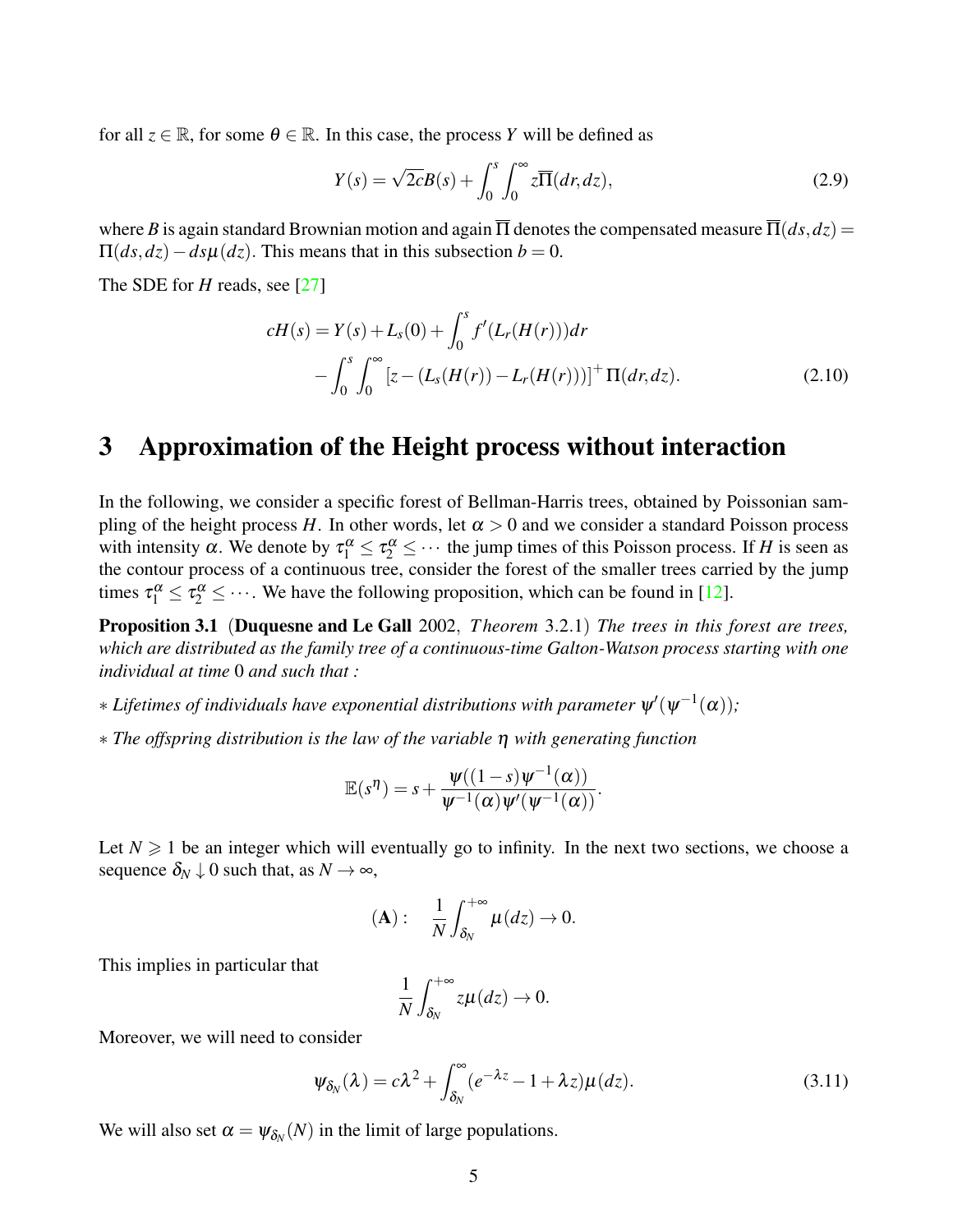#### 3.1 A discrete mass approximation

In this subsection, we obtain a CSBP as a scaling limit of continuous time Galton-Watson branching processes. In other words, the aim of this subsection is to set up a "discrete mass - continuous time" approximation of  $(2.3)$ . To this end, we set

$$
h_N(s) = s + \frac{\Psi_{\delta_N}((1-s)N)}{N\Psi'_{\delta_N}(N)}, \qquad |s| \leq 1.
$$
\n(3.12)

It is easy to see that  $s \to h_N(s)$  is an analytic function in  $(-1, 1)$  satisfying  $h_N(1) = 1$  and

$$
\frac{d^n}{ds^n}h_N(0)\geq 0, \quad n\geq 0.
$$

Therefore  $h_N$  is a probability generating function. and we have

$$
h_N(s) = \sum_{\ell \ge 0} v_N(\ell) s^{\ell}, \quad |s| \le 1,
$$

where  $v_N$  is probability measure on  $\mathbb{Z}_+$ . Fix  $x > 0$  the approximation of [\(2.3\)](#page-2-2) will be given by the total mass  $X^{N,x}$  of a population of individuals, each of which has mass  $1/N$ . The initial mass is  $X_0^{N,x} = [Nx]/N$ , and  $X^{N,x}$  follows a Markovian jump dynamics : from its current state  $k/N$ ,

$$
X^{N,x}
$$
 jumps to 
$$
\begin{cases} \frac{k+\ell-1}{N} \text{ at rate } \psi'_{\delta_N}(N) v_N(\ell) k, \text{ for all } \ell \ge 2; \\ \frac{k-1}{N} \text{ at rate } \psi'_{\delta_N}(N) v_N(0) k. \end{cases}
$$

In this process, each individual dies without descendant at rate

$$
\frac{\psi_{\delta_N}(N)}{N}=cN+\int_{\delta_N}^{\infty}z\mu(dz)-\frac{1}{N}\int_{\delta_N}^{\infty}(1-e^{-Nz})\mu(dz);
$$

dies and leaves two descendants at rate

$$
cN+\frac{1}{N}\int_{\delta_N}^{\infty}\frac{(Nz)^2}{2}e^{-Nz}\mu(dz);
$$

and finally dies and leaves *k* descendants ( $k \geq 3$ ) at rate

$$
\frac{1}{N}\int_{\delta_N}^{\infty} \frac{(Nz)^k}{k!} e^{-Nz} \mu(dz).
$$

Let  $\mathscr{D}([0,\infty),\mathbb{R}_+)$  denote the space of functions from  $[0,\infty)$  into  $\mathbb{R}_+$  which are right continuous and have left limits at any  $t > 0$  (as usual such a function is called càdlàg). We shall always equip the space  $\mathscr{D}([0,\infty),\mathbb{R}_+)$  with the Skorohod topology. The main limit proposition of this subsection is a consequence of Theorem 4.1 in [\[11\]](#page-37-3).

**Proposition 3.2** *Suppose that Assumptions* (**H**) *is satisfied. Then, as*  $N \rightarrow +\infty$ ,  $\{X_t^{N,x}$  $t^{N,x}, t \geqslant 0$  *converges to*  $\{X_t^x, t \geq 0\}$  *in distribution on*  $\mathscr{D}([0,\infty),\mathbb{R}_+)$ *, where*  $X^x$  *is the unique solution of the SDE* [\(2.3\)](#page-2-2)*.*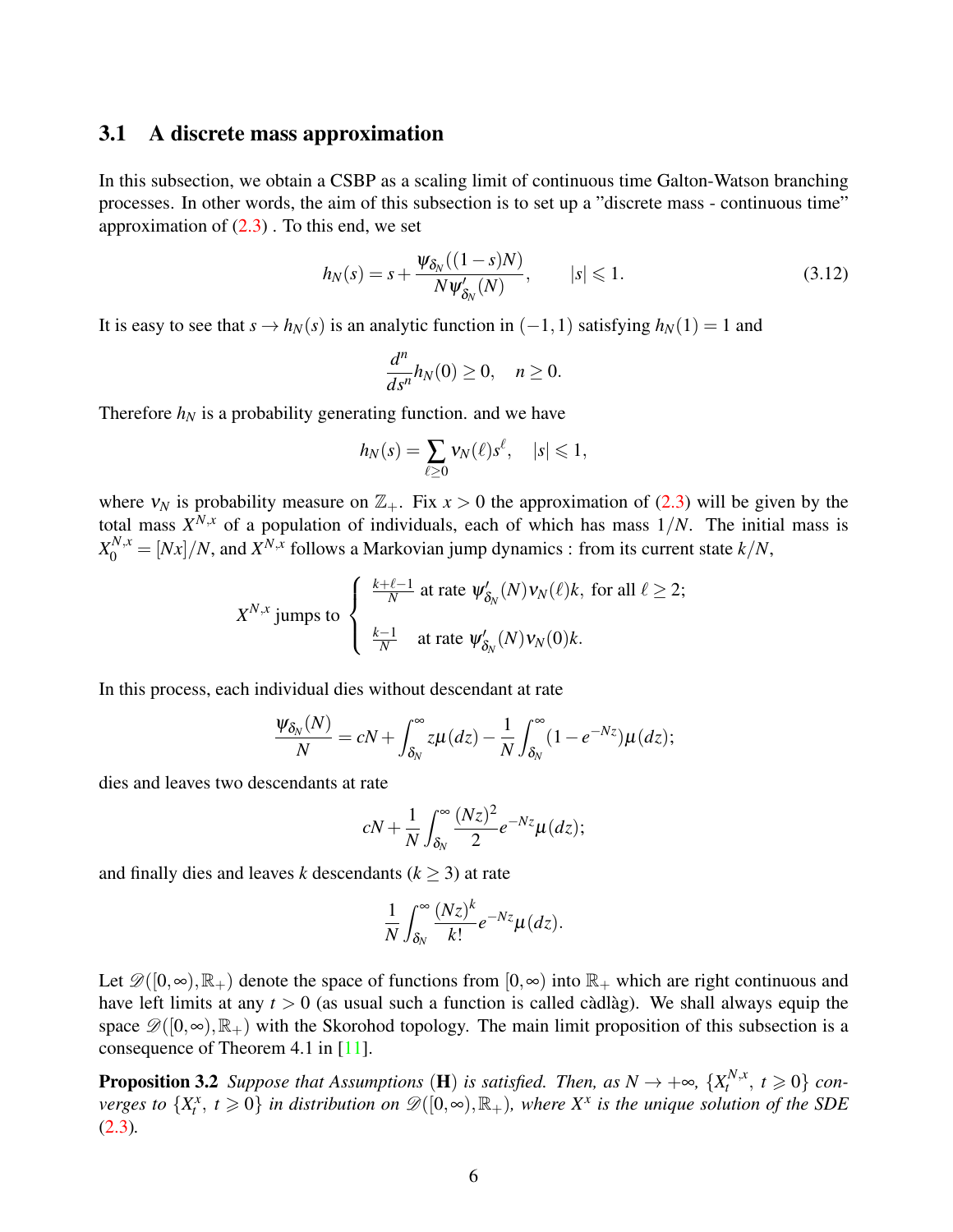#### 3.2 The approximate height process

We shall now define  $\{H^N(s), s \ge 0\}$ , the height process associated to the population process  $\{X_t^{N,x}$  $t^{N,X}, t \geq$ 0}.

Before making precise the evolution of  $H^N$ , we need to define its local time  $L_s^N(t)$ , accumulated by  $H^N$  at level *t* up to time *s* by

<span id="page-6-2"></span>
$$
L_s^N(t) = \lim_{\varepsilon \to 0} \frac{1}{\varepsilon} \int_0^s \mathbf{1}_{\{t \le H^N(r) < t + \varepsilon\}} dr. \tag{3.13}
$$

 $L_s^N(t)$  equals  $1/N$  times the number of pairs of *t*-crossings of  $H^N$  between times 0 and *s*. In other words,  $L_s^N(t)$  equals  $(1/2) * (1/N)$  times the number of visits at level *t*. Note that this process is neither right- nor left-continuous as a function of *s*.

We shall describe several Poisson processes. All of them will be mutually independent, even if we do not repeat it. Let first  $\{Q_s^N, s \ge 0\}$  be a Poisson process with intensity  $2\int_{\delta_N}^{\infty} (1 - e^{-Nz} - Nze^{-Nz})\mu(dz)$ . This process will describe the "arrival" of mutiple births. Let  $\{P_s^N, s \ge 0\}$  and  $\{P_s^{*,N}, s \ge 0\}$ , be two mutually independent Poisson processes with respective intensities 2*cN*<sup>2</sup> and

 $2 \int_{\delta_N}^{\infty} (e^{-Nz} - 1 + Nz) \mu(dz)$  $2 \int_{\delta_N}^{\infty} (e^{-Nz} - 1 + Nz) \mu(dz)$  $2 \int_{\delta_N}^{\infty} (e^{-Nz} - 1 + Nz) \mu(dz)$ , which are globally independent of  $\Pi^1$ . Let us define  $P_s^{N,-} = P_s^N + P_s^{N,N}$ ,  $\forall$  $s \geq 0$ . Let  $\{Z_i^N, i \geq 1\}$  be a sequence of i.i.d r.v.'s taking their values in the set  $\{k/N, k \geq 2\}$ , which are independent of the Poisson processes, and whose law is precised as follows.

$$
\mathbb{P}(Z_i^N=k/N)=\left(\int_{\delta_N}^{\infty}(1-e^{-Nz}-Nze^{-Nz})\mu(dz)\right)^{-1}\int_{\delta_N}^{\infty}\frac{(Nz)^k}{k!}e^{-Nz}\mu(dz), k\geq 2.
$$

Let  $\{V_s^N, s \ge 0\}$  be the cadlag  $\{-1,1\}$ -valued process which is such that, *s*-almost everywhere,  $dH^N(s)/ds = 2NV_s^N$ . The  $(\mathbb{R}_+ \times \{-1,1\})$ -valued process  $\{(H^N(s), V_s^N), s \ge 0\}$  solves the SDE

$$
H^{N}(s) = 2N \int_{0}^{s} V_{r}^{N} dr,
$$
  
\n
$$
V_{s}^{N} = 1 + 2 \int_{0}^{s} \mathbf{1}_{\{V_{r}^{N} = -1\}} dP_{r}^{N} + 2 \int_{0}^{s} \mathbf{1}_{\{V_{r}^{N} = -1\}} dQ_{r}^{N}
$$
  
\n
$$
-2 \int_{0}^{s} \mathbf{1}_{\{V_{r}^{N} = +1\}} dP_{r}^{N,-} + 2N(L_{s}^{N}(0) - L_{0^{+}}^{N}(0))
$$
  
\n
$$
+ 2N \sum_{i>0, S_{i}^{N} \leq s} \left\{ L_{s}^{N} (H^{N}(S_{i}^{N})) - L_{S_{i}^{N}}^{N} (H^{N}(S_{i}^{N})) \right\} \wedge \left(Z_{i}^{N} - \frac{1}{N}\right),
$$
\n(3.14)

<span id="page-6-1"></span>where the  $S_i^N$ 's are the successive jump times of the process

$$
\tilde{Q}_{s}^{N}=\int_{0}^{s}\mathbf{1}_{\{V_{r}^{N}=-1\}}dQ_{r}^{N}.
$$

For any  $i > 0$ ,  $NZ_i^N - 1$  denotes the number of reflections of  $H^N$  above the level  $H^N(S_i^N)$  before the process  $H^N$  may go below that level  $H^N(S_i^N)$ .

<span id="page-6-0"></span><sup>&</sup>lt;sup>1</sup>Note that the above intensities are the rates of brith and death of the population process  $X^{N,x}$ , multiplied by 2*N*. The slope of  $H^N$  is  $\pm 2N$ , which explains the factor 2*N*.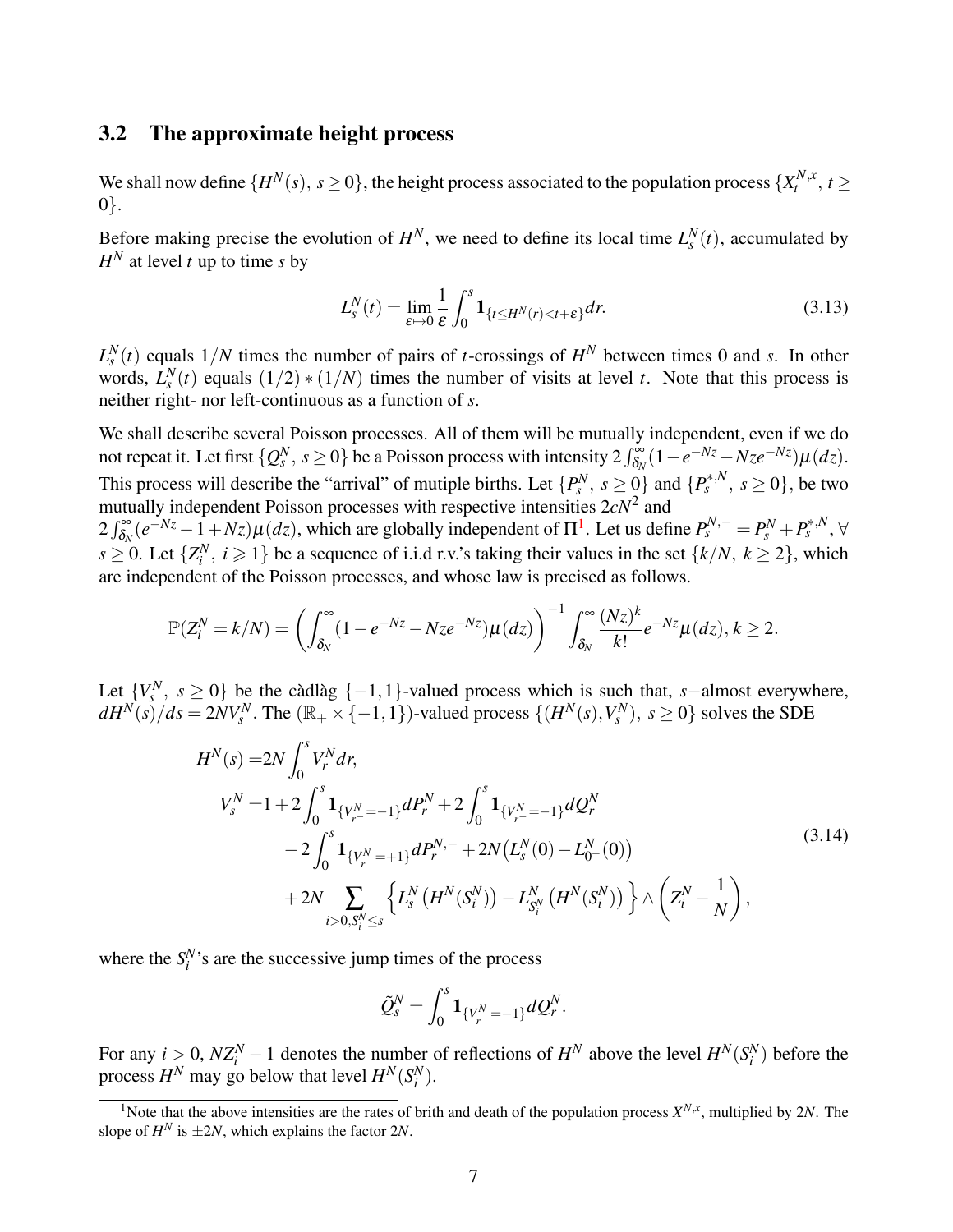### **3.3** Taking the limit in the SDE for  $H^N$

We write the first line of  $(3.14)$  as

<span id="page-7-1"></span>
$$
cH^N(s) = 2cN \int_0^s \mathbf{1}_{\{V_r^N = +1\}} dr - 2cN \int_0^s \mathbf{1}_{\{V_r^N = -1\}} dr.
$$

Summing it with the second identity in [\(3.14\)](#page-6-1) divided by 2*N*, using the notations

$$
\mathcal{M}_{s}^{1,N} = \frac{1}{N} \int_{0}^{s} \mathbf{1}_{\{V_{r}^{N} = -1\}} (dP_{r}^{N} - 2cN^{2} dr),
$$
  
\n
$$
\mathcal{M}_{s}^{2,N} = \frac{1}{N} \int_{0}^{s} \mathbf{1}_{\{V_{r}^{N} = +1\}} (dP_{r}^{N} - 2cN^{2} dr),
$$
  
\n
$$
\mathcal{M}_{s}^{*,N} = \frac{1}{N} \int_{0}^{s} \mathbf{1}_{\{V_{r}^{N} = +1\}} (dP_{r}^{*,N} - 2 \int_{\delta_{N}}^{\infty} (e^{-Nz} - 1 + Nz) \mu(dz) dr),
$$
\n(3.15)

and the identity  $a \wedge b = b - (b - a)^{+}$  for  $a, b > 0$ , we obtain

$$
cH^{N}(s) = Y^{N}(s) + L_{s}^{N}(0) - \sum_{i>0, S_{i}^{N}\leq s} \left( Z_{i}^{N} - \frac{1}{N} - \left\{ L_{s}^{N}\left(H^{N}(S_{i}^{N})\right) - L_{S_{i}^{N}}^{N}\left(H^{N}(S_{i}^{N})\right) \right\} \right)^{+}, \quad (3.16)
$$

where

$$
Y^N(s) = \mathcal{M}_s^{1,N} - \mathcal{M}_s^{2,N} + \mathcal{M}_s^N + \varepsilon^N(s),\tag{3.17}
$$

$$
\varepsilon^{N}(s) = \frac{1}{2N} - \frac{V_s^N}{2N} - \mathcal{M}_s^{*,N} - L_0^N(0) + \int_{\delta_N}^{\infty} z\mu(dz) \left(s - 2\int_0^s \mathbf{1}_{\{V_r^N = +1\}} dr\right)
$$
(3.18)

$$
+\frac{2}{N}\int_{\delta_N} (1-e^{-Nz})\mu(dz)\int_0^s \mathbf{1}_{\{V_r^N=+1\}} dr,
$$
  

$$
\mathscr{M}_s^N=\int_0^s Z_{\tilde{Q}_r^N}^N d\tilde{Q}_r^N-s\int_{\delta_N}^\infty z\mu(dz).
$$

In the following, we will need the equation  $(3.19)$  below. Writing  $V_r^N$  as

<span id="page-7-5"></span><span id="page-7-4"></span><span id="page-7-3"></span><span id="page-7-2"></span>
$$
\mathbf{1}_{\{V_{r}^{N} = +1\}} - \mathbf{1}_{\{V_{r}^{N} = -1\}}
$$

<span id="page-7-0"></span>and using  $(3.15)$ , we deduce from  $(3.14)$ ,

$$
V_{s}^{N} = 1 + 2N \left(\mathcal{M}_{s}^{1,N} - \mathcal{M}_{s}^{2,N} - \mathcal{M}_{s}^{*,N} + \mathcal{M}_{s}^{N}\right) - 4cN^{2} \int_{0}^{s} V_{r}^{N} dr + 4 \int_{\delta_{N}}^{\infty} (1 - e^{-Nz}) \mu(dz) \int_{0}^{s} \mathbf{1}_{\{V_{r}^{N} = +1\}} dr + 2N \int_{\delta_{N}}^{\infty} z \mu(dz) \left(s - 2 \int_{0}^{s} \mathbf{1}_{\{V_{r}^{N} = +1\}} dr\right) + 2N \left(L_{s}^{N}(0) - L_{0+}^{N}(0)\right) - 2N \sum_{i>0, S_{i}^{N} \leq s} \left(Z_{i}^{N} - \frac{1}{N} - \left\{L_{s}^{N}\left(H^{N}(S_{i}^{N})\right) - L_{S_{i}^{N}}^{N}\left(H^{N}(S_{i}^{N})\right)\right\}\right)^{+}.
$$
\n(3.19)

We first need an apriori estimate on the sequence of processes *H N*.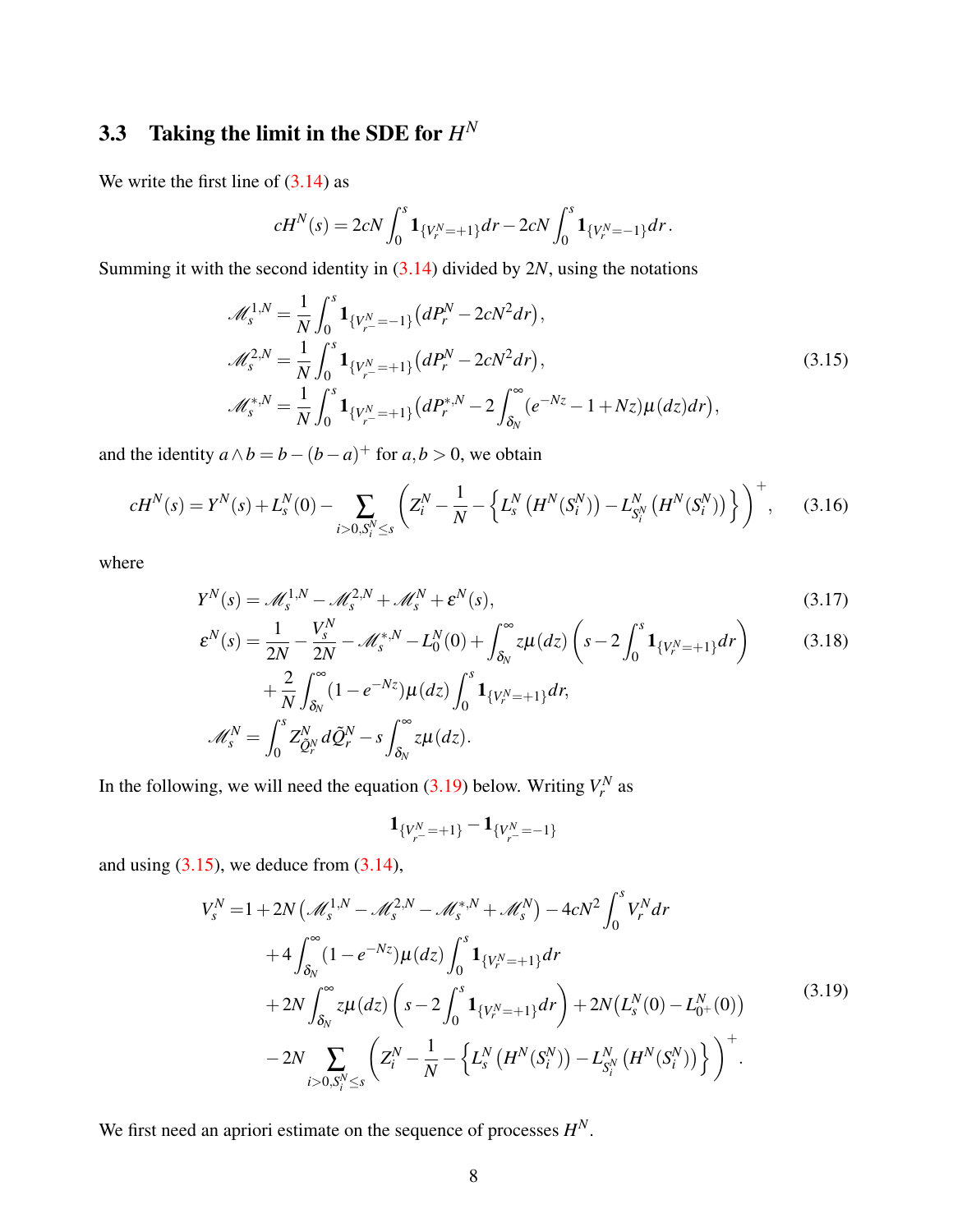**Proposition 3.3** *For any s*  $> 0$ *,* 

$$
\sup_{N\geq 1}\mathbb{E}\left(\sup_{0\leq r\leq s}H^N(r)\right)<\infty.
$$

**Proof.** We first recall that by construction,  $H^N(s) \ge 0$ , for all  $s \ge 0$ , a.s. In this proof, we shall make use of several results to be proven below. The reader can easily verify that each of those results will be proven independently of the present result.

We first note that

$$
\int_0^s \mathbf{1}_{\{V_r^N=1\}} dr + \int_0^s \mathbf{1}_{\{V_r^N=-1\}} dr = s,
$$

and from the identity  $V_r^N = \mathbf{1}_{\{V_r^N = 1\}} - \mathbf{1}_{\{V_r^N = -1\}}$  and the first line of [\(3.14\)](#page-6-1), we deduce that

$$
\int_0^s \mathbf{1}_{\{V_r^N=1\}} dr - \int_0^s \mathbf{1}_{\{V_r^N=-1\}} dr = (2N)^{-1} H^N(s).
$$

It follows from those two identities that

<span id="page-8-1"></span>
$$
(2N)^{-1}H^N(s) = 2\int_0^s \mathbf{1}_{\{V_r^N = 1\}} dr - s \ge 0. \tag{3.20}
$$

We will prove in Lemma [3.14](#page-13-0) below that  $L_s^N(0) = -\inf_{0 \le r \le s} Y_r^N$ . From [\(3.16\)](#page-7-2), [\(3.18\)](#page-7-3) and the last two identities, we deduce that

$$
cH^{N}(s) \leq \sup_{0 \leq r \leq s} \{ |\mathcal{M}_{r}^{1,N}| + |\mathcal{M}_{r}^{2,N}| + |\mathcal{M}_{r}^{N}| + |\mathcal{M}_{r}^{*,N}| \} + N^{-1} + L_{0}^{N}(0)
$$
  
+ 
$$
\frac{2s}{N} \int_{\delta_{N}}^{\infty} \mu(dz) + (2N)^{-1} \int_{\delta_{N}}^{\infty} z \mu(dz) \sup_{0 \leq r \leq s} H^{N}(r).
$$
 (3.21)

<span id="page-8-0"></span>Since from assumption  $(A)$ ,  $(2N)^{-1} \int_{\delta_N}^{\infty} z \mu(dz) \to 0$  as  $N \to \infty$ , the result follows from the next four facts. Concerning  $\mathcal{M}_s^{1,N}$ , we deduce from the first line of [\(3.15\)](#page-7-1) and Doob's  $L^2$  inequalities for martingales that

$$
\mathbb{E}\left(\sup_{0\leq r\leq s}|\mathscr{M}_r^{1,N}|\right)\leq 2\left(\mathbb{E}\left\{|\mathscr{M}_r^{1,N}|^2\right\}\right)^{1/2}\leq 2\sqrt{2cs}.
$$

The same holds concerning  $\mathcal{M}_s^{2,N}$ . As for  $\mathcal{M}_r^N$ , we consider [\(3.22\)](#page-11-0) below. We first note that the expectation of the sup in *s* of the absolute value of the sum of the last two terms is bounded by

$$
\frac{s}{N}\int_{\delta_N}^{\infty}\mu(dz)+(2N)^{-1}\int_{\delta_N}^{\infty}z\mu(dz)\,\mathbb{E}\left(\sup_{0\leq r\leq s}H^N(r)\right),
$$

which we can plug in [\(3.21\)](#page-8-0) after we have replaced on the left  $H^N(s)$  by  $\sup_{0 \le r \le s} H^N(r)$  and taken the expectation. We now consider the first term on the right of  $(3.22)$ , see  $(3.23)$ . We deduce from the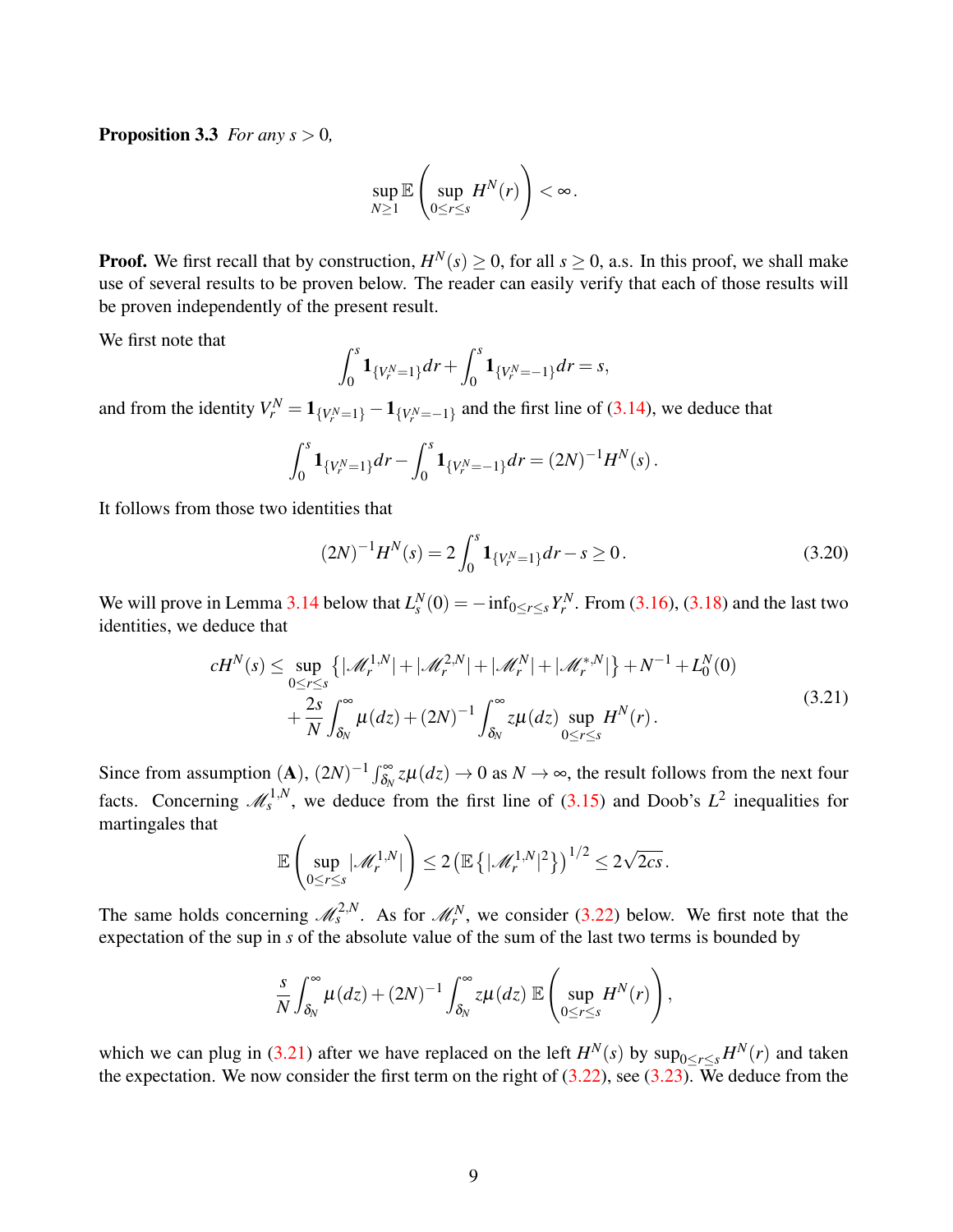Burkholder–David–Gundy inequlity for possibly discontinuous martingales (see e.g. Theorem IV.48 in [\[31\]](#page-38-12)) that there exists a constant  $C > 0$  such that (we will use a formula from Remark [3.9](#page-11-2) below)

$$
\mathbb{E}\left(\sup_{0\leq r\leq s}|\tilde{\mathscr{M}}_{r}^{N}|\right)\leq C\mathbb{E}\left\{\left(\int_{0}^{s}\int_{0}^{\infty}z^{2}\Pi^{N}(dr,dz)\right)^{1/2}\right\}\leq C\mathbb{E}\left\{\left(\int_{0}^{s}\int_{0}^{1}z^{2}\Pi^{N}(dr,dz)\right)^{1/2}\right\}+C\mathbb{E}\left\{\left(\int_{0}^{s}\int_{1}^{\infty}z^{2}\Pi^{N}(dr,dz)\right)^{1/2}\right\}\leq C\left(s\int_{\delta_{N}}^{1}z^{2}\mu(dz)\right)^{1/2}+Cs\int_{1}^{\infty}z\mu(dz),
$$

which is bounded, uniformly w.r.t. *N*. It remains to consider the term  $|\mathcal{M}_r^{*,N}|$ . It will be shown below in the proof of Lemma [3.5](#page-9-0) that  $\mathbb{E} \sup_{0 \le r \le s} |\mathcal{M}_r^{*,N}|$  → 0, as  $N \to \infty$ . This concludes the proof.

The first two identities in the previous proof, combined with the just obtained result, clearly yield the following essential result.

Lemma 3.4 *As N* → ∞*,* 

<span id="page-9-1"></span><span id="page-9-0"></span>
$$
\int_0^s \mathbf{1}_{\{V_r^N=1\}} dr \longrightarrow \frac{s}{2}; \quad \int_0^s \mathbf{1}_{\{V_r^N=-1\}} dr \longrightarrow \frac{s}{2}
$$

*a.s., locally uniformly in s.*

We shall need (recall  $(3.15)$ )

Lemma 3.5 *As N* →  $\infty$ *,* 

$$
(\mathcal{M}_s^{*,N}, s \ge 0) \longrightarrow 0 \text{ in probability, locally uniformly in } s.
$$

**Proof.** Since  $\mathcal{M}_{s}^{*,N}$  is a purely discontinuous local martingale, we deduce from [\(3.15\)](#page-7-1) that

$$
\left[\mathscr{M}^{*,N}\right]_s = \frac{1}{N^2} \int_0^s \mathbf{1}_{\{V_r^N = +1\}} dP_r^{*,N} \quad \text{and} \quad \langle \mathscr{M}^{*,N} \rangle_s = \frac{2}{N^2} \int_{\delta_N}^\infty (e^{-Nz} - 1 + Nz) \mu(dz) \int_0^s \mathbf{1}_{\{V_r^N = +1\}} dr.
$$

From the Cauchy–Schwartz and Doob's  $L^2$ -inequality for martingales, we deduce that

<span id="page-9-2"></span>
$$
\mathbb{E}\left(\sup_{0\leq r\leq r}|\mathscr{M}_r^{*,N}|\right)\leq \sqrt{\frac{2s}{N}}\int_{\delta_N}^{\infty}z\mu(dz),
$$

which tends to 0 as  $N \to \infty$  from assumption (A).

Recalling [\(3.16\)](#page-7-2), we have the

**Proposition 3.6** As  $N \longrightarrow \infty$ ,  $\varepsilon^{N}(s) \longrightarrow 0$  *in probability*, *locally uniformly in s.*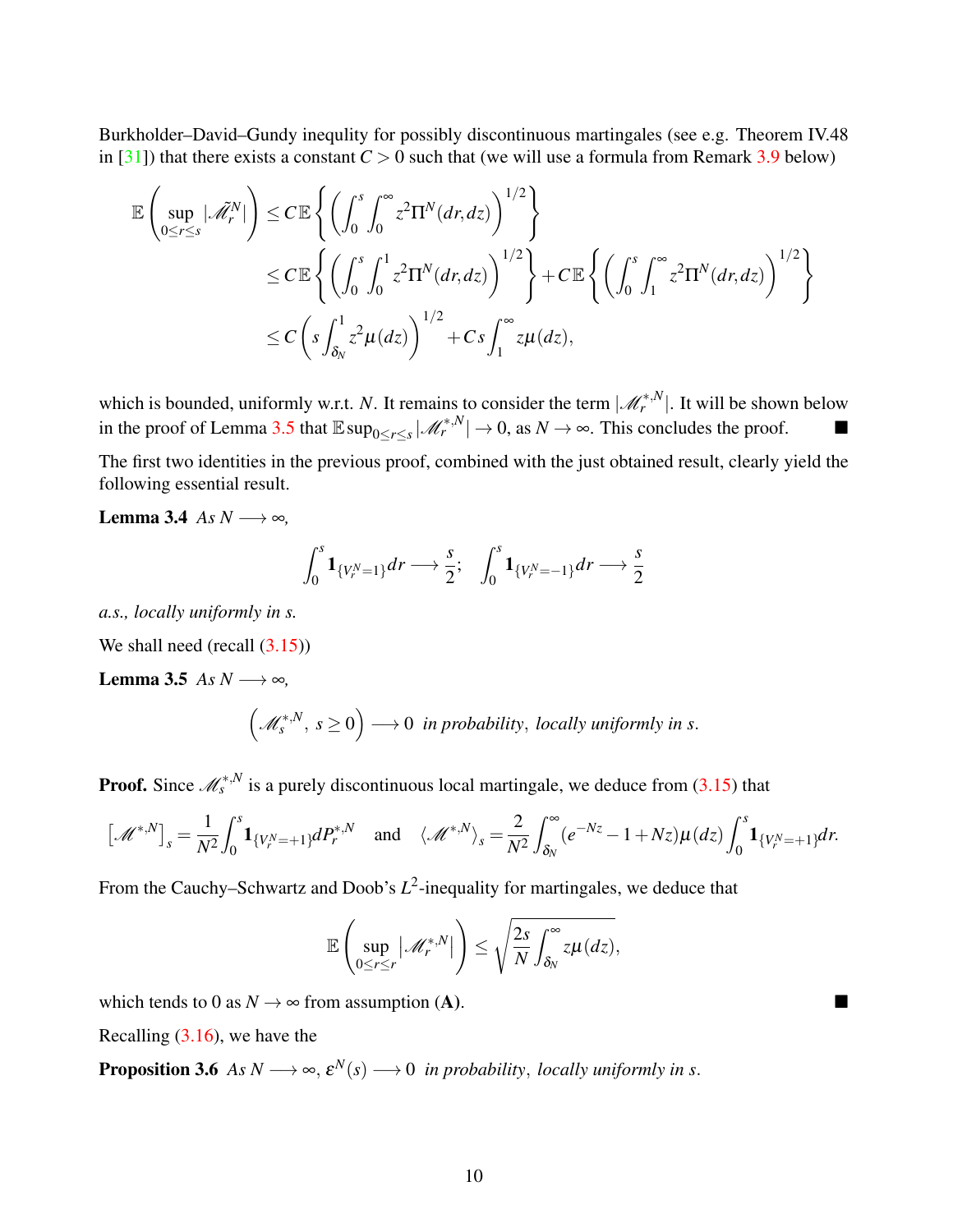**Proof.** From  $(3.13)$ , it is easily checked that  $L_0^N$  $\Gamma_0^N(0)=1/2N.~N^{-1}V_s^N\longrightarrow 0$  a.s uniformly with respect to *s*. However, from [\(3.20\)](#page-8-1), we have that

$$
\left|\frac{s}{2} - \int_0^s \mathbf{1}_{\{V_r^N = +1\}} dr\right| = \frac{1}{4N} H^N(s).
$$

Combining this with assumption  $(A)$  and Proposition [3.3,](#page-7-4) we deduce that

$$
\left(\frac{s}{2} - \int_0^s \mathbf{1}_{\{V_r^N = +1\}} dr\right) \int_{\delta_N}^\infty z \mu(dz) \longrightarrow 0 \text{ in probability, locally uniformly in s.}
$$

The result follows by combining these arguments with  $(3.18)$  and Lemma [3.5.](#page-9-0)

Let  $\Lambda^N = \sum_{j \ge 1} \delta_{(T_j^N, \tilde{Z}_j^N)}$ , where the  $T_j^N$ 's are the jump times of the Poisson process  $Q^N$ , and the  $\tilde{Z}_j^N$ 's are i.i.d., independent of the  $T_j^N$ 's, with the same law as the  $Z_i^N$ 's. We can couple the two point processes  $\Lambda^N$  and  $\Pi^N = \sum_{i \geq 1} \delta_{(S_i^N, Z_i^N)}$  in such a way that

$$
\Pi^N(ds, dz) = \mathbf{1}_{V^N_{s-}=-1} \Lambda^N(ds, dz).
$$

It is not hard to see (exploiting e.g. Corollary VI.3.5 in Cinlar [\[7\]](#page-37-8)) that  $\Lambda^N$  is a Poisson Point Process with mean measure  $2d\varsigma\mu_N(dz)$ , where  $\mu_N$  is a measure on  $(0, +\infty)$  which is supported on the set  $\{k/N, k \geq 2\}$ , and is specified by

$$
\mu_N(\lbrace k/N \rbrace) = \int_{\delta_N}^{\infty} \frac{(Nz)^k}{k!} e^{-Nz} \mu(dz).
$$

<span id="page-10-0"></span>Let us establish

**Lemma 3.7** *The sequence*  $\mu_N$  *converges to*  $\mu$  *as*  $N \rightarrow \infty$ *, in the sense of weak convergence of measures on*  $(0, +\infty)$ .

**Proof.** It suffices to show that for any  $f \in C(0, +\infty)$  with compact support,  $\mu_N(f) \to \mu(f)$ . But

$$
\mu_N(f) = \int_{\delta_N}^{\infty} \sum_{k \geq 2} f\left(\frac{k}{N}\right) \frac{(Nz)^k}{k!} e^{-Nz} \mu(dz) \to \int_0^{\infty} f(z) \mu(dz),
$$

as  $N \to \infty$ . The pointwise convergence of the integrand follows from the fact that, for fixed *z*, if  $\zeta_N$ denotes a Poi $(Nz)$  r.v., since  $f(0) = f(1/N) = 0$ , at least for *N* large enough,

$$
f_N(z) := \sum_{k \ge 2} f\left(\frac{k}{N}\right) \frac{(Nz)^k}{k!} e^{-Nz} = \mathbb{E} f\left(\frac{\xi_N}{N}\right) \to f(z),
$$

as  $N \to \infty$  from the law of large numbers. Suppose that supp $(f) \subset [a, +\infty)$ . Lebesgue's dominated convergence theorem implies that

$$
\int_{a/2}^{\infty} f_N(z) \mu(dz) \to \int_{a/2}^{\infty} f(z) \mu(dz).
$$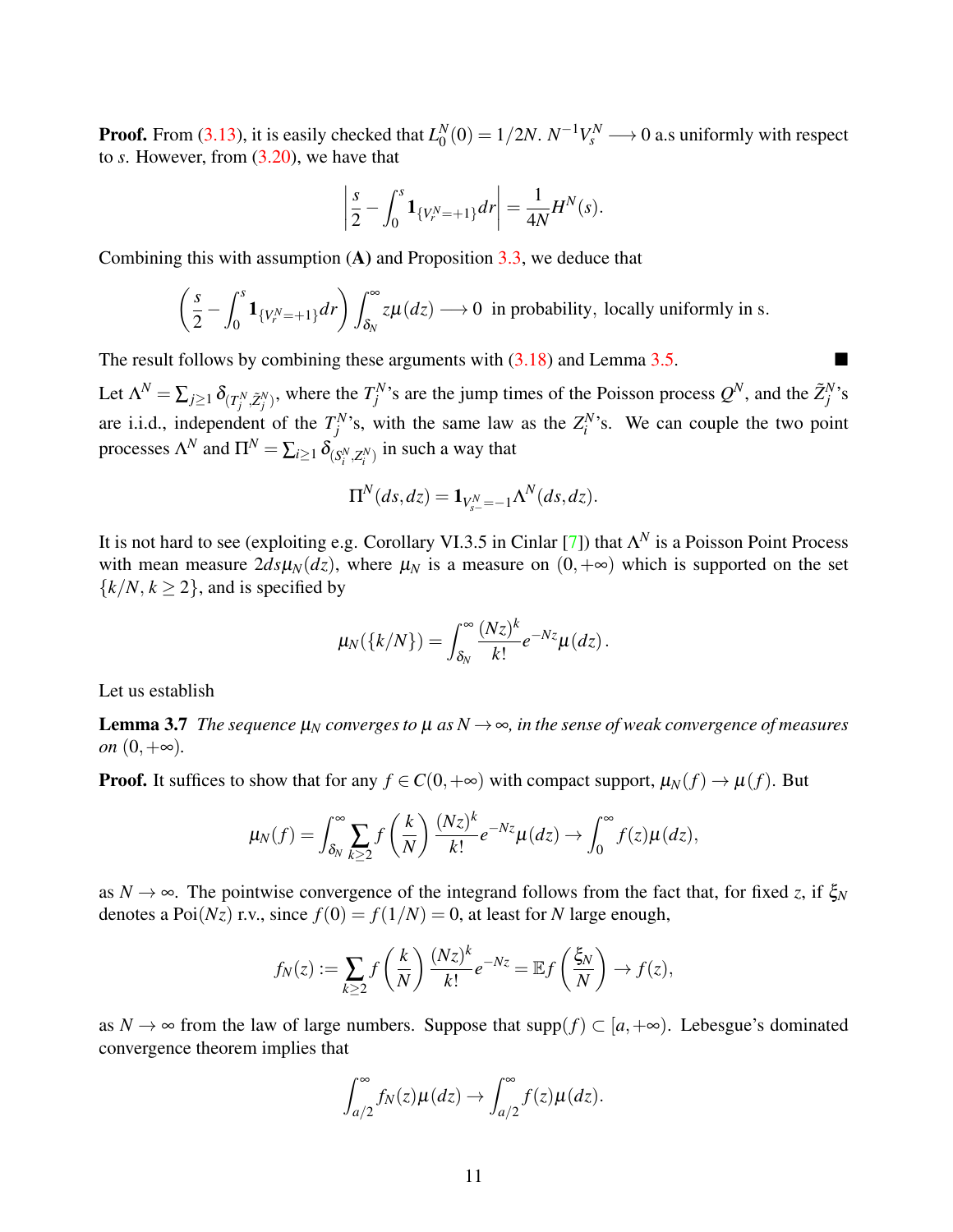It remains to show that  $\int_0^{a/2} f_N(z) \mu(dz) \to 0 = \int_0^{a/2} f(z) \mu(dz)$ . But for  $z \le a/2$ ,

<span id="page-11-3"></span>
$$
f_N(z) = \sum_{k \ge a} f\left(\frac{k}{N}\right) \frac{(Nz)^k}{k!} e^{-Nz},
$$
  

$$
|f_N(z)| \le ||f||_{\infty} \mathbb{P}(\xi_N > a) \le \frac{4||f||_{\infty}}{a^2} \frac{z}{N},
$$

where we have used the fact that  $\text{Var}(\xi_N/N) = z/N$ . The result follows, since  $N^{-1} \int_{\delta_N}^{\infty} z \mu(dz) \to 0$ , again from assumption (A).

We now deduce from Lemma [3.4](#page-9-1) and Lemma [3.7](#page-10-0)

**Proposition 3.8** *As*  $N \to \infty$ ,  $\Pi^N \Rightarrow \Pi$ , in the sense of weak convergence in distribution of random *probability measures, where* Π *is a Poisson Point Process with mean measure ds*µ(*dz*)*.*

**Proof.** In view of Lemma [3.7,](#page-10-0) all we need to show is that for any  $z > 0$  such that  $\mu({z}) = 0$ ,  $\Pi^N(\cdot,(z,+\infty)) \Rightarrow \Pi(\cdot,(z,+\infty))$ . We first note that  $\Lambda^N$  converges to a PPP  $\Lambda$ , whose mean measure is twice that of  $\Pi$ . Next, since  $\Pi^N$  is dominated by  $\Lambda^N$ , it is tight (see the criterion in Lemma 16.15 of [\[18\]](#page-38-13)), hence it converges along a subsequence to some limiting measure  $\tilde{\Pi}$ , which must be a simple point measure, by comparison with Λ. We shall not distinguish the subsequence from the original one, by an abuse of notation. Let  $\mathcal{H}_s^N$  (resp.  $\mathcal{H}_s$ ) denote the filtration generated by the process  $H^N$ (resp. by its limit in law *H*). We have that

$$
\Pi^N((0,s],(z,\infty)) - 2\mu_N(z,\infty) \int_0^s \mathbf{1}_{\{V_r^N = -1\}} dr
$$
 is an  $\mathscr{H}_s^N$  martingale.

This implies that for any  $n \geq 1$ ,  $0 < s_1 < \cdots < s_n = s < s'$ , any bounded  $\Phi \in C(\mathbb{R}^n; \mathbb{R})$ 

$$
\mathbb{E}\left[\Phi(H_{s_1}^N,\ldots,H_{s_n}^N)\Pi^N((s,s'],(z,+\infty))\right]=2\mu_N(z,\infty)\mathbb{E}\left[\Phi(H_{s_1}^N,\ldots,H_{s_n}^N)\int_s^{s'}\mathbf{1}_{\{V_r^N=-1\}}dr\right].
$$

Taking the limit in this last identity yields that

$$
\mathbb{E}\left[\Phi(H_{s_1},\ldots,H_{s_n})\widetilde{\Pi}((s,s'],(z,+\infty))\right]=\mu(z,\infty)\mathbb{E}\left[\Phi(H_{s_1},\ldots,H_{s_n})(s'-s)\right].
$$

This being true for all  $n \ge 1$ , all  $0 < s_1 < \cdots < s_n = s < s'$  and all bounded  $\Phi \in C(\mathbb{R}^n;\mathbb{R})$ , we have that the simple point process  $\widetilde{\Pi}((0, s], (z, \infty))$  is such that  $\widetilde{\Pi}((0, s], (z, \infty)) - s\mu(z, \infty)$  is a martingale. This shows that it is a Poisson process with intensity  $\mu(z, \infty)$ . Hence  $\tilde{\Pi}$  is a PPP with mean measure  $ds\mu(dz)$ , so it has the same law as  $\Pi$ .

**Remark 3.9** *From the definition of*  $\mu_N$ *, we have* 

$$
\int_0^\infty \mu_N(dz) = \int_{\delta_N}^\infty \mu(dz), \quad \text{and} \quad \int_0^\infty z \mu_N(dz) = \int_{\delta_N}^\infty z \mu(dz).
$$

Hence, we can rewrite  $\mathcal{M}^N$ , which appeared in [\(3.17\)](#page-7-5), in the following form

<span id="page-11-2"></span><span id="page-11-0"></span>
$$
\mathcal{M}_s^N = \int_0^s Z_{\tilde{Q}_r^N}^N d\tilde{Q}_r^N - s \int_{\delta_N}^\infty z \mu(dz) \n= \tilde{\mathcal{M}}_s^N - \int_{\delta_N}^\infty z \mu(dz) \left( s - 2 \int_0^s \mathbf{1}_{\{V_r^N = -1\}} dr \right),
$$
\n(3.22)

<span id="page-11-1"></span>
$$
\tilde{\mathcal{M}}_s^N = \int_0^s \int_0^\infty z \overline{\Pi}^N(dr, dz). \tag{3.23}
$$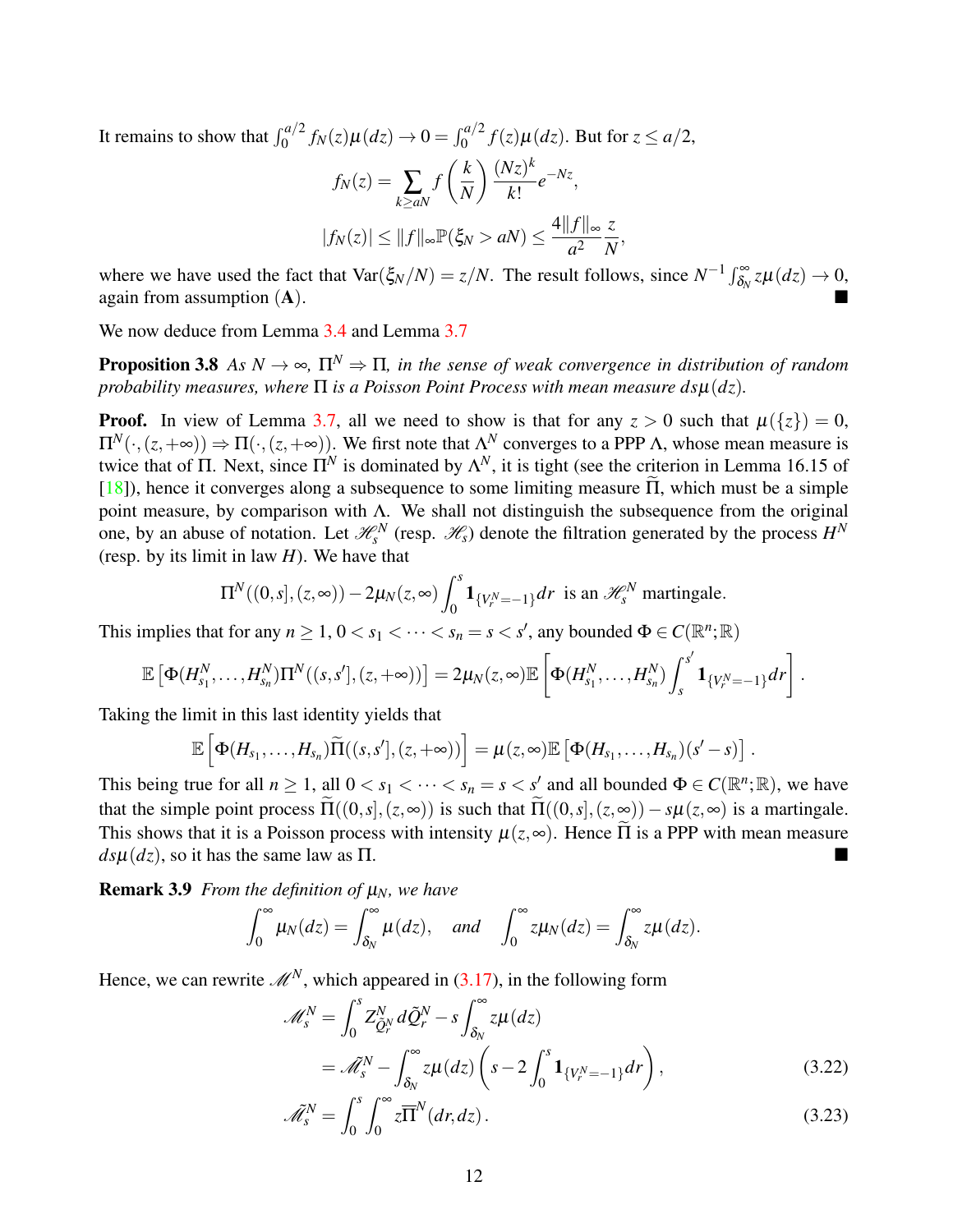Using the same arguments as in lemma [3.6,](#page-9-2) we prove that the second term tends to 0 as  $N \to \infty$ , locally uniformly in *s*.

We now deduce from the above.

**Corollary 3.10** *As N* → ∞*,*  $M^N$   $\Rightarrow$  *M in*  $\mathcal{D}([0,\infty))$ *, where* 

<span id="page-12-1"></span>
$$
\mathscr{M}_s = \int_0^s \int_0^\infty z \overline{\Pi}(dr, dz).
$$

**Proof.** We split  $\tilde{\mathcal{M}}_s^N$  into two terms. For any  $\delta > 0$  such that  $\mu(\delta) = 0$ , one can deduce from Proposition [3.8](#page-11-3) that as  $N \rightarrow \infty$ ,

$$
\int_0^{\cdot} \int_{\delta}^{\infty} z \overline{\Pi}^N(dr, dz) \Rightarrow \int_0^{\cdot} \int_{\delta}^{\infty} z \overline{\Pi}(dr, dz) \text{ in } \mathscr{D}([0, \infty)).
$$

On the other hand,

$$
\mathbb{E}\left[\sup_{0\leq s\leq \bar{s}}\left(\int_0^s\int_0^{\delta}z\overline{\Pi}^N(dr,dz)\right)^2\right]\leq 8 \mathbb{E}\int_0^{\bar{s}}\mathbf{1}_{V_r^N=-1}dr\int_0^{\delta}z^2\mu_N(dz)\cdot\int_0^{\bar{s}}\mathbf{1}_{V_r^N=-1}dr\int_0^{\bar{s}}z^2\mu_N(dz).
$$

while

<span id="page-12-2"></span>
$$
\mathbb{E}\left[\sup_{0\leq s\leq \bar{s}}\left(\int_0^s\int_0^{\delta}z\overline{\Pi}(dr,dz)\right)^2\right]\leq 4\bar{s}\int_0^{\delta}z^2\mu(dz).
$$

Since  $\int_0^{\delta} z^2 \mu(dz)$  can be made arbitrarily small by choosing  $\delta > 0$  small enough, the result follows from the above statements by standard arguments.

The following result is essentially very classical

Lemma 3.11 *As N* →  $\infty$ *,* 

$$
\left(\mathscr{M}_s^{1,N},\mathscr{M}_s^{2,N},\,s\geq 0\right)\Longrightarrow \left(\sqrt{c}B_s^1,\sqrt{c}B_s^2,\,s\geq 0\right)\,\text{ in }\left(\mathscr{D}([0,\infty))\right)^2,
$$

where  $B_s^1$  and  $B_s^2$  are two mutually independent standard Brownian motions.

Proof. The precise result here, with the identification of the constants is Proposition 5.3 in [\[23\]](#page-38-8), see also Proposition 4.23 in [\[10\]](#page-37-5).

Let us define

<span id="page-12-0"></span>
$$
B^N(s) = \mathcal{M}_s^{1,N} - \mathcal{M}_s^{2,N}.\tag{3.24}
$$

We deduce readily

Corollary 3.12 *As*  $N \rightarrow \infty$ *,* 

$$
\left(B^N(s),\,s\geq 0\right)\Longrightarrow \left(\sqrt{2c}B(s),\,s\geq 0\right)\,\text{in}\,(\mathscr{D}([0,\infty))),
$$

*where B is a standard Brownian motion.*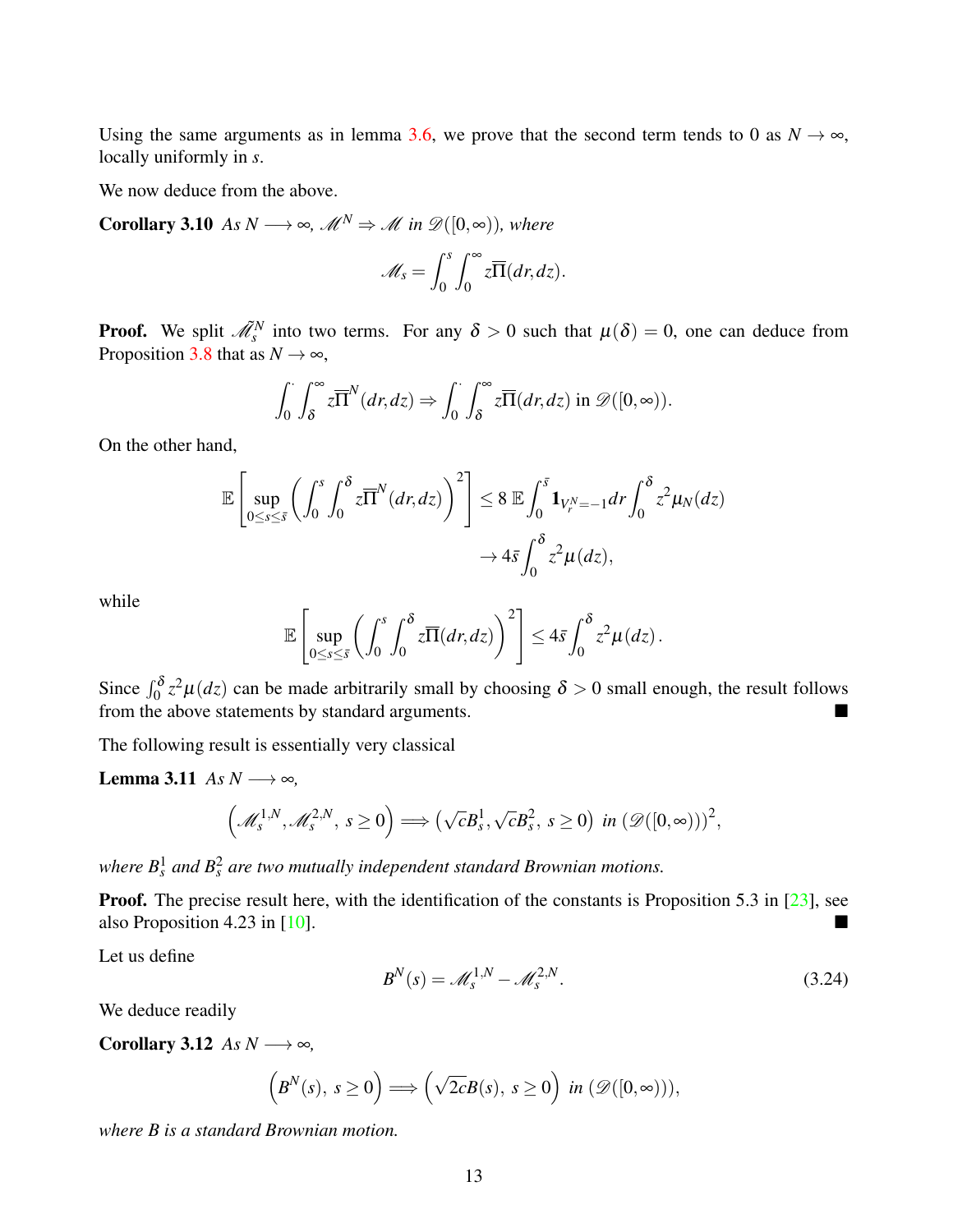Let us rewrite [\(3.16\)](#page-7-2) in the form

$$
cH^{N}(s) = Y^{N}(s) + L_{s}^{N}(0) - \mathcal{R}^{N}(s),
$$
\n(3.25)

with

<span id="page-13-2"></span><span id="page-13-1"></span>
$$
Y^N(s) = \varepsilon^N(s) + B^N(s) + \mathcal{M}_s^N,
$$
\n(3.26)

and

$$
\mathscr{R}^N(s) = \sum_{i>0, S_i^N \leq s} \left( Z_i - \frac{1}{N} - \left\{ L_s^N \left( H^N(S_i^N) \right) - L_{S_i^N}^N \left( H^N(S_i^N) \right) \right\} \right)^+.
$$

We have proved so far that  $B^N \Rightarrow \sqrt{\frac{2}{c}}$  $\frac{2}{c}B$  and  $\varepsilon^N + \mathcal{M}^N \Rightarrow \mathcal{M}$ , as  $N \to \infty$ . Then taking the weak limit in [\(3.26\)](#page-13-1), we have in fact the

**Corollary 3.13** *As*  $N \longrightarrow \infty$ *, Y<sup>N</sup>*  $\Longrightarrow Y$  *in*  $\mathscr{D}([0,\infty))$ *, where* 

<span id="page-13-3"></span>
$$
Y(s) = \sqrt{2c}B(s) + \int_0^s \int_0^\infty z \overline{\Pi}(dr, dz).
$$

**Proof.** Also we have taken separately the limit in  $B^N$  and in  $\mathcal{M}^N$ , it is clear that, at least along a subsequence, the pair converges, and the limits are independent, since one is Brownian motion, and the other is a Poisson integral, both being martingales w.r.t. the same filtration.

Note that since the jump times do not move only the sequence, in fact  $Y^N \Rightarrow Y$  for the topology of locally uniform convergence. We shall need the following

**Lemma 3.14** *For any*  $N \ge 1, s > 0$ *,* 

<span id="page-13-0"></span>
$$
L_s^N(0) = -\inf_{0 \le r \le s} Y^N(r).
$$

**Proof.** Recall [\(3.25\)](#page-13-2). We first note that, since  $L^N(0)$  increases only when  $H^N(s) = 0$ ,  $L^N_s(0) = L^N_{r_s}(0)$ , where  $r_s = \sup\{r \le s; H^N(r) = 0\}$ . We also have  $\mathcal{R}^N(r_s) = 0$ . Consequently

$$
L_s^N(0) = L_{r_s}^N(0) = -Y^N(r_s) \leq -\inf_{0 \leq r \leq s} Y^N(r).
$$

To establish the converse inequality, let  $0 \le u_s \le s$  be such that  $Y^N(u_s) = \inf_{0 \le r \le s} Y^N(r)$ . Since  $Y^N(u_s) + L^N_{u_s}(0) = cH^N(u_s) + \mathscr{R}^N(u_s) \geq 0,$ 

$$
L_s^N(0) \ge L_{u_s}^N(0) \ge -Y^N(u_s) = -\inf_{0 \le r \le s} Y^N(r).
$$

п

We have similarly

**Lemma 3.15** *For any*  $N \geq 1$ *,*  $i \geq 1$  *such that*  $S_i^N \leq s$ *,* 

<span id="page-13-4"></span>
$$
L_{s}^{N}\left(H^{N}(S_{i}^{N})\right) - L_{S_{i}^{N}}^{N}\left(H^{N}(S_{i}^{N})\right) = -\inf_{S_{i}^{N} \leq r \leq s}\left(Y^{N}(r) - Y^{N}(S_{i}^{N})\right),
$$

for  $s \geq S_i^N$  such that  $L_s^N\left(H^N(S_i^N)\right) - L_{S_i^N}^N$ *S N i*  $(H^{N}(S_{i}^{N})) \le Z_{i}^{N} - 1/N.$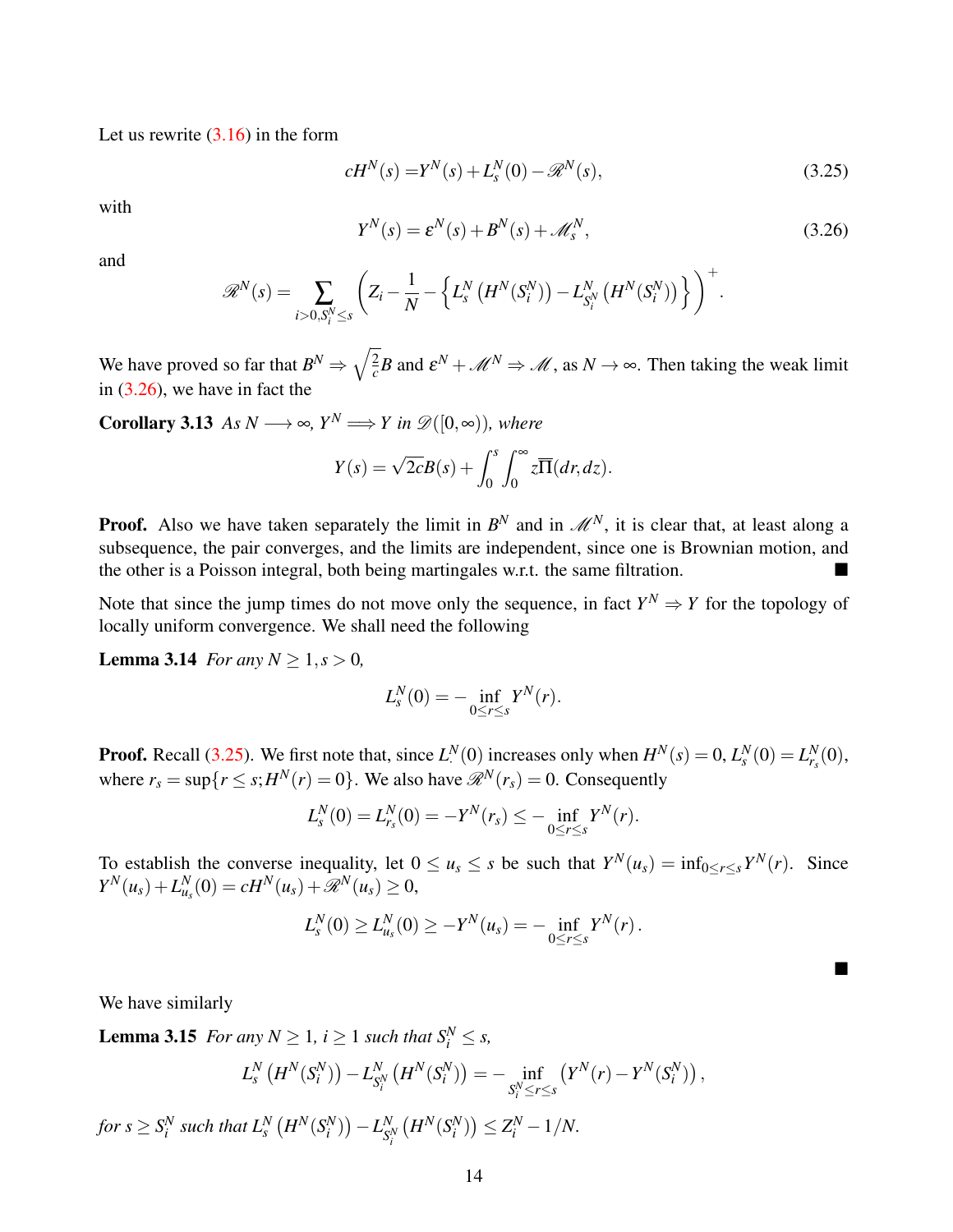**Proof.** The argument is the same as in the previous Lemma. On the considered time interval,  $H^N(s)$ is reflected above the level  $H^N(S_i)$ , instead of being reflected above 0.

From Lemma  $3.14$ , we can rewrite  $(3.25)$  in the form

$$
cH^N(s) = Y^N(s) - \inf_{0 \le r \le s} Y^N(r) - \mathcal{R}^N(s), \text{ where}
$$
\n(3.27)

<span id="page-14-2"></span>
$$
\mathscr{R}^N(s) = \sum_{i>0, S_i^N \le s} \left( Z_i^N - \frac{1}{N} + \inf_{S_i^N \le r \le s} \left( Y^N(r) - Y^N(S_i^N) \right) \right)^+.
$$
 (3.28)

<span id="page-14-1"></span>We also rewrite  $(2.5)$  as

$$
cH(s) = Y(s) - \inf_{0 \le r \le s} Y(r) - \mathcal{R}(s), \text{ where}
$$
  

$$
\mathcal{R}(s) = \int_0^s \int_0^\infty \left( z + \inf_{r \le u \le s} Y(u) - Y(r) \right)^+ \Pi(dr, dz).
$$
 (3.29)

<span id="page-14-0"></span>We next prove

**Proposition 3.16** *As*  $N \to \infty$ *,*  $H^N \Rightarrow H$  in  $\mathcal{C}(\mathbb{R}_+)$ *, where H is given by* [\(2.5\)](#page-3-0)*, in terms of Y, the limit given in Corollary [3.13.](#page-13-3)*

**Proof.** It suffices to show that if  $Y^N(s) \to Y(s)$  a.s., locally uniformly in *s*, then  $H^N(s) \to H(s)$ in probability, locally uniformly in *s*. We will show that from any subsequence, we can extract a further subsequence which converges a.s., locally uniformly in *s*. We will follow closely the proofs of Proposition 3.13 and Corollary 3.15 in [\[27\]](#page-38-10). First of all, the same argument as that of Proposition 3.13 in [\[27\]](#page-38-10) yields that  $H^N(s) \to H(s)$  in probability, for any  $s \ge 0$ . We fix  $\bar{s} > 0$  arbitrary, and let  $\mathbf{D}_{\bar{s}}$  be a countable dense subset of  $[0,\bar{s}]$ . Along a subsequence, still denoted as  $H^N$  by an abuse of notation,  $H^N(s) \to H(s)$ , for any  $s \in \mathbf{D}_{\bar{s}}$ . We first note that, as in [\[27\]](#page-38-10), we can rewrite [\(2.5\)](#page-3-0) as follows. Let, for any  $0 \le r < s$ ,  $\overline{Y}_r^s$  $r_i := \inf_{r \le u \le s} Y(u)$ . We have

$$
cH(s) = Y(s) - \overline{Y}_0^s - \sum_{0 \le r \le s} \Delta \overline{Y}_r^s,
$$

where  $\Delta \overline{Y}_r^s$  denotes the jump at *r* of the increasing function  $r \mapsto \overline{Y}_r^s$ *r* .

Since the process  $Y$  is càdlàg, with only positive jumps,

$$
\Phi_Y(h) := \sup_{0 \le r < s \le r + h \le \bar{s}} (Y(s) - Y(r))_-
$$

is a.s. a continuous function of *h* on [0, 1], such that  $\Phi_Y(0) = 0$ . Now

$$
c(H(s+h) - H(s)) = Y(s+h) - Y(s) - \overline{Y}_0^{s+h} + \overline{Y}_0^s - \sum_{0 \le r \le s} (\overline{Y}_r^{s+h} - \overline{Y}_r^s) - \sum_{s < r \le s+h} \overline{Y}_r^{s+h}
$$
  
\n
$$
\ge Y(s+h) - Y(s) - \sum_{s < r \le s+h} \overline{Y}_r^s
$$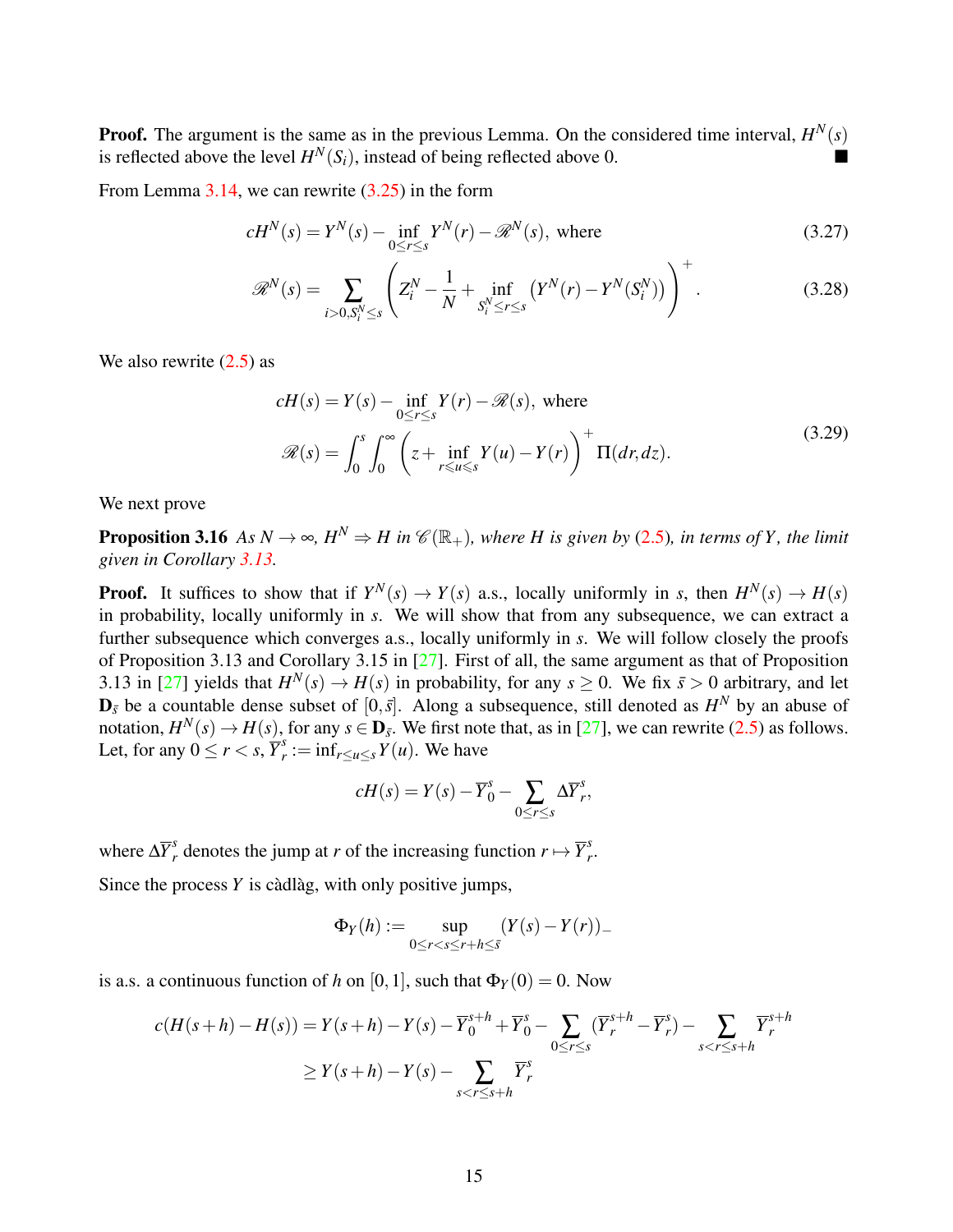But since  $Y(s+h) - \sum_{s < r \leq s+h} \overline{Y}_r^{s+h} \geq \inf_{s < r \leq s+h} Y(r)$ , we have

$$
c(H(s+h) - H(s)) \ge \inf_{s < r \le s+h} Y(r) - Y(s), \text{ hence}
$$
\n
$$
(H(s+h) - H(s))_{-} \le \Phi_Y(h).
$$

It follows from [\(3.29\)](#page-14-1) that the same formula relates  $H^N$  with  $Y^N$ , and we also have

$$
(H^{N}(s+h) - H^{N}(s))_{-} \leq \Phi_{Y^{N}}(h).
$$

However, it is not true that  $\Phi_{Y^N}(h) \to 0$ , as  $h \to 0$ , since  $Y^N$  has negative jumps of size  $-1/N$ . So  $\limsup_{h\to 0} \Phi_{Y^N}(h) \leq 1/N$ . Moreover, since  $Y^N(s) \to Y(s)$  uniformy on  $[0,\bar{s}]$ , we have that  $\limsup_{h\to 0} \sup_{N\geq N_0} \Phi_{Y^N}(h) \leq 1/N_0$ , for all  $N_0\geq 1$ . Now the fact that  $H^N(s)\to H(s)$  uniformly on  $\mathbf D_{\bar s}$ (hence also on  $[0, \overline{s}]$ ) follows from the next Lemma. The result follows.

It remains to establish

**Lemma 3.17** *Consider a sequence*  $\{g_N, N \geq 1\}$  *of calag functions from*  $\mathbb{R}_+$  *into*  $\mathbb{R}$ *, g a continuous function from*  $\mathbb{R}_+$  *into*  $\mathbb{R}$ *, and*  $\bar{s} > 0$ *, which are such that*  $g_N(s) \to g(s)$ *, for all*  $s \in \mathbf{D}_{\bar{s}}$ *. Assume moreover that*

$$
\limsup_{h\to 0} \sup_{N\geq N_0} (g_N(s+h)-g_N(s))_- \leq 1/N_0.
$$

*Then, as*  $N \rightarrow \infty$ *,* 

$$
\sup_{s\in\mathbf{D}_{\bar{s}}} |g_N(s)-g(s)|\to 0.
$$

The proof of this Lemma, which can be viewed as an extension of the second Dini theorem, is identical to that of Lemma 3.16 in  $[27]$ , even if its statement is slightly different, so we do not reproduce it.

<span id="page-15-1"></span>We now have

**Proposition 3.18** As 
$$
N \longrightarrow \infty
$$
,  $(H^N, Y^N, \mathcal{R}^N) \Rightarrow (H, Y, \mathcal{R})$  in  $\mathcal{C}([0, +\infty)) \times (\mathcal{D}([0, +\infty))^2$ .

**Proof.** We can rewrite  $(3.27)$ , in the form

$$
\mathscr{R}^N(s) = Y^N(s) - \inf_{0 \le r \le s} Y^N(r) - cH^N(s).
$$

It follows from Proposition [3.16](#page-14-0) that the sequence  $\{H^N, N \ge 1\}$  is tight in  $\mathscr{C}(\mathbb{R}_+)$ . However, from Corollary [3.13,](#page-13-3) we deduce that the sequences  $\{Y^N(s), s \ge 0\}_{N \ge 1}$  and  $\{\inf_{0 \le r \le s} Y^N(r), s \ge 0\}_{N \ge 1}$  are tight in  $\mathscr{D}([0,+\infty))$ . Moreover, the limit of the sequence

 ${\{\inf_{0\leq r\leq s} Y^N(r), s\geq 0\}_{N\geq 1}}$  is a.s. continuous. Hence the tightness of the sequence  $\{\mathscr{R}^N, N\geq 1\}$  fol-lows from Proposition [5.4](#page-35-0) below. Now since  $(H^N, Y^N, \mathcal{R}^N)$  is tight, along an appropriate subsequence (which we do not distinguish from the original sequence),

<span id="page-15-0"></span>
$$
(H^N,Y^N,\mathscr{R}^N)\Rightarrow (H,Y,\mathscr{R}).
$$

Moreover, from [\(3.29\)](#page-14-1) and the fact that the law of *Y* is uniquely specified, we deduce that the limit is unique, which implies that the whole sequence converges.

We shall need below the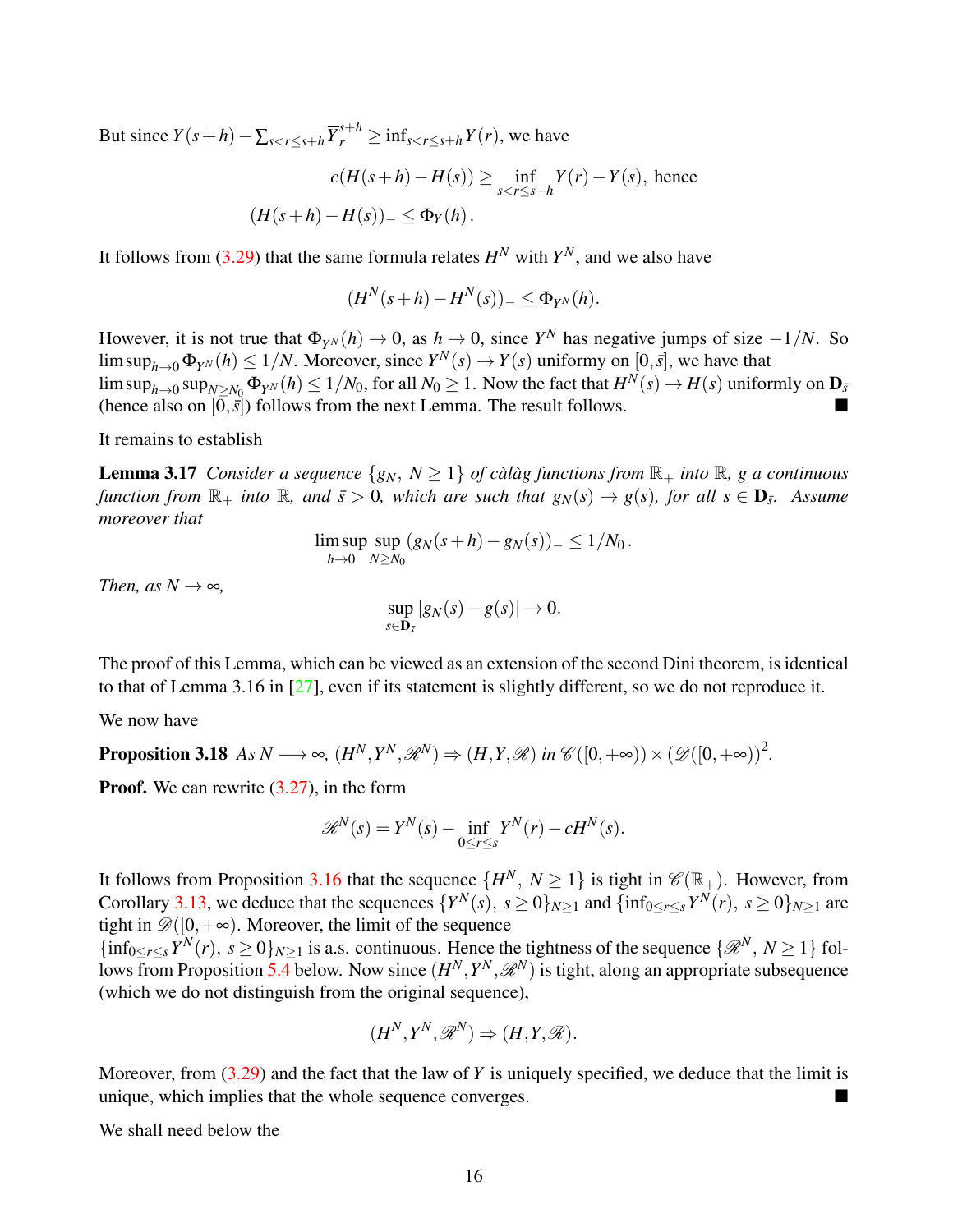**Lemma 3.19** *For any*  $\delta > 0$ *, as*  $N \rightarrow \infty$ *,* 

$$
\int_0^{\cdot} \int_0^{\delta} \left( z - \frac{1}{N} + \inf_{r \le u \le v} Y^N(u) - Y^N(r) \right)^+ \Pi^N(dr, dz) \Rightarrow \int_0^{\cdot} \int_0^{\delta} \left( z + \inf_{r \le u \le v} Y(u) - Y(r) \right)^+ \Pi(dr, dz)
$$

*in*  $\mathscr{D}([0,\infty))$ .

**Proof.** Let us decompose  $cH^N(s)$  and  $cH(s)$  in the form

$$
cH^N(s) = \mathscr{B}_s^N + \mathscr{P}_s^N - \mathscr{R}_s^N, \quad cH(s) = \mathscr{B}_s + \mathscr{P}_s - \mathscr{R}_s,
$$

where  $\mathcal{R}_s^N$  (resp.  $\mathcal{R}_s$ ) is defined by the second line of [\(3.27\)](#page-14-2) (resp. of [\(3.29\)](#page-14-1)),

$$
\mathscr{P}_{s}^{N}=\int_{0}^{s}\int_{0}^{\infty}z\overline{\Pi}^{N}(dr,dz), \quad \mathscr{P}_{s}=\int_{0}^{s}\int_{0}^{\infty}z\overline{\Pi}(dr,dz),
$$

and  $\mathcal{B}_s^N$  (resp.  $\mathcal{B}_s$ ) is the remainer of  $cH^N(s)$  (resp. of  $cH(s)$ ). First we not that  $\mathcal{B}_s^N \Rightarrow \mathcal{B}_s$  for the topology of uniform convergence (the limit is continuous). Next we introduce the decompositions

$$
\mathscr{P}_{\delta,-}^{N}(s) = \int_{0}^{s} \int_{0}^{\delta} z \overline{\Pi}^{N}(dr, dz), \quad \mathscr{P}_{\delta,+}^{N}(s) = \int_{0}^{s} \int_{\delta}^{\infty} z \overline{\Pi}^{N}(dr, dz),
$$
  

$$
\mathscr{P}_{\delta,-}(s) = \int_{0}^{s} \int_{0}^{\delta} z \overline{\Pi}(dr, dz), \quad \mathscr{P}_{\delta,+}(s) = \int_{0}^{s} \int_{\delta}^{\infty} z \overline{\Pi}(dr, dz),
$$
  

$$
\mathscr{R}_{\delta,-}^{N}(s) = \int_{0}^{s} \int_{0}^{\delta} \left( z - \frac{1}{N} + \inf_{r \le u \le s} Y^{N}(u) - Y^{N}(r) \right)^{+} \Pi^{N}(dr, dz),
$$
  

$$
\mathscr{R}_{\delta,+}^{N}(s) = \int_{0}^{s} \int_{0}^{\infty} \left( z - \frac{1}{N} + \inf_{r \le u \le s} Y^{N}(u) - Y^{N}(r) \right)^{+} \Pi^{N}(dr, dz),
$$
  

$$
\mathscr{R}_{\delta,-}(s) = \int_{0}^{s} \int_{0}^{\delta} \left( z + \inf_{r \le u \le s} Y(u) - Y(r) \right) \Pi(dr, dz),
$$
  

$$
\mathscr{R}_{\delta,+}(s) = \int_{0}^{s} \int_{\delta}^{\infty} \left( z + \inf_{r \le u \le s} Y(u) - Y(r) \right) \Pi(dr, dz).
$$

Let  $\mathscr{C}^N(s) := \mathscr{P}_{\delta,+}^N(s) - \mathscr{R}_{\delta,+}^N(s)$ ,  $\mathscr{C}(s) = \mathscr{P}_{\delta,+}(s) - \mathscr{R}_{\delta,+}(s)$ . We claim that  $\mathscr{C}^N(s)$  is tight (see Lemma [3.20](#page-16-0) below), and that its limit is  $\mathcal{C}(s)$  and it is continuous. So that the convergence is (locally) uniform in *s*. Finally

$$
\mathscr{R}^N_{\delta,-}(s) = -cH^N(s) + \mathscr{B}^N_s + \mathscr{C}^N(s) + \mathscr{P}_{\delta,-}(s).
$$

The sum of the first three terms on the right is tight and converges locally uniformly in *s* towards its continuous limit  $-cH(s)+B<sub>s</sub> +C(s)$ , while the last term can be shown (so to speak "by hand") to be tight in  $\mathscr{D}(\mathbb{R}_+)$ . Hence the right hand side is tight in  $\mathscr{D}(\mathbb{R}_+)$ , and so is the left hand side. Taking the weak limit in the last identity, we obtain that the limit of  $\mathcal{R}_{\delta,-}^N(s)$  is  $\mathcal{R}_{\delta,-}(s)$ , which is our Lemma.

We want to check the tightness of the sequence  $\{\mathscr{C}^N, N \geq 1\}$  using the Aldous criterion (see section 16, page 176 in [\[3\]](#page-37-9)). Let  $\tau$  be a stopping time with value in [0,*s*] and let  $\varepsilon > 0$  be a real which will eventually go to zero.

<span id="page-16-0"></span>**Lemma 3.20** *The sequence*  $\{\mathscr{C}^N, N \geq 1\}$  *is tight in*  $\mathscr{D}(\mathbb{R}_+).$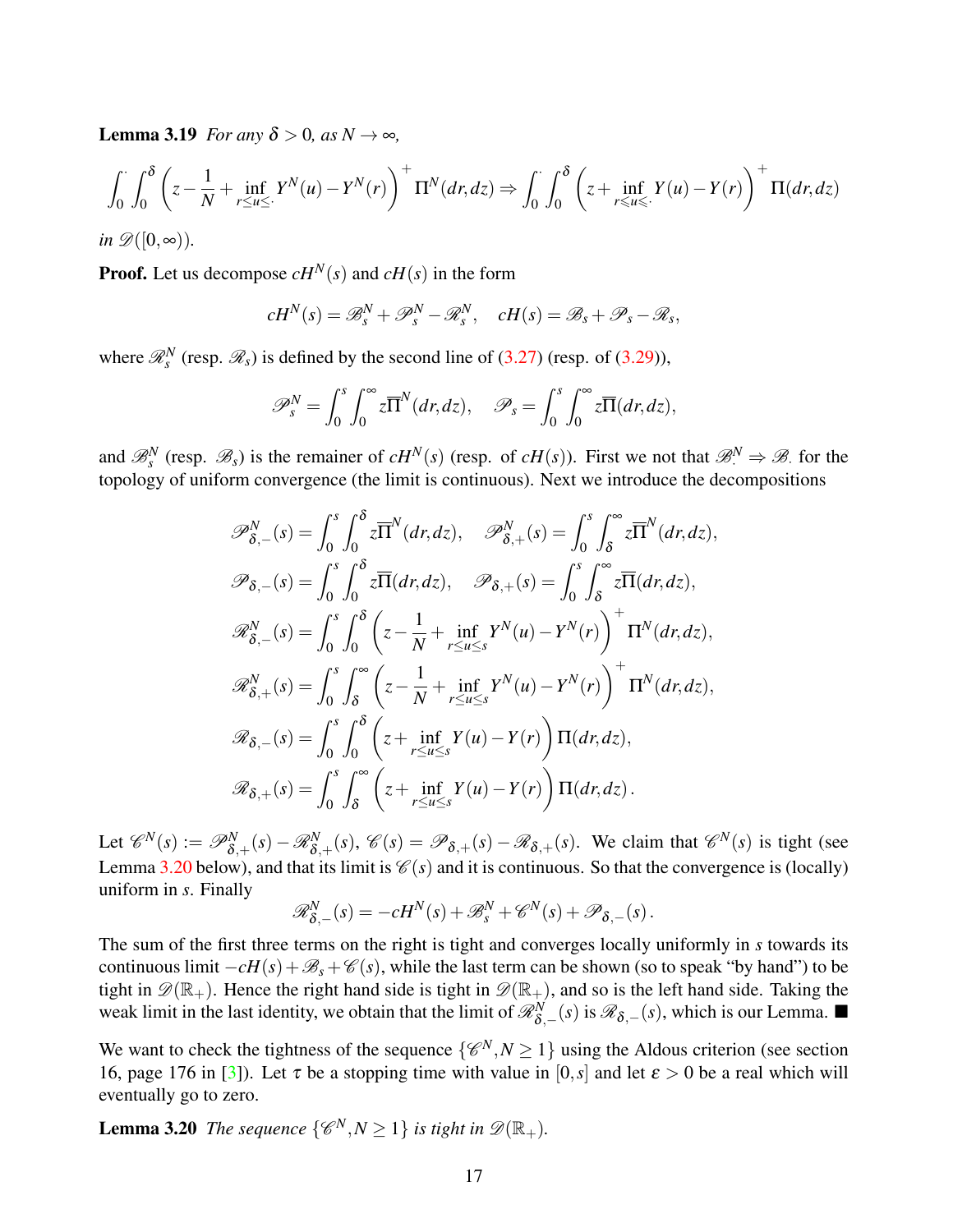Proof. Recall the notations used in the previous proof. We have

$$
\mathcal{C}^{N}(s) = \mathcal{C}_{1}^{N}(s) - \mathcal{C}_{2}^{N}(s), \text{ where}
$$
  
\n
$$
\mathcal{C}_{1}^{N}(s) = \int_{0}^{s} \int_{\delta}^{\infty} \Upsilon_{N}(s, r, z) \Pi^{N}(dr, dz), \quad \mathcal{C}_{2}^{N}(s) = 2 \int_{0}^{s} \mathbf{1}_{V_{r}^{N} = -1} dr \int_{\delta}^{\infty} z \mu_{N}(dz), \text{ with}
$$
  
\n
$$
\Upsilon_{N}(s, r, z) = \frac{1}{N} + \left(Y^{N}(r) - \inf_{r \le u \le s} Y^{N}(u)\right) \wedge \left(z - \frac{1}{N}\right).
$$

The tightness in  $\mathscr{C}(\mathbb{R}_+)$  of the sequence  $\mathscr{C}_2^N$  $2^N$  is rather clear. We have the following a priori estimates

$$
0 \leq \Upsilon_N(s,r,z) \leq z, \quad \text{and if } r \leq s < s',
$$
\n
$$
0 \leq \Upsilon_N(s',r,z) - \Upsilon_N(s,r,z) \leq Y^N(s) - \inf_{s \leq u \leq s'} Y^N(u).
$$

We now verify Aldous's criterion. The first condition (see (16.22) in [\[3\]](#page-37-9)) follows easily from the inequality

$$
\mathscr{C}_1^N(s) \leq \int_0^s \int_{\delta}^\infty z \Pi^N(dr, dz).
$$

We next want to establish the second condition (see (16.23) in [\[3\]](#page-37-9)), which will follow from the fact that for all  $\eta > 0$ ,

$$
\lim_{\varepsilon \to 0} \limsup_{N \to +\infty} \mathbb{P}\left( \left| \mathscr{C}_1^N(\tau + \varepsilon) - \mathscr{C}_1^N(\tau) \right| > \eta \right) = 0.
$$

In order to verify this condition, we first note that

$$
0 \leq \mathscr{C}_1^N(\tau + \varepsilon) - \mathscr{C}_1^N(\tau) = \int_{\tau}^{\tau + \varepsilon} \int_{\delta}^{\infty} \Upsilon_N(\tau + \varepsilon, r, z) \Pi^N(dr, dz) + \int_{0}^{\tau} \int_{\delta}^{\infty} \left[ \Upsilon_N(\tau + \varepsilon, r, z) - \Upsilon_N(\tau, r, z) \right] \Pi^N(dr, dz) \leq \int_{\tau}^{\tau + \varepsilon} \int_{\delta}^{\infty} z \Pi^N(dr, dz) + \left( Y^N(\tau) - \inf_{\tau \leq u \leq \tau + \varepsilon} Y^N(u) \right) \Pi^N([0, \tau] \times [\delta, +\infty)).
$$

Now using the Portmanteau theorem, Corollary [3.13](#page-13-3) and Markov's inequality, we deduce that

$$
\limsup_{N \to +\infty} \mathbb{P}\left( \left| \mathscr{C}_1^N(\tau + \varepsilon) - \mathscr{C}_1^N(\tau) \right| > \eta \right) \leq \frac{4}{\eta} \varepsilon \int_{\delta}^{\infty} z \mu(dz) + \mathbb{P}\left( \left( Y(\tau) - \inf_{\tau \leq u \leq \tau + \varepsilon} Y(u) \right) \Pi([0, \tau] \times [\delta, +\infty)) > \frac{\eta}{2} \right).
$$

However, using the strong Markov property of *Y*, we obtain

$$
\mathbb{E}\left\{\left(Y(\tau)-\inf_{\tau\leq u\leq \tau+\varepsilon}Y(u)\right)\Pi([0,\tau]\times[\delta,+\infty))\right\}=\mathbb{E}\left(-\inf_{0\leq u\leq \varepsilon}Y(u)\right)\mathbb{E}\left\{\Pi([0,\tau]\times[\delta,+\infty))\right\}.
$$

Combining this with the previous inequality and Markov's inequality, it follows that

$$
\limsup_{N \to +\infty} \mathbb{P}\left( \left| \mathscr{C}_1^N(\tau + \varepsilon) - \mathscr{C}_1^N(\tau) \right| > \eta \right) \leq \frac{4}{\eta} \varepsilon \int_{\delta}^{\infty} z \mu(dz) \n+ \frac{2}{\eta} \mathbb{E}\left( - \inf_{0 \leq u \leq \varepsilon} Y(u) \right) \mathbb{E}\left\{ \Pi([0, \tau] \times [\delta, +\infty)) \right\} \n\longrightarrow 0.
$$

thanks to the monotone convergence theorem.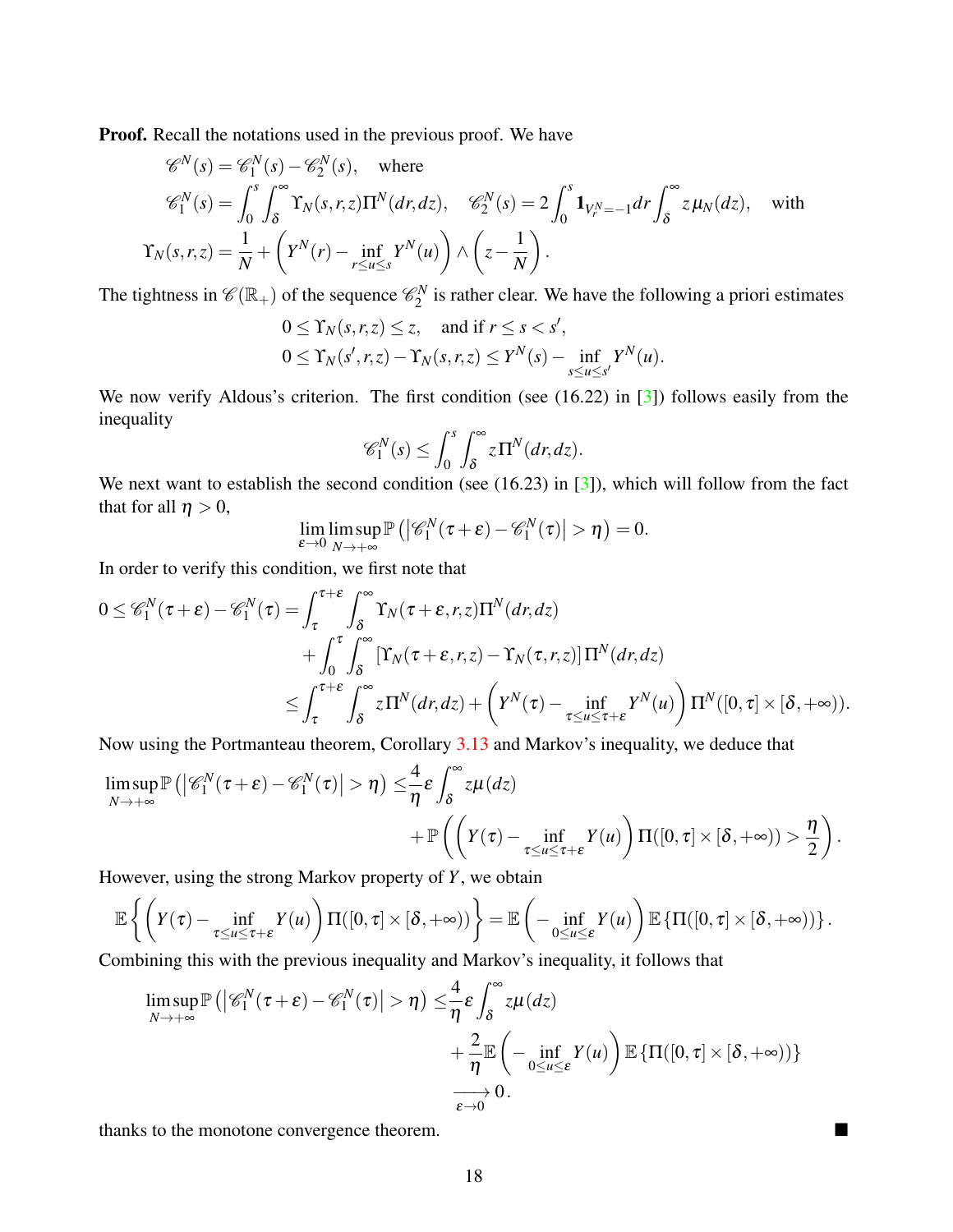#### 3.4 Convergence of the local time of the approximate height process

The aim of this subsection is to pass to the limit in the process  $\{L_s^N(H^N(s)), N \geq 1\}$ . The proof of Theorem [3.27](#page-26-0) is carried out in two major parts. Recall  $(3.13)$  and Proposition [2.1.](#page-3-1) The first part (Proposition [3.23\)](#page-19-0) provides the tightness of the sequence  $\left\{L_s^N(t), t \ge 0\right\}_{N \ge 1}$ , for each  $s \ge 0$  fixed, the second part (Lemma [3.28\)](#page-26-1) establishes that the mapping  $s \mapsto L_s(t)$  is continuous, uniformly in *t*.

We shall need below the

**Lemma 3.21** *For any s* > 0*, as N*  $\longrightarrow$  + $\infty$ *,* 

<span id="page-18-0"></span>
$$
\int_0^s \mathbf{1}_{\{H^N(r)>t\}} \mathbf{1}_{\{V_r^N=-1\}} dr \Rightarrow \frac{1}{2} \int_0^s \mathbf{1}_{\{H(r)>t\}} dr.
$$

**Proof.** Imitating again the proof of Lemma [3.4,](#page-9-1) we have

$$
2\int_0^s \mathbf{1}_{\{H^N(r)>t\}} \mathbf{1}_{\{V_r^N=-1\}} dr - \int_0^s \mathbf{1}_{\{H^N(r)>t\}} dr = \frac{1}{2N} \int_0^s \mathbf{1}_{\{H^N(r)>t\}} \frac{dH^N(r)}{dr} dr
$$
  
= 
$$
\frac{1}{2N} (H^N(s) - t)^+,
$$

which clearly tends to 0 in probability, as  $N \to \infty$ . It thus remains to take the limit in the sequence  $\{\int_0^s \mathbf{1}_{\{H^N(r) > t\}} dr\}_{N \ge 1}$ . For any  $\delta > 0$ , we set

$$
\Gamma_{\delta} = \{r \in (0,s); |H(r) - t| \leq \delta\}.
$$

It follows from the properties of the process *H* that  $Leb(\Gamma_{\delta}) \to 0$  a.s. as  $\delta \to 0$ , where  $Leb(A)$  denotes the Lebesgue measure of the set *A*. We have

$$
\int_0^s \mathbf{1}_{\{H^N(r)>t\}} dr = \int_{\Gamma_{\delta}} \mathbf{1}_{\{H^N(r)>t\}} dr + \int_{(0,s)\backslash \Gamma_{\delta}} \mathbf{1}_{\{H^N(r)>t\}} dr,
$$
  

$$
\int_0^s \mathbf{1}_{\{H(r)>t\}} dr = \int_{\Gamma_{\delta}} \mathbf{1}_{\{H(r)>t\}} dr + \int_{(0,s)\backslash \Gamma_{\delta}} \mathbf{1}_{\{H(r)>t\}} dr.
$$

The two first terms on the right hand sides are dominated by Leb( $\Gamma_{\delta}$ ). But for  $r \in (0,s) \setminus \Gamma_{\delta}$ ,  $1_{\{H(r)>t\}} =$  $g_{\delta}(H(r)-t)$ , where  $g_{\delta}$  is the continuous function from R into [0,1] given as

$$
g_{\delta}(x) = 1 \wedge [\delta^{-1}(x + \delta/2)^{+}].
$$

We clearly have

$$
\int_{(0,s)\backslash \Gamma_{\delta}} \mathbf{1}_{\{H(r)>t\}} dr = \int_{(0,s)\backslash \Gamma_{\delta}} g_{\delta}(H(r)-t) dr, \text{ and } \int_{(0,s)\backslash \Gamma_{\delta}} g_{\delta}(H^N(r)-t) dr \Rightarrow \int_{(0,s)\backslash \Gamma_{\delta}} g_{\delta}(H(r)-t) dr.
$$

But since  $1_{\{H^N(r)>t\}}$  and  $g_\delta(H^N(r)-t)$  differ only when  $|H^N(r)-t| \leq \delta/2$ , if  $h_\delta$  is a continuous function from R into [0,1] which equals 1 on  $[-\delta/2, \delta/2]$ , and 0 outside  $[-2\delta/3, 2\delta/3]$ , and  $k_{\delta}$  a function from R into [0,1] which equals 0 on  $[-2\delta/3,2\delta/3]$  and 1 outside  $[-\delta,\delta]$ ,

$$
\left|\int_{(0,s)\backslash \Gamma_\delta} \mathbf{1}_{\{H^N(r)>t\}} dr - \int_{(0,s)\backslash \Gamma_\delta} g_\delta(H^N(r)-t) dr\right| \leq \int_0^s h_\delta(H^N(r)-t) k_\delta(H(r)-t) dr,
$$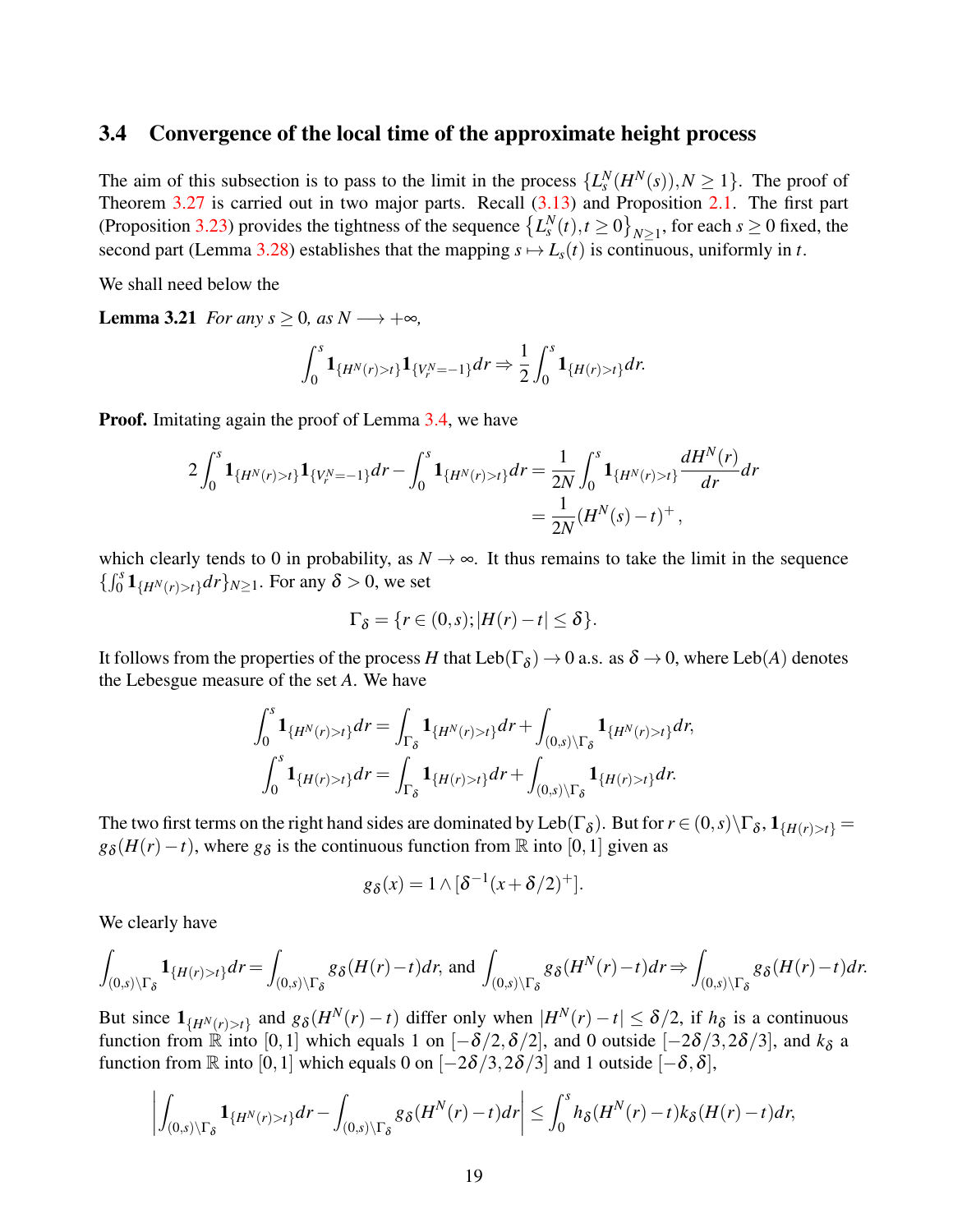which tends to 0 in probability.

We shall also need below the

**Lemma 3.22** *For any s*  $> 0$ *, t*  $> 0$ *, the following identities hold a.s.* 

<span id="page-19-1"></span>
$$
(H^N(s) - t)^+ = 2N \int_0^s V_r^N \mathbf{1}_{\{H^N(r) > t\}} dr
$$
  

$$
V_s^N \mathbf{1}_{\{H^N(s) > t\}} = 2NL_s^N(t) + \int_0^s \mathbf{1}_{\{H^N(r) > t\}} dV_r^N.
$$

 $\blacksquare$ 

**Proof.** The proof is essentially the same as that of lemma 5.4 in  $\lceil 23 \rceil$ .

A first preparation for the proof of Theorem [3.27](#page-26-0) below is

**Proposition 3.23** For each  $s \ge 0$  fixed,  $\{L_s^N(t), t \ge 0\}_{N \ge 1}$  is tight in  $\mathscr{D}([0, +\infty))$ .

Proof. Writing the second line of Lemma [3.22](#page-19-1) as

<span id="page-19-0"></span>
$$
L_s^N(t) = \frac{1}{2N} V_s^N \mathbf{1}_{\{H^N(s) > t\}} - \frac{1}{2N} \int_0^s \mathbf{1}_{\{H^N(r) > t\}} dV_r^N,
$$

and using  $(3.19)$ ,  $(3.24)$ ,  $(3.22)$ , Lemma  $3.15$  and the first line of Lemma  $3.22$ , we deduce that for any  $t \geq 0$ , a. s.

$$
L_s^N(t) = A_s^N(t) - \int_0^s \mathbf{1}_{\{H^N(r) > t\}} dB^N(r) + \int_0^s \mathbf{1}_{\{H^N(r) > t\}} d\mathcal{M}_r^{*,N} + D_s^N(t),
$$
(3.30)

<span id="page-19-5"></span>where

<span id="page-19-2"></span>
$$
A_s^N(t) = c(H^N(s) - t)^+ + \frac{V_s^N}{2N} \mathbf{1}_{\{H^N(s) > t\}} - \frac{2}{N} \int_{\delta_N}^{\infty} (1 - e^{-Nz}) \mu(dz) \int_0^s \mathbf{1}_{\{H^N(r) > t\}} \mathbf{1}_{\{V_r^N = +1\}} dr, \tag{3.31}
$$

<span id="page-19-4"></span>and

$$
D_s^N(t) = \sum_{i>0, S_i^N \le s} \mathbf{1}_{\{H^N(S_i^N) > t\}} \left( Z_i^N - \frac{1}{N} + \inf_{S_i^N \le r \le s} \left( Y^N(r) - Y^N(S_i^N) \right) \right)^+ - \int_0^s \mathbf{1}_{\{H^N(r) > t\}} \int_0^\infty z \, \overline{\Pi}^N(dr, dz).
$$
\n(3.32)

The proof is organized as follows. Step 1 establishes that the sequence  $\{A_s^N(t), t \ge 0\}_{N \ge 1}$  is tight, and any limit of a converging subsequence is a. s. continuous. Step 2 shows that as  $N \rightarrow +\infty$ ,

<span id="page-19-3"></span>
$$
\sup_{t\geq 0} \left| \int_0^s \mathbf{1}_{\{H^N(r)>t\}} d\mathcal{M}_r^{*,N} \right| \longrightarrow 0. \tag{3.33}
$$

Step 3 establishes that the sequence  $\left\{ \int_0^s \mathbf{1}_{\{H^N(r) > t\}} dB^N(r), t \ge 0 \right\}$ is tight, and any limit of a con-<br> $N \ge 1$ verging subsequence is a.s. continuous. Finally step 4 shows that the sequence  $\{D_s^N(t), t \ge 0\}_{N \ge 1}$  is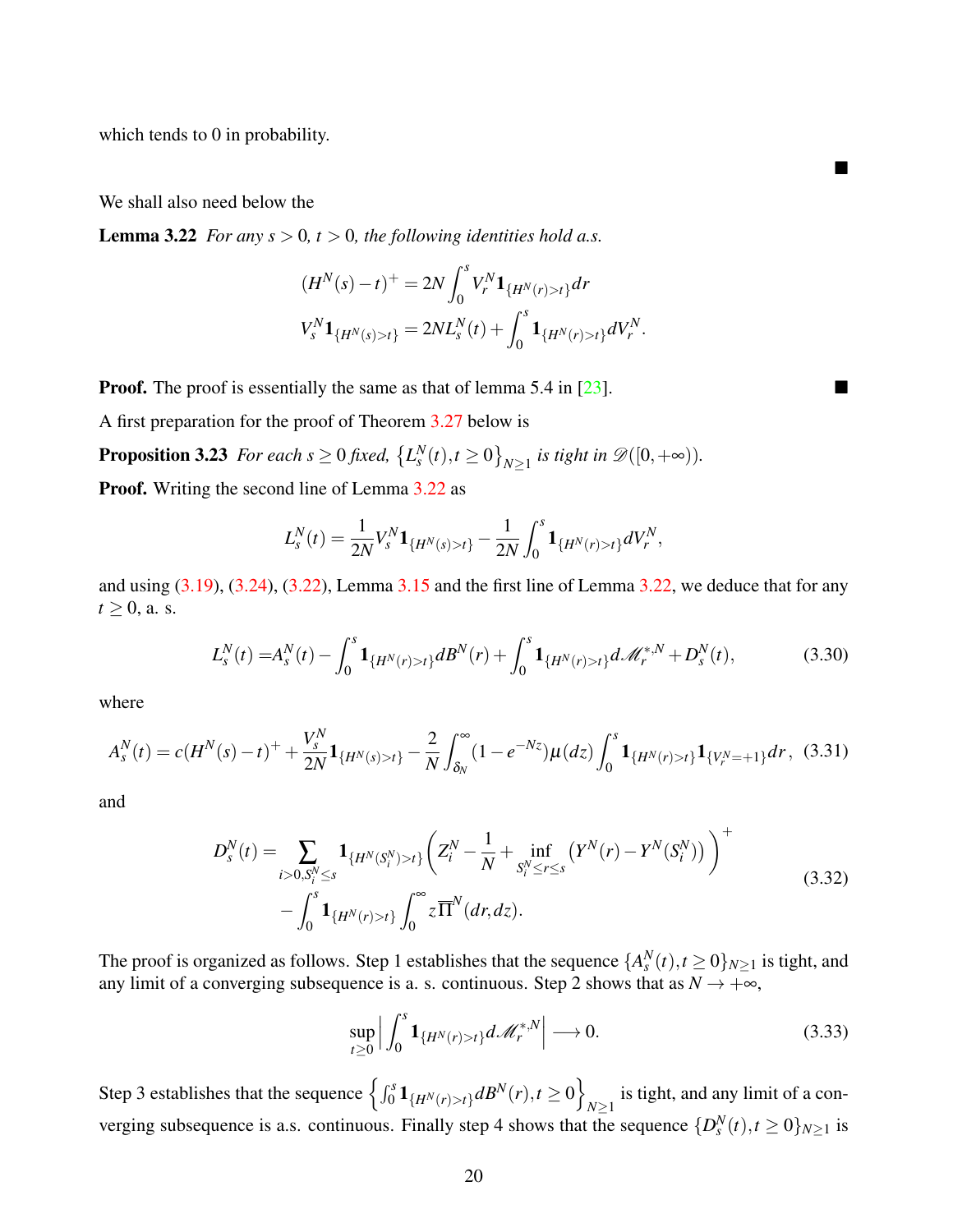tight as random elements of  $\mathscr{D}([0,+\infty))$ . The desired result follows by combining the above arguments with Proposition [5.4](#page-35-0) below.

STEP 1. The tightness of two first terms of the right–hand side of  $(3.31)$  is established in the same way as in the proof of Proposition 5.7 in [\[23\]](#page-38-8). The sup over all  $t > 0$  of the absolute value of the last term is easily show to go to 0, as  $N \rightarrow \infty$ , again thanks to (A).

STEP 2. We first note that

$$
\sup_{t\geq 0}\left|\int_0^s {\bf 1}_{\{H^N(r)>t\}}d\mathscr{M}_r^{*,N}\right|\leq \left|\mathscr{M}_s^{*,N}\right|+\sup_{t\geq 0}\left|\int_0^s {\bf 1}_{\{H^N(r)\leq t\}}d\mathscr{M}_r^{*,N}\right|.
$$

Thanks Lemma [3.5,](#page-9-0) it remains to prove

$$
\sup_{t\geq 0}\Big|\int_0^s{\bf 1}_{\{H^N(r)>t\}}d\mathscr{M}_r^{*,N}\Big|\longrightarrow 0\text{ as }N\to+\infty.
$$

To this end, we fix  $s > 0$ , and consider the process

$$
G^N(t) = \int_0^s \mathbf{1}_{\{H^N(r) \le t\}} d\mathscr{M}_r^{*,N}.
$$

Let  $\mathcal{G}_t^N$  denote the  $\sigma$ -algebra generated by the random variables

$$
\Theta_{g_N} = \int_0^s g_N(r) d\mathscr{M}_r^{*,N},
$$

where  $g_N$  is bounded and  $\mathscr P$  measurable ( $\mathscr P$  stands for the  $\sigma$ -algebra of predictable subsets of  $\Omega \times$  $\mathbb{R}_+$ ) and satisfies  $\{g_N(r) = 0\} \supset \{H^N(r) > t\}$ . We first establish the fact that  $\{G^N(t), t \ge 0\}$  is a  $\mathscr{G}_t^N$ - $\mathbb{R}$  and sausities  $\{g_N(t) = 0\} \supset \{H^{-1}(t) > t\}$ . We first establish the fact that  $\{G^{-1}(t), t \ge 0\}$  is a  $\mathcal{F}_t$  -<br>martingale. To this end, it suffices to verify that  $\mathbb{E}[(G^N(t') - G^N(t))\Theta_{g_N}] = 0$  for  $t < t'$  and any above. Indeed, it's a product of two stochastic integrals with respect to M∗,*N*, with two integrands whose product is zero. Let  $T > 0$ . In order to finally establish  $(3.33)$ , we note that

$$
\mathbb{E}\left(\sup_{0\leq t\leq T} G^N(t)\right) \leq \left(\mathbb{E}\sup_{0\leq t\leq T} \left(G^N(t)\right)^2\right)^{\frac{1}{2}}\n\n\leq \left(4\mathbb{E}\left(\int_0^s \mathbf{1}_{\{H^N(r)\leq T\}} d\mathcal{M}_r^{*,N}\right)^2\right)^{\frac{1}{2}}\n\n\leq \left(\frac{8}{N}\mathbb{E}\int_0^s \mathbf{1}_{\{H^N(r)\leq T\}} dr \int_{\delta_N}^\infty z\mu(dz)\right)^{\frac{1}{2}}\n\n\leq 2\sqrt{2s} \left(\frac{1}{N}\int_{\delta_N}^\infty z\mu(dz)\right)^{\frac{1}{2}},
$$

whose tends to 0 as  $N \to \infty$ , thanks to (A), where we have used Cauchy Schwarz's and Doob's inequalities. The desired result follows.

STEP 3. The tightness of  $\left\{ \int_0^s \mathbf{1}_{\{H^N(r) > t\}} dB^N(r), t \ge 0 \right\}$ is established in the same way as in the  $N \geq 1$ proof of Proposition 5.7 in  $\left[23\right]$  which we do not reproduce here. On the other hand, we will adapt the idea of this proof to treat the tightness of the sequence  $\{D_s^N(t), t \ge 0\}_{N \ge 1}$ .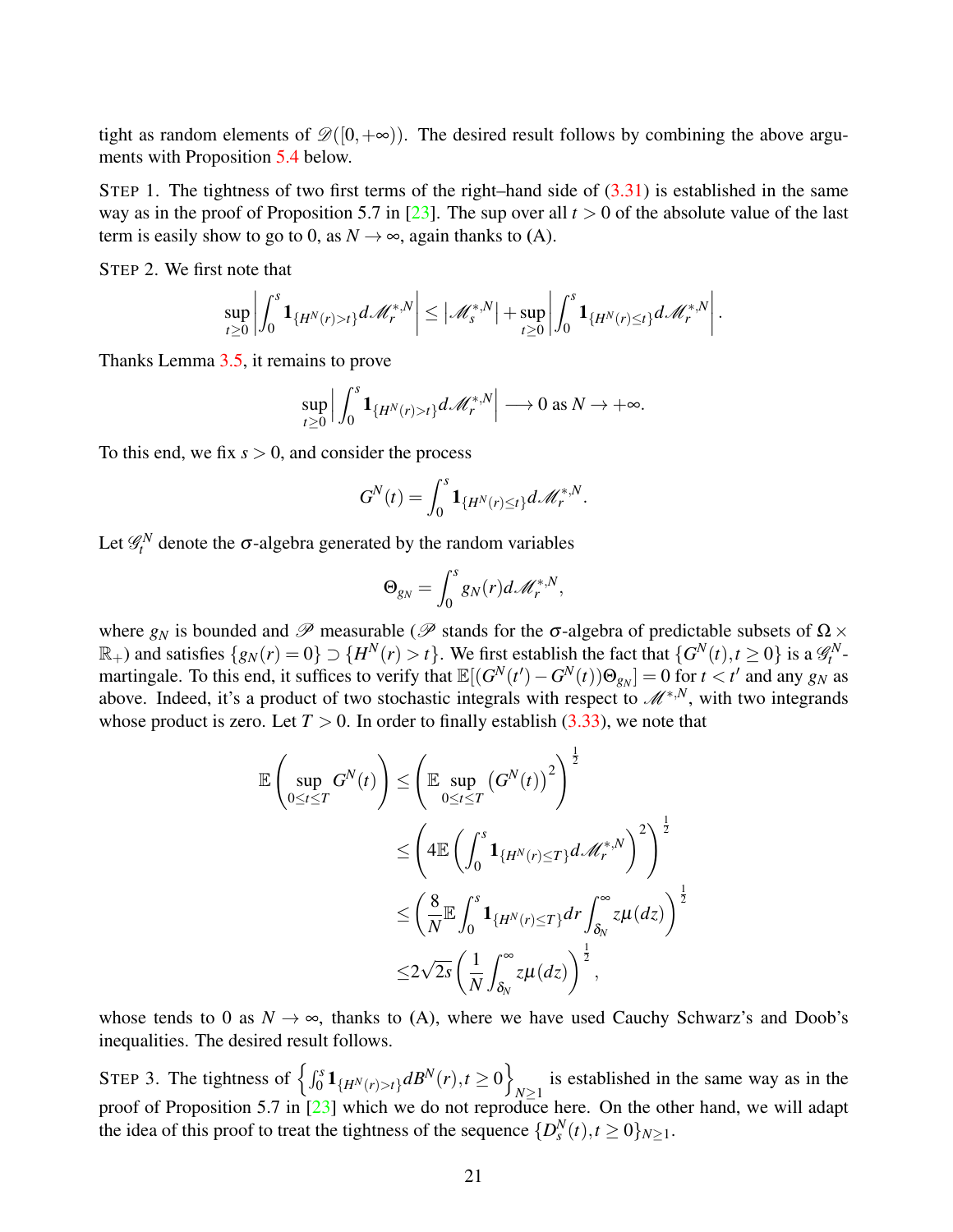STEP 4. Let  $\delta > 0$  be a real which will eventually go to zero. Using the identity  $(b-a)^+ - b =$  $-(a \wedge b)$  for  $a, b > 0$ , we can rewrite [\(3.32\)](#page-19-4) in the following

$$
D_s^N(t) = X_s^N(t) + F_s^N(t),
$$

where

$$
X_{s}^{N}(t) = \int_{0}^{s} \mathbf{1}_{\{H^{N}(r)>t\}} \int_{0}^{\delta} \left( z - \frac{1}{N} + \inf_{r \le u \le s} Y^{N}(u) - Y^{N}(r) \right)^{+} \Pi^{N}(dr, dz)
$$
  

$$
- \int_{0}^{s} \mathbf{1}_{\{H^{N}(r)>t\}} \int_{0}^{\delta} z \overline{\Pi}^{N}(dr, dz)
$$
  

$$
- \int_{0}^{s} \mathbf{1}_{\{H^{N}(r)>t\}} \int_{\delta}^{\infty} z \wedge \left( \frac{1}{N} - \left[ \inf_{r \le u \le s} Y^{N}(u) - Y^{N}(r) \right] \right) \Pi^{N}(dr, dz), \text{ and}
$$
  

$$
F_{s}^{N}(t) = 2 \int_{0}^{s} \mathbf{1}_{\{H^{N}(r)>t\}} \mathbf{1}_{V_{r}^{N}=-1} dr \int_{\delta}^{\infty} z \mu_{N}(dz).
$$

From Lemmas [3.7](#page-10-0) and [3.21,](#page-18-0) it is easy to see that

$$
F_s^N(t) \Longrightarrow \int_0^s \mathbf{1}_{\{H(r)>t\}} dr \int_0^\infty z \,\mu(dz) \text{ as } N \to +\infty.
$$

Moreover, we have

$$
\int_0^s \mathbf{1}_{\{H(r)>t\}} dr = \int_t^\infty L_s(u) du,
$$

which is a.s. continuous. So according to Proposition [5.4](#page-35-0) below, it remains only to show the sequence  ${X_s^N(t), t \ge 0}_{N \ge 1}$  is tight as random elements of  $\mathcal{D}([0, +\infty))$ . To this end, we set

$$
X_s^N(t) = -X_s^{N,\delta,1}(t) + X_s^{N,\delta,2}(t),
$$

where

<span id="page-21-1"></span>
$$
X_{s}^{N,\delta,1}(t) = \int_{0}^{s} \mathbf{1}_{\{H^{N}(r)>t\}} \int_{\delta}^{1/\delta} z \wedge \left(\frac{1}{N} - \left[\inf_{r \le u \le s} Y^{N}(u) - Y^{N}(r)\right]\right) \Pi^{N}(dr, dz),
$$
  
\n
$$
X_{s}^{N,\delta,2}(t) = C_{s}^{N,\delta}(t) - \int_{0}^{s} \mathbf{1}_{\{H^{N}(r)>t\}} \int_{0}^{\delta} z \overline{\Pi}^{N}(dr, dz) \text{ and}
$$
  
\n
$$
C_{s}^{N,\delta}(t) = \int_{0}^{s} \mathbf{1}_{\{H^{N}(r)>t\}} \int_{0}^{\delta} \left(z - \frac{1}{N} + \inf_{r \le u \le s} Y^{N}(u) - Y^{N}(r)\right)^{+} \Pi^{N}(dr, dz)
$$
  
\n
$$
+ \int_{0}^{s} \mathbf{1}_{\{H^{N}(r)>t\}} \int_{1/\delta}^{\infty} z \wedge \left(\frac{1}{N} - \left[\inf_{r \le u \le s} Y^{N}(u) - Y^{N}(r)\right]\right) \Pi^{N}(dr, dz).
$$
\n(3.34)

To show the tightness of the sequence  $\{X_s^N(t), t \ge 0\}_{N \ge 1}$ , we first show that for all  $\eta > 0$ ,

<span id="page-21-0"></span>
$$
\limsup_{N \to \infty} \mathbb{P}\left(\sup_{t \ge 0} |X_s^{N, \delta, 2}(t)| > \eta\right) \xrightarrow[\delta \to 0]{} 0.
$$
 (3.35)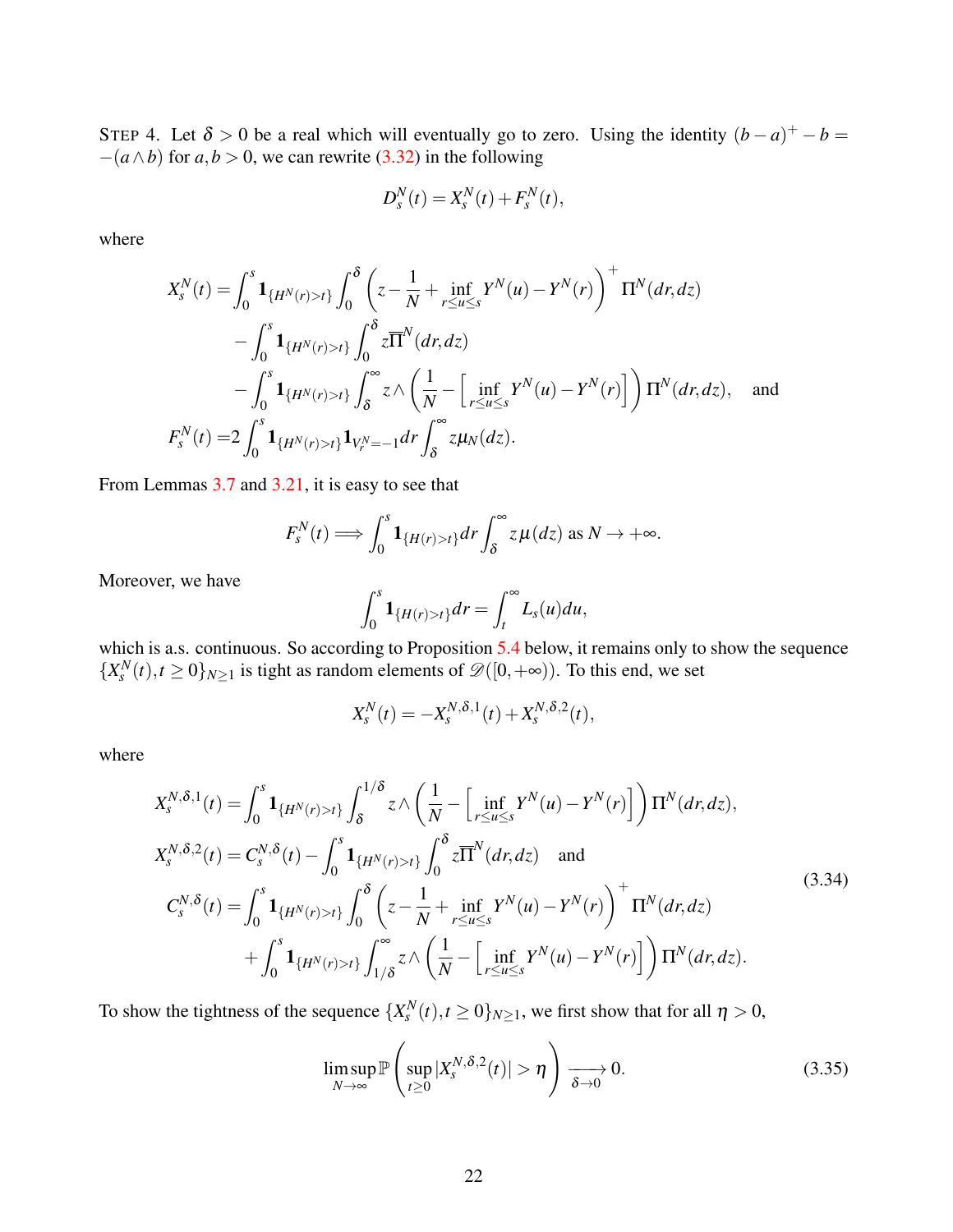After we will prove that the sequence  $\{X_s^{N,\delta,1}(t), t \geq 0\}_{N \geq 1}$  is tight as random elements of  $\mathscr{D}([0,+\infty))$ . Finally the desired result follows by combining this with Lemma [5.6](#page-36-0) below. In order to prove [\(3.35\)](#page-21-0), we first note that

$$
\mathbb{E}\left(\sup_{t\geq0}\left|\int_{0}^{s}1_{\{H^{N}(r)>t\}}\int_{0}^{\delta}z\overline{\Pi}^{N}(dr,dz)\right|\right) \n\leq \mathbb{E}\left|\int_{0}^{s}\int_{0}^{\delta}z\overline{\Pi}^{N}(dr,dz)\right| + \mathbb{E}\left(\sup_{t\geq0}\left|\int_{0}^{s}1_{\{H^{N}(r)\leq t\}}\int_{0}^{\delta}z\overline{\Pi}^{N}(dr,dz)\right|\right) \n\leq \left(\mathbb{E}\left(\int_{0}^{s}\int_{0}^{\delta}z\overline{\Pi}^{N}(dr,dz)\right)^{2}\right)^{\frac{1}{2}} + \left(\mathbb{E}\sup_{t\geq0}\left|\int_{0}^{s}1_{\{H^{N}(r)\leq t\}}\int_{0}^{\delta}z\overline{\Pi}^{N}(dr,dz)\right|^{2}\right)^{\frac{1}{2}} \n\leq \left(2\mathbb{E}\int_{0}^{s}1_{V^{N}_{r}=-1}dr\int_{\delta}^{\infty}z^{2}\mu_{N}(dz)\right)^{\frac{1}{2}} + \left(8\sup_{t\geq0}\mathbb{E}\int_{0}^{s}1_{\{H^{N}(r)\leq t\}}1_{V^{N}_{r}=-1}dr\int_{0}^{\delta}z^{2}\mu_{N}(dz)\right)^{\frac{1}{2}} \n\leq \left(2s\int_{0}^{\delta}z^{2}\mu_{N}(dz)\right)^{\frac{1}{2}} + \left(8s\int_{0}^{\delta}z^{2}\mu_{N}(dz)\right)^{\frac{1}{2}} = 3\sqrt{2s}\sqrt{\int_{0}^{\delta}z^{2}\mu_{N}(dz)},
$$

where we have used Cauchy Schwarz's and Doob's inequalities in the second and the third inequalities. From Markov's inequality, we deduce that

<span id="page-22-0"></span>
$$
\limsup_{N \to +\infty} \mathbb{P}\left(\sup_{t \ge 0} \left| \int_0^s \mathbf{1}_{\{H^N(r) > t\}} \int_0^{\delta} z \overline{\Pi}^N(dr, dz) \right| \ge \frac{\eta}{2} \right) \le \frac{6}{\eta} \sqrt{2s} \sqrt{\int_0^{\delta} z^2 \mu(dz)} \xrightarrow[\delta \to 0]{} 0, \tag{3.36}
$$

since as  $N \to \infty$ ,  $\int_0^{\delta} z^2 \mu_N(dz) \to \int_0^{\delta} z^2 \mu(dz)$ , which follows from assumption (A) and the following formula, which is easily established by the same computation as done in the proof of Lemma [3.7,](#page-10-0)

$$
\int_0^{\delta} z^2 \mu_N(dz) = \frac{1}{N} \int_{\delta_N}^{\delta} z \mu(dz) + \int_{\delta_N}^{\delta} z^2 \mu(dz).
$$

However, recalling  $(3.34)$ , we have

$$
\sup_{t\geq 0}|C_s^{N,\delta}(t)| \leq \int_0^s \int_0^{\delta} \left(z - \frac{1}{N} + \inf_{r\leq u\leq s} Y^N(u) - Y^N(r)\right)^+ \Pi^N(dr, dz) + \int_0^s \int_{1/\delta}^\infty z \Pi^N(dr, dz).
$$

Now using the Portmanteau theorem, Lemma [3.19](#page-15-0) and Markov's inequality, we deduce that

$$
\limsup_{N \to +\infty} \mathbb{P}\left(\sup_{t \ge 0} |C_s^{N,\delta}(t)| > \frac{\eta}{2}\right) \le \mathbb{P}\left(\int_0^s \int_0^{\delta} \left(z + \inf_{r \le u \le s} Y(u) - Y(r)\right)^+ \Pi(dr, dz) > \frac{\eta}{4}\right) + \frac{8}{\eta} s \int_{1/\delta}^{\infty} z\mu(dz).
$$

We deduce from Corollary 3.5 in [\[27\]](#page-38-10) and Markov's inequality that

$$
\limsup_{N\to+\infty} \mathbb{P}\left(\sup_{t\geq 0} |C_s^{N,\delta}(t)| > \frac{\eta}{2}\right) \leq \frac{4}{\eta}C(s)\int_0^{\delta} z^2\mu(dz) + \frac{8}{\eta}s\int_{1/\delta}^{\infty} z\mu(dz).
$$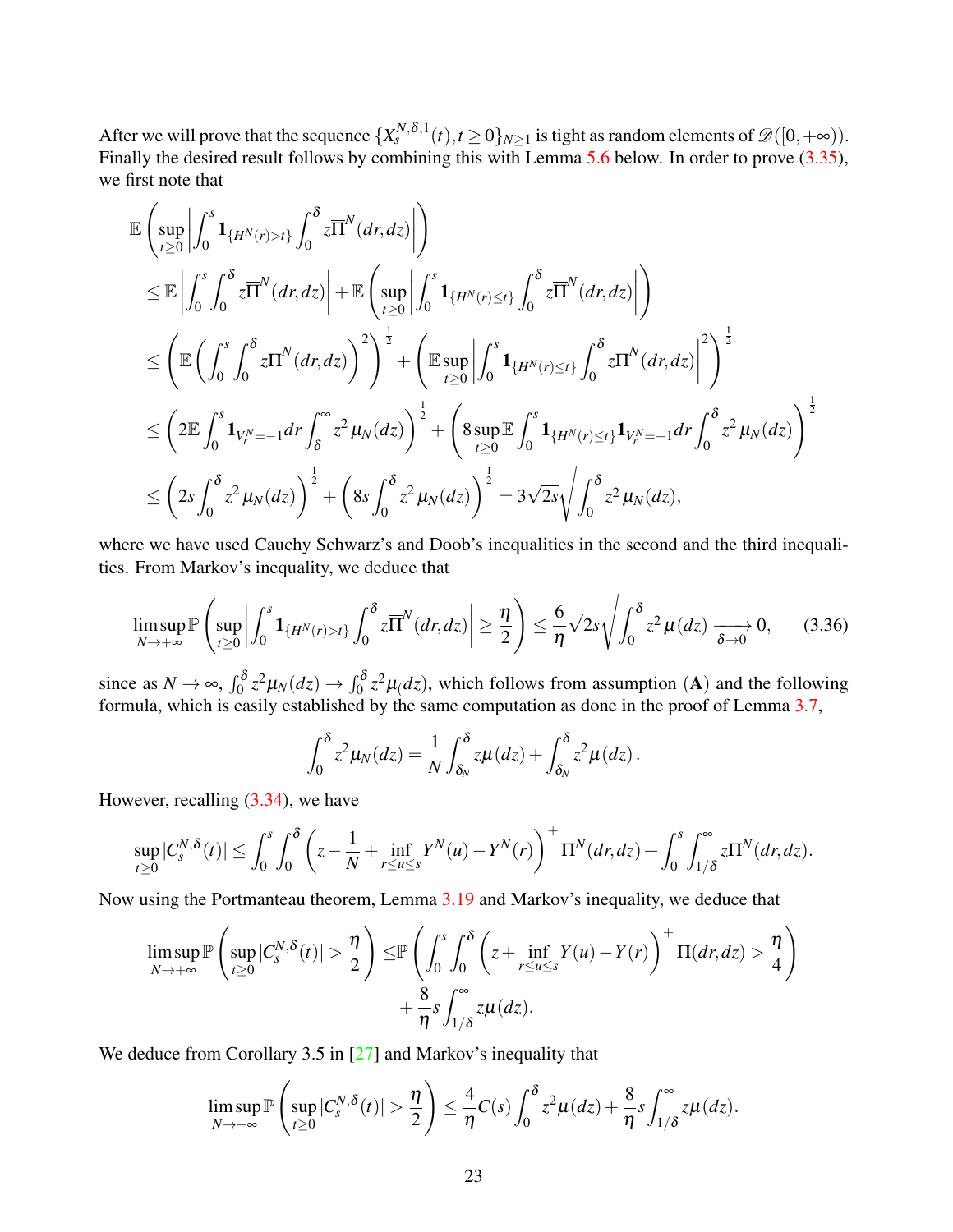with  $C(s) = (\alpha \sqrt{s/c}) \vee s$  and  $\alpha = e/(e-1)$ , which implies that

$$
\limsup_{N\to+\infty}\mathbb{P}\left(\sup_{t\geq 0}|C_s^{N,\delta}(t)|>\frac{\eta}{2}\right)\leq \frac{4}{\eta}C(s)\int_0^{\delta}z^2\mu(dz)+\frac{8}{\eta}s\int_{1/\delta}^{\infty}z\mu(dz)\xrightarrow[\delta\to 0]{}0.
$$

Consequently, we obtain  $(3.35)$  by combining this with  $(3.36)$  and  $(3.34)$ . It remains to prove that the sequence  $\{X_s^{N,\delta,1}(t), t \ge 0\}_{N \ge 1}$  is tight as random elements of  $\mathscr{D}([0,+\infty))$ . To this end, we show that the sequence  $\{X_s^{N,\delta,1}(t), t \ge 0\}_{N \ge 1}$  satisfies the conditions of Proposition [5.3](#page-35-1) below. The first condition follows easily from the fact that

$$
\limsup_{N\to+\infty}\mathbb{E}\left(X_s^{N,\delta,1}(t)\right)\leq 2s\int_{\delta}^{1/\delta}z\,\mu(dz).
$$

In order to verify the second condition, we will show that for any  $T > 0$ , there exists  $C > 0, \theta > 1$ such that for any  $0 < t < T, h > 0$ ,

$$
\mathbb{E}\left(\left|X_{s}^{N,\delta,1}(t+h)-X_{s}^{N,\delta,1}(t)\right|\left|X_{s}^{N,\delta,1}(t)-X_{s}^{N,\delta,1}(t-h)\right|\right)\leq Ch^{\theta}.
$$

In order to simplify the notations below we let

$$
a_s^{+,N}(t) := \mathbf{1}_{\{t < H^N(s) \le t + h\}}, \quad \text{and} \quad a_s^{-,N}(t) := \mathbf{1}_{\{t - h < H^N(s) \le t\}}
$$

.

An essential property, which will be crucial below, is that  $a_s^{+,N}(t) \times a_s^{-,N}(t) = 0$ . Also  $(a_s^{+,N}(t))^2 = 0$  $a_s^{+,N}(t)$ , and similarly for  $a^{-,N}$ . Thus, we have

$$
0 \leq X_t^{N,\delta,1} - X_{t+h}^{N,\delta,1} \leq \int_0^s a_r^{N}(t) \int_{\delta}^{\infty} z \Pi^N(dr, dz)
$$
  
= 
$$
\int_0^s a_r^{N}(t) \int_{\delta}^{1/\delta} z \overline{\Pi}^N(dr, dz) + 2 \int_0^s a_r^{N}(t) \mathbf{1}_{V_r^N = -1} dr \int_{\delta}^{1/\delta} z \mu_N(dz),
$$

and

$$
0 \leq X_{t-h}^{N,\delta,1} - X_t^{N,\delta,1} \leq \int_0^s a_r^{-,N}(t) \int_\delta^{1/\delta} z \Pi^N(dr,dz) = \int_0^s a_r^{-,N}(t) \int_\delta^{1/\delta} z \overline{\Pi}^N(dr,dz) + 2 \int_0^s a_r^{-,N}(t) \mathbf{1}_{V_r^N = -1} dr \int_\delta^{1/\delta} z \mu_N(dz).
$$

Because  $a_s^{+,N}(t) \times a_s^{-,N}(t) = 0$ , the expectation of the product of

$$
\int_0^s a_r^{-,N}(t) \int_\delta^{1/\delta} z \overline{\Pi}^N(dr,dz) \quad \text{with} \quad \int_0^s a_r^{-,N}(t) \int_\delta^{1/\delta} z \overline{\Pi}^N(dr,dz)
$$

vanishes. We only need to estimate the expectations

<span id="page-23-0"></span>
$$
\mathbb{E}\left(\int_0^s a_r^{+,N}(t) \int_\delta^{1/\delta} z \overline{\Pi}^N(dr, dz) \times \int_0^s a_r^{-,N}(t) \mathbf{1}_{V_r^N = -1} dr\right),
$$
\n
$$
\mathbb{E}\left(\int_0^s a_r^{-,N}(t) \int_\delta^{1/\delta} z \overline{\Pi}^N(dr, dz) \times \int_0^s a_r^{+,N}(t) \mathbf{1}_{V_r^N = -1} dr\right),
$$
\n(3.37)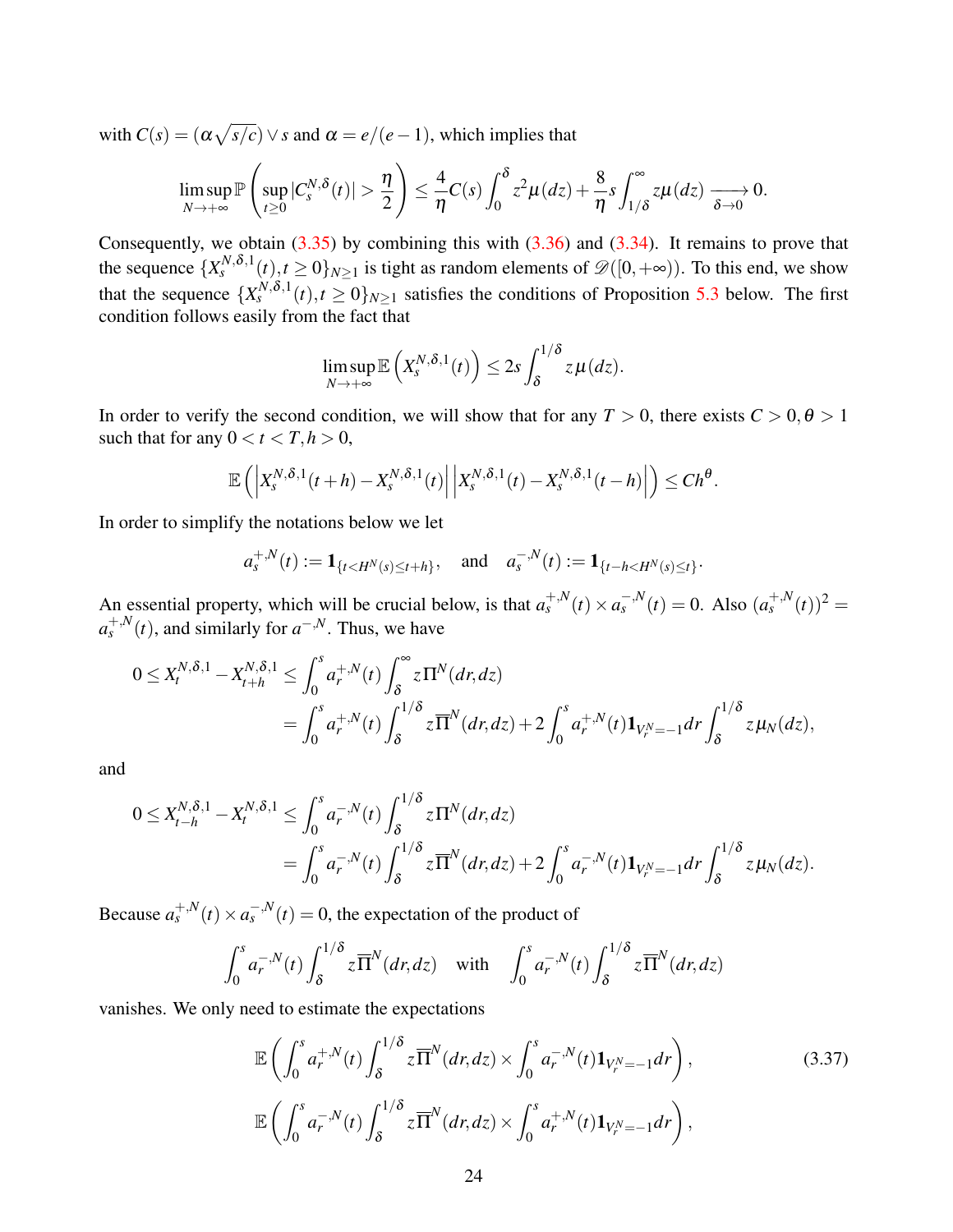and

<span id="page-24-0"></span>
$$
\mathbb{E}\left(\int_0^s a_r^{+,N}(t)\mathbf{1}_{V_r^N=-1}dr \times \int_0^s a_r^{-,N}(t)\mathbf{1}_{V_r^N=-1}dr\right).
$$
 (3.38)

Since the two first equations are symmetrical, we will only estimate [\(3.37\)](#page-23-0). To this end, we use the Cauchy-Schawarz inequality and Lemma [3.26](#page-26-2) below,

$$
\mathbb{E}\left(\int_0^s a_r^{+,N}(t)\int_\delta^{1/\delta} z\overline{\Pi}^N(dr,dz) \times \int_0^s a_r^{-,N}(t)\mathbf{1}_{V_r^N=-1}dr\right) \n\leq \left(2\mathbb{E}\int_0^s a_r^{+,N}(t)dr\int_\delta^{1/\delta} z^2\mu_N(dz)\right)^{\frac{1}{2}} \left(\mathbb{E}\left(\int_0^s a_r^{-,N}(t)dr\right)^2\right)^{\frac{1}{2}} \leq Ch^{3/2}.
$$

Finally [\(3.38\)](#page-24-0), again from Lemma [3.26](#page-26-2) with  $t' = t + h$ ,

$$
\mathbb{E}\left(\int_0^s a_r^{+,N}(t)dr \times \int_0^s a_r^{-,N}(t)dr\right) \leq Ch^2.
$$

We now conclude that the sequence  $\{X_s^{N,\delta,1}(t), t \ge 0\}_{N \ge 1}$  is tight as random elements of  $\mathscr{D}([0,+\infty))$ . The desired result follows.

Recall [\(3.26\)](#page-13-1). For  $K > 0$ , let  $\tau_K^N$  be the time of the first jump of  $Y^N$  of size greater than or equal to K. **Lemma 3.24** *Let*  $s, K > 0$ *. Then there exists a constant C such that for all*  $N \ge 1$ 

<span id="page-24-1"></span>
$$
\mathbb{E}\left(\sup_{0\leq r
$$

**Proof.** By combining  $(3.18)$ ,  $(3.22)$  and  $(3.26)$ , it is easy to obtain that

$$
Y^{N}(s) = -\frac{V_{s}^{N}}{2N} + B^{N}(s) - \mathcal{M}_{s}^{*,N} + \int_{0}^{s} \int_{\delta_{N}}^{\infty} z \overline{\Pi}^{N}(dr, dz). \tag{3.39}
$$

It follows that

$$
\sup_{0\leq r
$$

From an easy adaptation of the argument used in STEP 1 in the proof of Proposition [3.23,](#page-19-0) the expectation of the last term on the right hand–side tends to 0 as  $N \to +\infty$ . We now use Doob's  $L^2$  inequality for martingales, which yields that there exists constant  $C_2$  such that for any martingale  $M$ ,

$$
\mathbb{E}\left(\sup_{0\leq r\leq s}|M_r|^2\right)\leq C_2\mathbb{E}\left(|M_s|^2\right).
$$

Recall  $(3.15)$  and  $(3.24)$ . Hence, it suffices to notice that

$$
\mathbb{E}\left(\left|B^{N}(s)\right|^{2}\right)\leq 2cs,\quad \mathbb{E}\left(\left|\mathscr{M}_{s}^{*,N}\right|^{2}\right)\leq \frac{2s}{N}\int_{\delta_{N}}^{\infty}z\mu(dz),
$$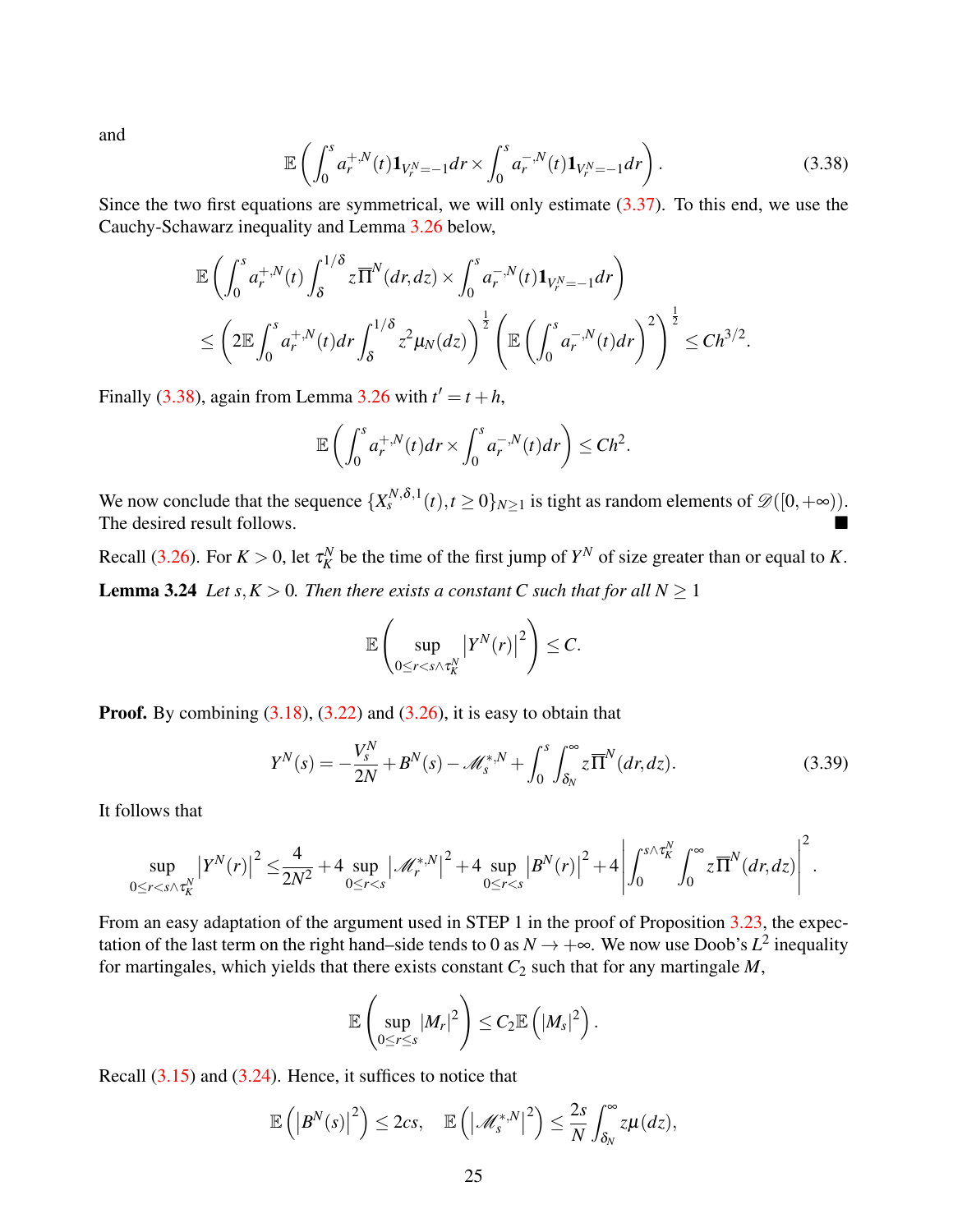$$
\left| \int_0^{(s \wedge \tau_K^N)^{-}} \int_0^{\infty} z \overline{\Pi}^N(dr, dz) \right| \le \sup_{r \le s} \left| \int_0^r \int_0^K z \overline{\Pi}^N(du, dz) \right|,
$$
  
and  $\mathbb{E} \left( \left| \int_0^s \int_0^K z \overline{\Pi}^N(du, dz) \right|^2 \right) \le 2s \int_0^K z^2 \mu_N(dz).$ 

The desired result follows by combining the above results.

<span id="page-25-2"></span>**Lemma 3.25** *Let*  $s, K > 0$ *. Then there exists a constant C such that for all*  $N \ge 1$ 

$$
\sup_{t\geq 0} \mathbb{E}[(L_{s\wedge \tau_K^N}^N(t))^2] \leq C,
$$

where  $\tau_K^N$  is defined above.

Proof. From Lemmas [3.14](#page-13-0) and [3.15,](#page-13-4) we can rewrite [\(3.25\)](#page-13-2) and [\(3.30\)](#page-19-5) in the following form

$$
cH^{N}(s) = Y^{N}(s) - \inf_{0 \le r \le s} Y^{N}(r) - \int_{0}^{s} \int_{0}^{\infty} \left( z - \frac{1}{N} + \inf_{r \le u \le s} Y^{N}(u) - Y^{N}(r) \right)^{+} \Pi^{N}(dr, dz), \tag{3.40}
$$

$$
L_s^N(t) = \Gamma^N(s,t) + c(H^N(s) - t)^+
$$
  
+ 
$$
\int_0^s \int_0^\infty \mathbf{1}_{\{H^N(r) > t\}} \left( z - \frac{1}{N} + \inf_{r \le u \le s} Y^N(u) - Y^N(r) \right)^+ \Pi^N(dr, dz),
$$
 (3.41)

<span id="page-25-0"></span>where

$$
\Gamma^{N}(s,t) = \frac{V_{s}^{N}}{2N} \mathbf{1}_{\{H^{N}(s)>t\}} - \int_{0}^{s} \mathbf{1}_{\{H^{N}(r)>t\}} dB^{N}(r) + \int_{0}^{s} \mathbf{1}_{\{H^{N}(r)>t\}} d\mathcal{M}_{r}^{*,N} - \int_{0}^{s} \mathbf{1}_{\{H^{N}(r)>t\}} \int_{0}^{\infty} z \overline{\Pi}^{N}(dr,dz).
$$

From an adaption of the argument of proof of Lemma [3.24,](#page-24-1) we have that there exists a constant *C* such that for all  $N \geq 1$ 

<span id="page-25-1"></span>
$$
\sup_{t\geq 0} \mathbb{E}\left(\sup_{0\leq r\leq s\wedge\tau_K^N} \left|\Gamma^N(r,t)\right|^2\right) \leq C. \tag{3.42}
$$

We now estimate the last term on the right of  $(3.41)$ . It is clear that

$$
\int_0^s \int_0^\infty \mathbf{1}_{\{H^N(r)>t\}} \left( z - \frac{1}{N} + \inf_{r \le u \le s} Y^N(u) - Y^N(r) \right)^+ \Pi^N(dr, dz)
$$
  
\n
$$
\le \int_0^s \int_0^\infty \left( z - \frac{1}{N} + \inf_{r \le u \le s} Y^N(u) - Y^N(r) \right)^+ \Pi^N(dr, dz)
$$
  
\n
$$
\le Y^N(s) - \inf_{0 \le r \le s} Y^N(r) \le 2 \sup_{0 \le r \le s} |Y^N(r)|.
$$

Next we observe that

$$
c(H^N(s) - t)^+ \le cH^N(s) \le Y^N(s) - \inf_{0 \le r \le s} Y^N(r) \le 2 \sup_{0 \le r < s} |Y^N(r)|.
$$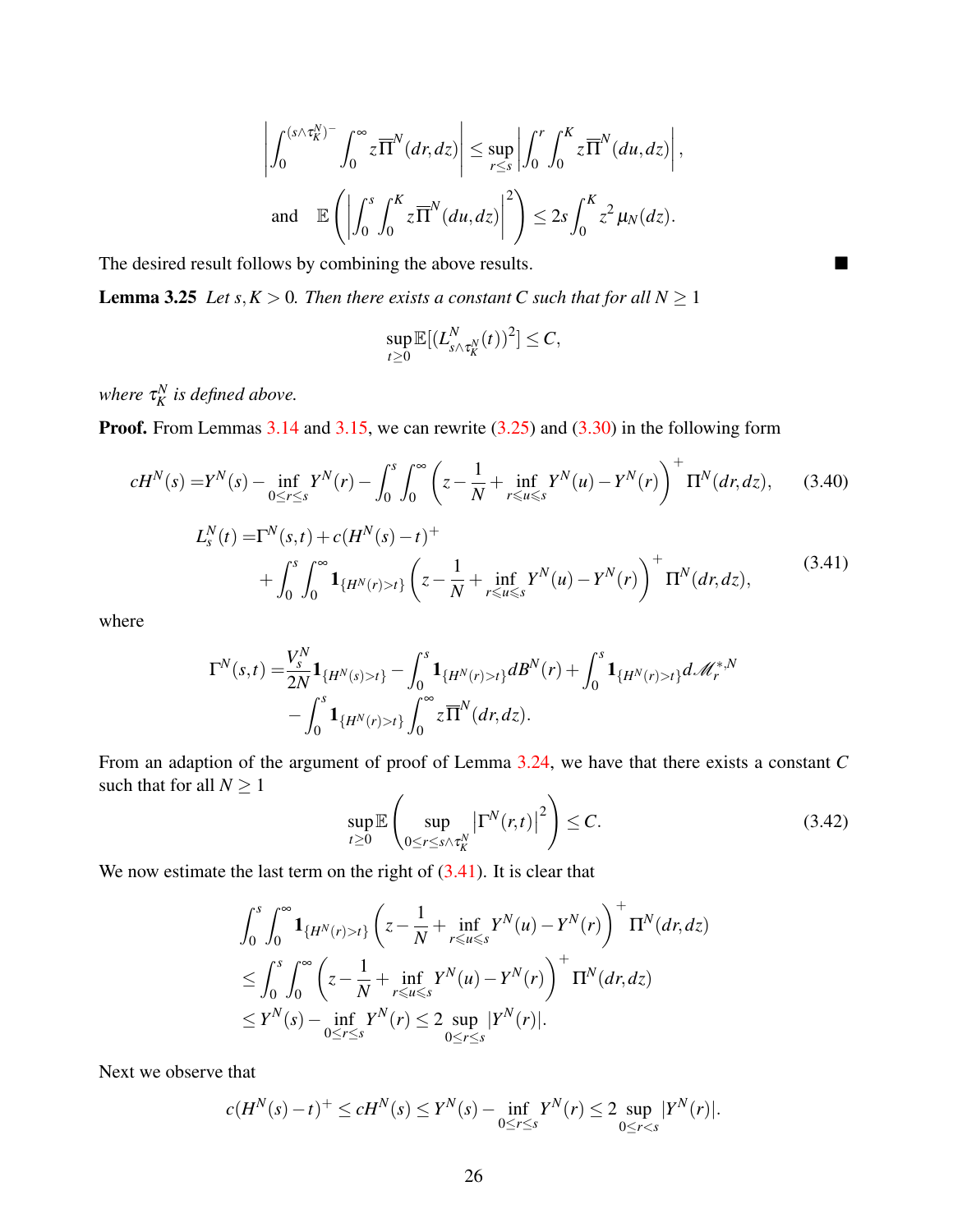From the last two inequalities,

$$
\int_0^{s\wedge \tau_K^N}\int_{\delta_N}^{\infty} \mathbf{1}_{\{H^N(r)>t\}}\left(z-\frac{1}{N}+\inf_{r\leqslant u\leqslant s}Y^N(u)-Y^N(r)\right)^+\Pi^N(dr,dz)\\+c(H^N(s\wedge \tau_K^N)-t)^+\leq 4\sup_{0\leq r
$$

The desired result follows by combining this with [\(3.42\)](#page-25-1), [\(3.41\)](#page-25-0) and Lemma [3.24.](#page-24-1)

<span id="page-26-2"></span>**Lemma 3.26** *Let*  $s, h, T > 0$ *. Then there exists a constant C such that for all*  $N \ge 1$  *and*  $0 < t, t' < T$ *,* 

<span id="page-26-0"></span>
$$
\mathbb{E}\left(\int_0^s a_r^{-,N}(t)dr\right) \leq Ch,
$$
  

$$
\mathbb{E}\left(\int_0^s a_r^{-,N}(t)dr\int_0^s a_r^{-,N}(t')dr\right) \leq Ch^2.
$$

**Proof.** We will prove the second inequality, the first one follows from the second one with  $t = t'$  and the Cauchy-Schwarz inequality. We have

$$
\mathbb{E}\left(\int_0^s a_r^{-,N}(t)dr\int_0^s a_r^{-,N}(t')dr\right) = \int_{t-h}^t \int_{t'-h}^{t'} \mathbb{E}[L_s^N(r)L_s^N(u)]drdu
$$
  

$$
\leq h^2 \sup_{0\leq r\leq T} \mathbb{E}[(L_s^N(r))^2],
$$

where we can replace *s* by  $s \wedge \tau_K^N$ . Hence the desired result follows by combining this with Lemma  $3.25.$ 

We are now ready to state the main result of this subsection. Recall  $(3.13)$  and Proposition [2.1.](#page-3-1)

**Theorem 3.27** *For any s* > 0*, as N*  $\rightarrow \infty$ *,* 

<span id="page-26-1"></span>
$$
\{L_s^N(t), t>0\} \Longrightarrow \{L_s(t), t>0\} \text{ in } \mathscr{D}([0,+\infty)), \text{ locally uniformly in } s,
$$

*where*  $L_s(t)$  *is for any s* > 0*, t*  $\geq$  0 *the local time accumaled by H, solution of* [\(2.6\)](#page-3-2)*.* 

We shall need

**Lemma 3.28** *For any T* > 0*, the mapping s*  $\mapsto$  *L*<sub>*s*</sub>(*t*) *is continuous, uniformly for t*  $\in$  [0,*T*]*.* 

**Proof.** We need to show both that for any decreasing sequence  $s_n \downarrow s$ ,  $L_{s_n}(t) - L_s(t) \downarrow 0$  uniformly for  $t \in [0, T]$ , and for any increasing sequence  $s_n \uparrow s$ ,  $L_s(t) - L_{s_n}(t) \downarrow 0$  uniformly for  $t \in [0, T]$ . Both statements can be proved by exactly the same argument, so we establish the first statement.

For each  $n \geq 1$ ,  $t \mapsto L_{s_n}(t) - L_s(t)$  is cadlag, with only positive jumps. Consequently it is upper semi– continuous. Moreover, since  $s \mapsto L_s(t)$  is continuous and increasing for any  $t \in [0, T]$ ,  $L_{s_n}(t) - L_s(t) \downarrow 0$ for all  $t \in [0, T]$ . For any  $\varepsilon > 0$ , let

$$
V_n(\varepsilon) := \{t \in [0,T];\, L_{s_n}(t) - L_s(t) < \varepsilon\}.
$$

Since  $t \mapsto L_{s_n}(t) - L_s(t)$  is u.s.c.,  $V_n(\varepsilon)$  is an open subset of  $[0, T]$ . However,  $\cup_{n \geq 1} V_n(\varepsilon) = [0, T]$ , hence there exists  $N_{\varepsilon} \ge 1$  such that  $\bigcup_{n \le N_{\varepsilon}} V_n(\varepsilon) = [0, T]$ , and since  $n \mapsto V_n(\varepsilon)$  is increasing,  $V_{N_{\varepsilon}}(\varepsilon) = [0, T]$ , and for any  $n \geq N_{\varepsilon}$ ,  $t \in [0, T]$ ,  $L_{s_n}(t) - L_s(t) < \varepsilon$ , which establishes the result.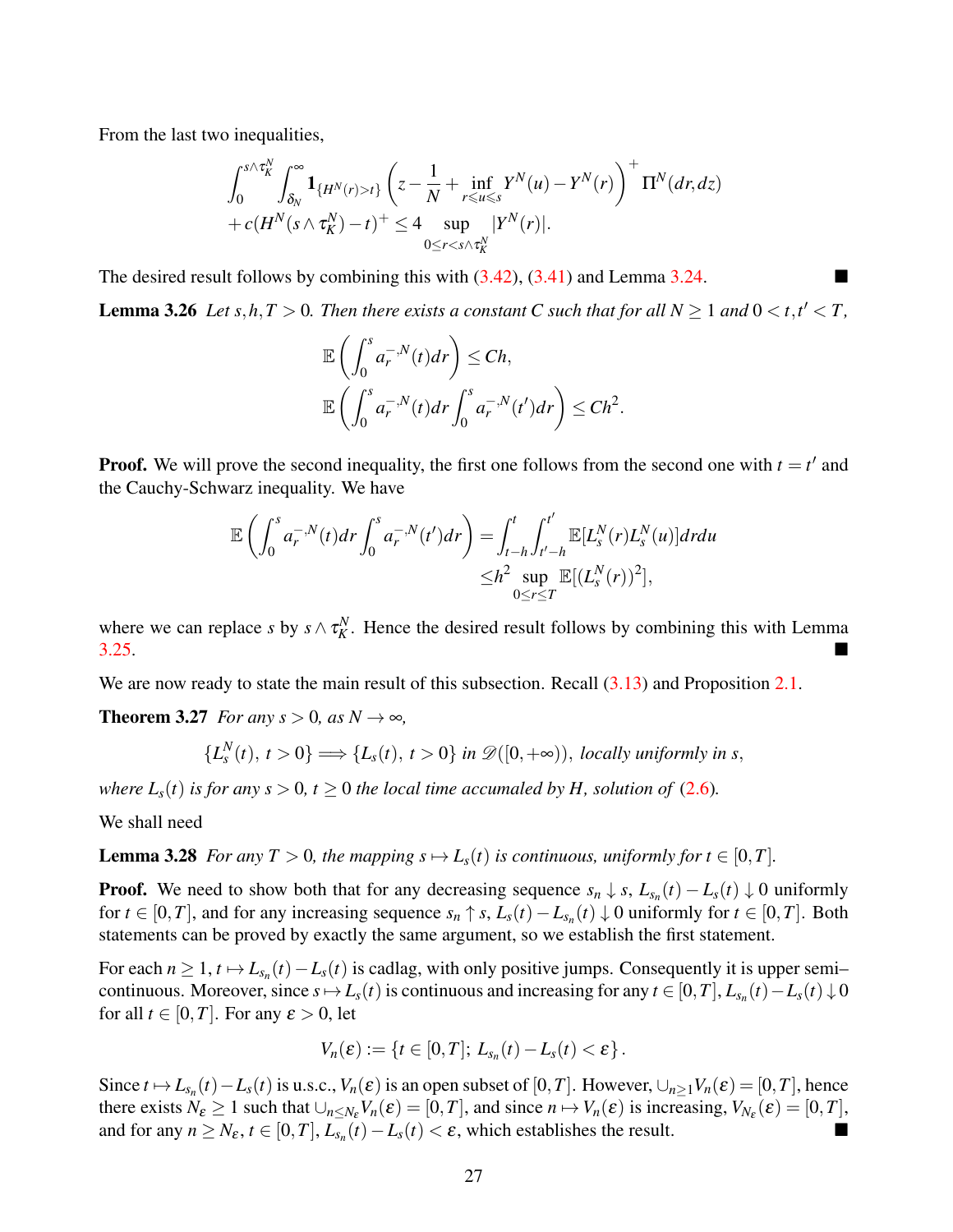We are now prepared to complete the

**Proof of Theorem** [3.27](#page-26-0) : For  $k \ge 1$ ,  $0 \le i \le [2^k \bar{s}]$ , we let  $s_i^k := i2^{-k}$ . Thanks to Proposition [3.23,](#page-19-0) for each pair  $(i, k)$ ,  $\{L_{ik}^N\}$  $S_{s_i^k}^{N}(\cdot), N \ge 1$ } is tight in  $\mathscr{D}([0,T])$ . Hence along a appropriate subsequence, jointly for all  $k > 1$ ,

$$
\left(L^N_{s_0^k}(\cdot),L^N_{s_1^k}(\cdot),\ldots,L^N_{s_{[2^k\bar{s}]}}(\cdot))\right)\Rightarrow \left(L_{s_0^k}(\cdot),L_{s_1^k}(\cdot),\ldots,L_{s_{[2^k\bar{s}]}}(\cdot))\right)
$$

in  $\mathscr{D}([0,T])^{[2^k\overline{s}]+1}$ . From a theorem due to Skorohod, we can and do assume that those convergences hold a.s. This means that for any  $(i, k)$ ,

$$
\sup_{0\leq t\leq T}|L_{s_i^k}^N(\lambda_N(t))-L_{s_i^k}(t)|\to 0,
$$

as  $N \to \infty$ , where for each  $N \geq 1$ ,  $\lambda_N : [0, T] \mapsto [0, T]$  is continuous increasing, satisfies  $\lambda_N(0) = 0$ ,  $\lambda_N(T) = T$ , and sup<sub>0≤t≤T</sub> | $\lambda_N(t) - t$ |  $\to 0$  and  $N \to \infty$ . The time change  $\lambda_N$  is precised in Lemma [3.29](#page-27-0) below. It displaces the jumps of  $L_s^N(t)$  to those of  $L_s(t)$ . The *t*'s where those jumps happen do not depend upon *s*, this is why we can choose  $\lambda_N$  independent of  $(i, k)$ .

Now choose  $s \in [0, \overline{s}]$  arbitrary. For any  $k \ge 1$  arbitrarily large, there exists  $0 \le i \le 2^k - 1$  such that  $s_i^k \leq s \leq s_{i+1}^k$ . We have

$$
L_{s_i^k}^N(\lambda_N(t)) - L_{s_{i+1}^k}(t) \leq L_s^N(\lambda_N(t)) - L_s(t) \leq L_{s_{i+1}^k}^N(\lambda_N(t)) - L_{s_i^k}(t) \\ L_{s_i^k}^N(\lambda_N(t)) - L_{s_i^k}(t) + L_{s_i^k}(t) - L_{s_{i+1}^k}(t) \leq L_s^N(\lambda_N(t)) - L_s(t) \leq L_{s_{i+1}^k}^N(\lambda_N(t)) - L_{s_{i+1}^k}(t) + L_{s_{i+1}^k}(t) - L_{s_i^k}(t) \, .
$$

We now choose an arbitrary  $\varepsilon > 0$ . Thanks to Lemma [3.28,](#page-26-1) we can choose k large enough so that  $L_{s_{i+1}^k}(t) - L_{s_i^k}(t) \le \varepsilon/2$ , for all  $t \in [0, T]$ . Hence we have

$$
L_{s_i^k}^N(\lambda_N(t)) - L_{s_i^k}(t) - \frac{\varepsilon}{2} \le L_s^N(\lambda_N(t)) - L_s(t) \le L_{s_{i+1}^k}^N(\lambda_N(t)) - L_{s_{i+1}^k}(t) + \frac{\varepsilon}{2}
$$

We can now choose *N* large enough so that  $\sup_{0 \le i \le 2^k} \sup_{0 \le t \le T}$  $L_{\mathbb{R}}^N$  $\left| \int_{s_i^k}^N (\lambda_N(t)) - L_{s_i^k}(t) \right| \leq \varepsilon/2$ . We then deduce that for such a *N*, for all  $0 \le s \le \overline{s}$ ,  $0 \le t \le T$ ,  $-\varepsilon \le L_s^N(\lambda_N(t)) - L_s(t) \le \varepsilon$ , hence

$$
\sup_{0\leq s\leq \bar s}\sup_{0\leq t\leq T}\left|L_s^N(\lambda_N(t))-L_s(t)\right|\leq \varepsilon.
$$

<span id="page-27-0"></span>The result follows.

**Lemma 3.29** Fix T and  $\bar{s} > 0$ ,  $k \ge 1$  and the sequence  $s_i^k = i2^{-k}$  for  $0 \le i \le [2^k \bar{s}]$ . There exists a ran*dom time change*  $\lambda_N(t)$  *which is continuous and strictly increasing, such that, along an appropriate subsequence,*

$$
(\lambda_N(t),L_{s_0^k}^N(\lambda_N(t)),\ldots,L_{s_{[2^k\bar{s}]}^N}^N(\lambda_N(t)))\Rightarrow (t,L_{s_0^k}(t),\ldots,L_{s_{[2^k\bar{s}]}^k}(t))
$$

*for the topology of uniform convergence on*  $[0, T]$ *.* 

**Proof.** The proof will be divided in three steps. We will first define the sequence  $\lambda_N$ , then establish the convergence of  $\lambda_N$ , and finally that of  $L^N_{\lambda_N}$  $\int_{s_i^k}^N (\lambda_N(t))$  for *i* arbitrary. The fact that the above joint convergence holds along an appropriate subsequence then follows from the previous results.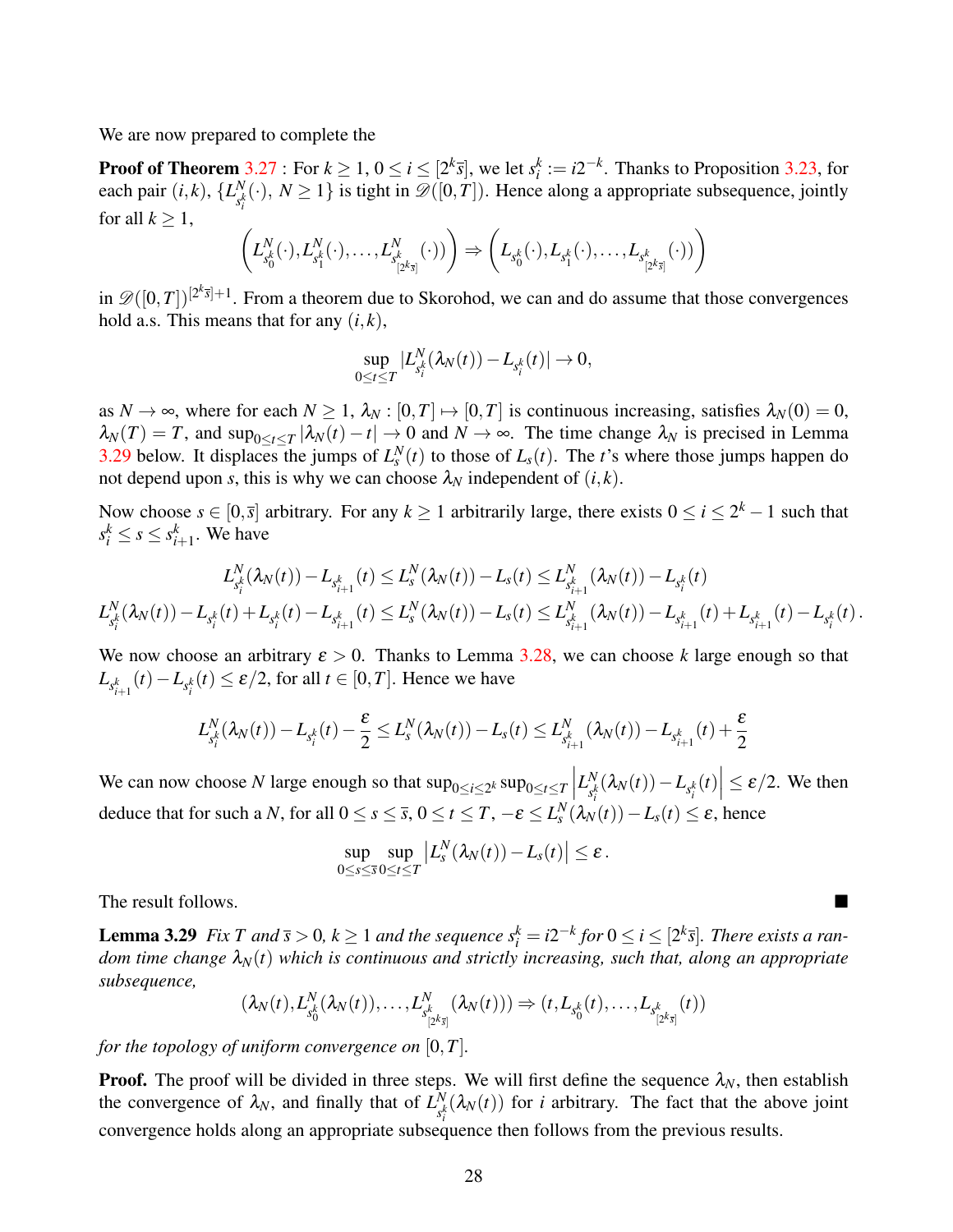STEP 1. We order the points of the measure  $\Pi$  on the set  $[0,\bar{s}] \times \mathbb{R}_+$  in decresing order of their second coordinate. This produces the sequence  $\{(S_1, Z_1), (S_2, Z_2), \ldots\}$ , where  $Z_1 > Z_2 > \ldots$ . We associate to each  $(S_i, Z_i)$   $T_i = H(S_i)$ . We consider those  $(T_i, Z_i)$  for which  $T_i \leq T$  (and delete the others). The corresponding sequence is still denoted by an abuse of notation  $\{(T_1, Z_1), (T_2, Z_2), \ldots\}$ .  $T_i$  is the values of *t* at which the map  $t \mapsto L_{\bar{s}}(t)$  has a jump of size  $\leq Z_i$ . Note that for  $0 < s < \bar{s}$ ,  $t \mapsto L_s(t)$  has a jump at time  $T_i$  iff  $S_i < s$ , and  $t \mapsto L_s(t)$  has jumps only at times where  $t \mapsto L_{\overline{s}}(t)$  jumps. Moreover, for each  $i \geq 1$ , there exists *s* lare enough (possibly  $> \overline{s}$ ) such that the jump of  $t \mapsto L_{s'}(t)$  at  $T_i$  is  $Z_i$  for all  $s' \geq s$ .

Consider now the point measure  $\Pi^N$ , the associated  $(S_i^N, Z_i^N)$ , and  $(T_i^N, Z_i^N)$ , where  $T_i^N = H^N(S_i^N)$ . Again hose points are ordered in decreasing order of the  $Z_i^N$ 's, and only those  $(T_i^N, Z_i^N)$  for which  $T_i^N$  < *T* are taken into account. Since  $\Pi^N \Rightarrow \Pi$ , for each  $k \ge 1$ , there exists  $N_k$  such that for all  $N \geq N_k$ , the order of  $(T_1^N)$  $T_1^N, \ldots, T_k^N$  $K_k^N$ ) is the same as that of  $(T_1, \ldots, T_k)$ .

For each  $k \geq 1, N \geq 1$  we choose as  $\lambda_{N,k}$  the piecewise linear function of *t* whose graph joins  $(0,0)$ ,  $(T_i, T_i^N)_{1 \le i \le k}, (T, T)$ , where the  $T_i$ 's are listed in increasing order. If  $N \ge N_k$ , then  $\lambda_{N,k}(t)$  is continuous, strictly increasing and verifies  $\lambda_{N,k}(0) = 0$ ,  $\lambda_{N,k}(T_i) = T_i^N$  for  $1 \le i \le k$  and  $\lambda_{N,k}(T) = T$ . For each  $N \geq 1$ , we let  $\lambda_N(t) = \lambda_{N, \hat{k}_N}(t)$ , where

$$
\hat{k}_N = \sup\{k, \text{ the orders of } (T_i^N)_{1 \le i \le k} \text{ and } (T_i)_{1 \le i \le k} \text{ coincide}\}.
$$

STEP 2. Since the limit *t* of  $\lambda_N(t)$  is deterministic, what we want to show is in fact that  $\sup_{0\le t\le T}|\lambda_N(t)$ *t*| tends to 0 in probability. If  $\mu(\mathbb{R}_+) < \infty$ , then there are finitely many jumps, and the convergence  $(T_i, T_i^N) \Rightarrow (T_i, T_i)$  is uniform w.r.t. *i*. The result follows. If however  $\mu(\mathbb{R}_+) = +\infty$ , then the *S<sub>i</sub>*'s are dense in  $[0,\bar{s}]$ , and consequently the  $T_i$ 's are dense in  $[0,\sup_{0\leq s\leq \bar{s}} H(s) \wedge T]$ . For *k* large enough, the distance between two consecutive  $T_i$ 's in the sequence  $T_1, \ldots, T_k$  is less than  $\varepsilon$ . Then for  $N \ge N_k$ ,  $\sup_{1 \le i \le k} |T_i^N - T_i| \le \varepsilon$ , and the result follows.

STEP 3 We write *s* for  $s_i^k$ . We assume here that all processes have been redefined in such a way that  $(H^N, Y^N) \to (H, Y)$  in  $\mathscr{C}(\mathbb{R}_+) \times \mathscr{D}(\mathbb{R}_+)$ , and  $(T_i^N, Z_i^N)_{i \geq 1} \to (T_i, Z_i)_{i \geq 1}$ , in probability. According to [\(3.30\)](#page-19-5),  $L_s^N(t) = F_s^N(t) + D_s^N(t)$ , and combining the fact that  $F_s^N(t) \to F_s(t)$  in probability uniformly in *t* with STEP 2, we deduce that  $F_s^N(\Lambda_N(t)) \to F_s(t)$  uniformly in *t* in probability. It remains to treat the term  $D_s^N(\lambda_N(t))$ . We now use a similar decomposition as in the proof of Lemma [3.19.](#page-15-0)

### <span id="page-28-0"></span>**Proposition 3.30** *As*  $N \to \infty$ ,  $L_s^N(H^N(s)) \Rightarrow L_s(H(s))$  *ds a.e.*

Proof. In order to simplify the following argument, making use of a famous theorem due to Skorohod, we may and do assume that  $H^N \to H$  and  $L^N \to L$  a.s. From Proposition [3.16](#page-14-0)  $H^N(s) \to H(s)$  a.s., locally uniformly in *s*, and according to Theorem [3.27,](#page-26-0) for all  $\bar{s} > 0$  and  $T > 0$ ,

$$
\sup_{0\leq s\leq \overline{s},\ 0\leq t\leq T}|L_s^N(\lambda_N(t))-L_s(t)|\to 0 \quad \text{a.s., as } N\to\infty,
$$

then *ds* a.e.,  $L_s^N(H^N(s)) \to L_s(H(s))$  in probability. For this purpose, for any  $0 \le r \le \bar{s}$ , we have

$$
\{t, t \mapsto L_r(t) \text{ is discontinuous } \} \subset \{t, t \mapsto L_{\overline{s}}(t) \text{ is discontinuous } \}
$$

and the latter set is at most countable. Since  $H(r)$  admit a local time,  $H(r)$  spends zero time in such a countable set. Hence a.s., *dr* a.e.,  $t \mapsto L_r(t)$  is continuous at  $H(r)$ . For such an *r*, we have

$$
|L_r^N(H^N(r)) - L_r(H(r))| \leq |L_r^N(\lambda_N \circ \lambda_N^{-1}(H^N(r))) - L_r(\lambda_N^{-1}(H^N(r)))| + |L_r(\lambda_N^{-1}(H^N(r))) - L_r(H(r))|,
$$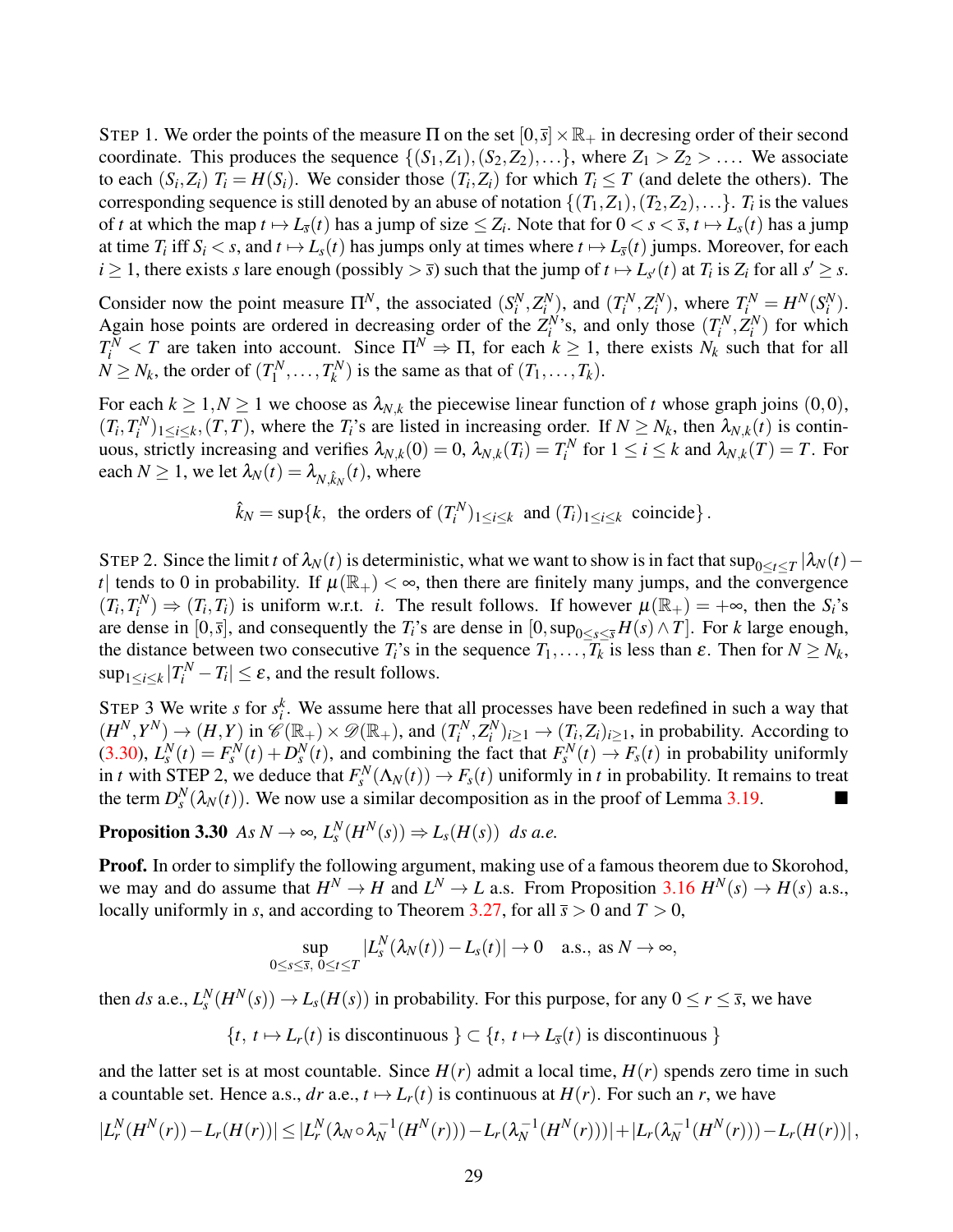where the random function  $\lambda_N : [0, T] \mapsto [0, T]$  satisfying  $\lambda_N(0) = 0$ ,  $\lambda_N(T) = T$ ,  $\lambda_N$  is continuous and strictly increasing and  $\sup_{0 \le t \le T} |\lambda_N(t) - t| \to 0$  is such that  $\sup_{0 \le t \le T} |L_r^N(\lambda_N(t)) - L_r(t)| \to 0$ . Define the event  $\Omega_{\bar{s},T} = {\sup_{0 \le s \le \bar{s}} H(s) \le T - 1}$ ,

$$
\mathbb{P}\left(\Omega_{\overline{s},T}\cap\left\{|L_r^N(H^N(r))-L_r(H(r))|>\eta\right\}\right)\leq \mathbb{P}\left(\sup_{0\leq t\leq T}|L_r^N(\lambda_N(t)t)-L_r(t)|>\eta/2\right)\\qquad \qquad +\mathbb{P}\left(\sup_{0\leq t\leq T}|\lambda_N^{-1}(H^N(r))-H(r)|>1\right)\\qquad \qquad +\mathbb{P}\left(|L_r(\lambda_N^{-1}(H^N(r)))-L_r(H(r))|>\eta/2\right)
$$

As  $N \to \infty$ , the first term on the right tends to 0 thanks to Lemma [3.27,](#page-26-0) the second term tends to 0 since both  $H^N \to H$  uniformly on  $[0, \overline{s}]$  and  $\lambda_N^{-1}$  $N^{-1}(t) \rightarrow t$  uniformly on [0,*T*], and finally the third term tend to 0 since  $H(r)$  is a continuity point of  $\overline{L_r(\cdot)}$  and again  $\lambda_N^{-1}$  $N^{-1}(t) \to t$  uniformly on [0,*T*]. Finally, for each  $\bar{s} > 0$ ,  $\mathbb{P}(\cup_{T>0} \Omega_{\bar{s},T}) = 1$ . The result follows.

### <span id="page-29-0"></span>4 Convergence of the height process with interaction

In the nonlinear case where the linear drift  $-bz$  is replaced by a nonlinear drift  $f(z)$ , the approximation of [\(2.7\)](#page-3-3) will be given by the total mass  $X^{N,x}$  of a population of individuals, each of which has mass 1/*N*. The initial mass is  $X_0^{N,x} = [Nx]/N$ , and  $X^{N,x}$  follows a Markovian jump dynamics : from its current state *k*/*N*,

$$
X^{N,x} \text{ jumps to } \begin{cases} \frac{k+\ell-1}{N} \text{ at rate } \psi'_{\delta_N}(N) v_N(\ell) k + N \mathbf{1}_{\{\ell=2\}} \sum_{i=1}^k (f(\frac{i}{N}) - f(\frac{i-1}{N}))^+, \text{ for all } \ell \ge 2; \\ \frac{k-1}{N} \quad \text{at rate } \psi'_{\delta_N}(N) v_N(0) k + N \sum_{i=1}^k (f(\frac{i}{N}) - f(\frac{i-1}{N}))^- . \end{cases}
$$

The following result is a consequence of Theorem 4.1 in [\[11\]](#page-37-3).

**Proposition 4.1** *Suppose that Assumptions* (**H**) *and* [\(2.8\)](#page-3-4) *are satisfied. Then, as*  $N \rightarrow +\infty$ ,  $\{X_t^{N,x}$  $t^{N,x}, t \geqslant$  $0$ } *converges to*  $\{X_t^{\overline{x}}, t \geqslant 0\}$  *in distribution on*  $\mathscr{D}([0,\infty),\mathbb{R}_+)$ *, where*  $X^x$  *is the unique solution of the SDE* [\(2.7\)](#page-3-3)*.*

The process  $H^N$  is piecewise linear, continuous with derivative  $\pm 2N$ : at any time  $s \ge 0$ , the rate of appearance of minima (giving rise to births, i.e. to the creation of new branches) is equal to

$$
2cN^{2}+2\int_{\delta_{N}}^{\infty}(1-e^{-Nz}-Nze^{-Nz})\mu(dz)+2N^{2}\left[f\left(L_{s}^{N}(H^{N}(s))+\frac{1}{N}\right)-f\left(L_{s}^{N}(H^{N}(s))\right)\right]^{+},
$$

and the rate of of appearance of maxima (describing deaths of branches) is equal to

$$
2cN^{2}+2\int_{\delta_{N}}^{\infty}(e^{-Nz}-1+Nz)\mu(dz)+2N^{2}\left[f\left(L_{s}^{N}(H^{N}(s))+\frac{1}{N}\right)-f\left(L_{s}^{N}(H^{N}(s))\right)\right]^{-}.
$$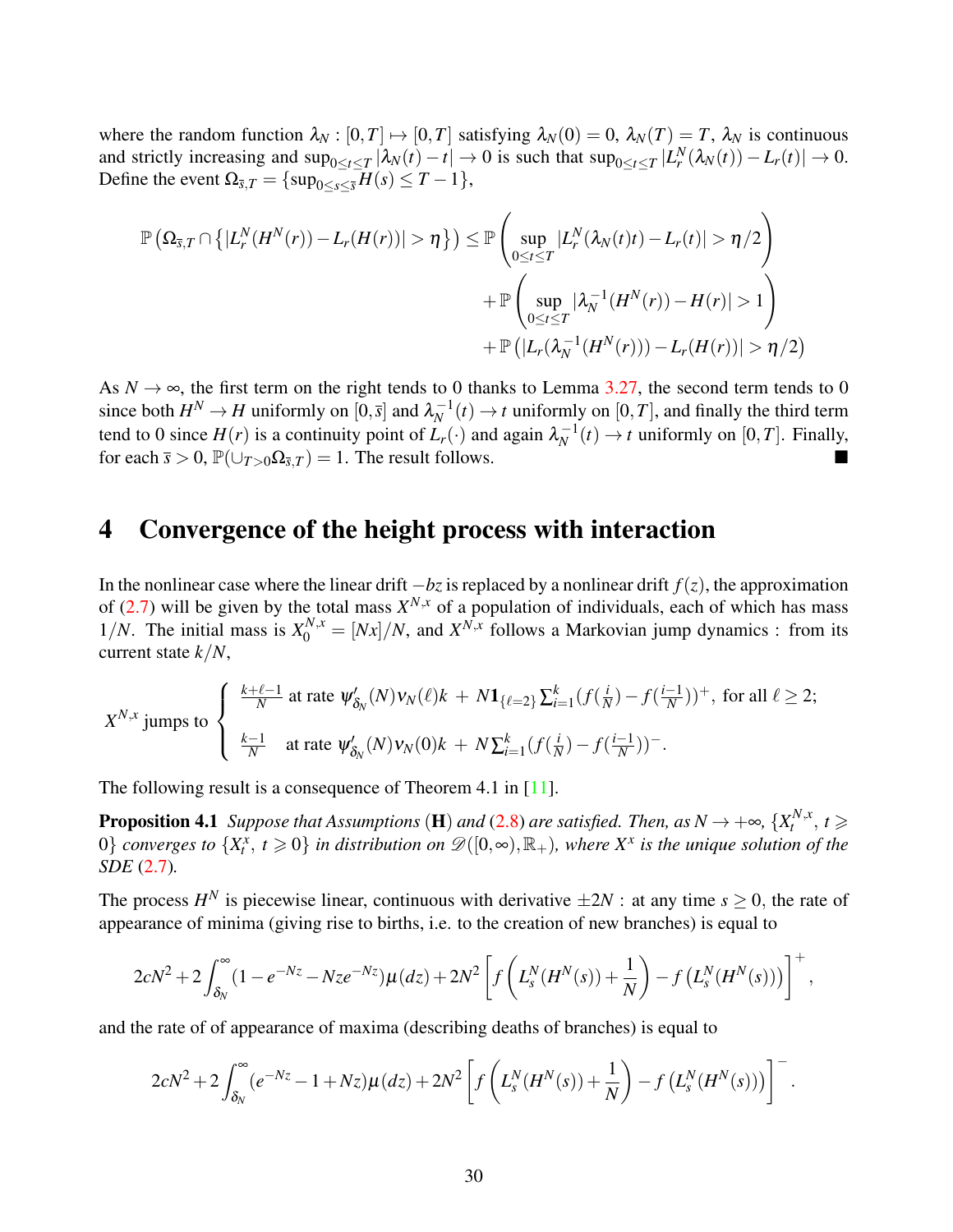We now want to use Girsanov's theorem, in order to reduce the present model to the one studied in section 3. To this end, for  $s > 0$ , define

<span id="page-30-0"></span>
$$
\mathscr{P}_s^{1,N} = \int_0^s \mathbf{1}_{\{V_{r^-}^N = -1\}} dP_r^N \text{ and } \mathscr{P}_s^{2,N} = \int_0^s \mathbf{1}_{\{V_{r^-}^N = +1\}} dP_r^N,
$$
\n(4.43)

recall that  $P^N$  is a Poisson point process with intensity  $2cN^2$  under the probability measure  $\mathbb{P}$ , so that  $\mathscr{P}_s^{1,N}$ , (*resp.*,  $\mathscr{P}_s^{2,N}$ ) has the intensity

$$
\lambda_s^{1,N} = 2cN^2 \mathbf{1}_{\{V_{s^-}^N = -1\}}, \quad \text{resp.} \quad \lambda_s^{2,N} = 2cN^2 \mathbf{1}_{\{V_{s^-}^N = +1\}}.
$$

Recall [\(3.15\)](#page-7-1). We now define the collection of  $\sigma$ -algebras  $\mathscr{F}_s^N := \sigma\{H^N(r), 0 \le r \le s\}$  and we introduce a Girsanov-Radon-Nikodym derivative

<span id="page-30-1"></span>
$$
U_s^N = 1 + \int_0^s U_{r^-}^N \left[ (f_N')^+ \left( L_{r^-}^N (H^N(r)) \right) d\mathcal{M}_r^{1,N} + (f_N')^- \left( L_{r^-}^N (H^N(r)) \right) d\mathcal{M}_r^{2,N} \right],\tag{4.44}
$$

with  $f'_{N}(x) = N[f(x+1/N) - f(x)]$ . Under the additional assumption that  $f'$  is bounded, it is clear that  $U^N$  is a martingale, hence  $\mathbb{E}[U_s^N] = 1$  for all  $s \ge 0$ . In this case, we define  $\widetilde{\mathbb{P}}^N$  as the probability such that for each  $s > 0$ ,

$$
\frac{d\widetilde{\mathbb{P}}^N}{d\mathbb{P}}\Big|_{\mathscr{F}^N_s}=U_s^N.
$$

It follows from Proposition [5.2](#page-34-0) below with

$$
\mu_r^{1,N} = 1 + \frac{1}{cN^2} \int_{\delta_N}^{\infty} (1 - e^{-Nz} - Nze^{-Nz}) \mu(dz) + \frac{1}{cN} (f'_N)^+ (L_{r-}^N(H^N(r))) \text{ and}
$$
  

$$
\mu_r^{2,N} = 1 + \frac{1}{cN^2} \int_{\delta_N}^{\infty} (e^{-Nz} - 1 + Nz) \mu(dz) + \frac{1}{cN} (f'_N)^- (L_{r-}^N(H^N(r)))
$$

that under  $\widetilde{\mathbb{P}}^N$ ,  $\mathscr{P}^{1,N}_s$  (resp.,  $\mathscr{P}^{2,N}_s$ ) has the intensity

<span id="page-30-2"></span>
$$
\left[2cN^{2}+2\int_{\delta_{N}}^{\infty}(1-e^{-Nz}-Nze^{-Nz})\mu(dz)+2N(f_{N}')^{+}\left(L_{r}^{N}(H^{N}(r))\right)\right]\mathbf{1}_{\{V_{r}^{N}=-1\}},
$$
\n
$$
\text{resp. }\left[2cN^{2}+2\int_{\delta_{N}}^{\infty}(e^{-Nz}-1+Nz)\mu(dz)+2N(f_{N}')^{-}\left(L_{r}^{N}(H^{N}(r))\right)\right]\mathbf{1}_{\{V_{r}^{N}=-1\}}.
$$
\n(4.45)

# **4.1** The Case where  $|f'|$  is bouned

We assume in this subsection that  $|f'(x)| \leq \beta$  for all  $x \geq 0$  and some  $\beta > 0$ . This constitutes the first step of the proof of convergence of  $H^N$ . As explained at above, in this case we can use Girsanov's theorem to bring us back to the situation studied in section 3.

Recalling equations  $(3.24)$  and  $(3.26)$ , we can rewrite  $(3.27)$  in the form

$$
cH^N(s) = \mathscr{M}_s^{1,N} - \mathscr{M}_s^{2,N} + \mathscr{M}_s^N + \varepsilon^N(s) - \inf_{0 \le r \le s} Y^N(r) - \mathscr{R}^N(s).
$$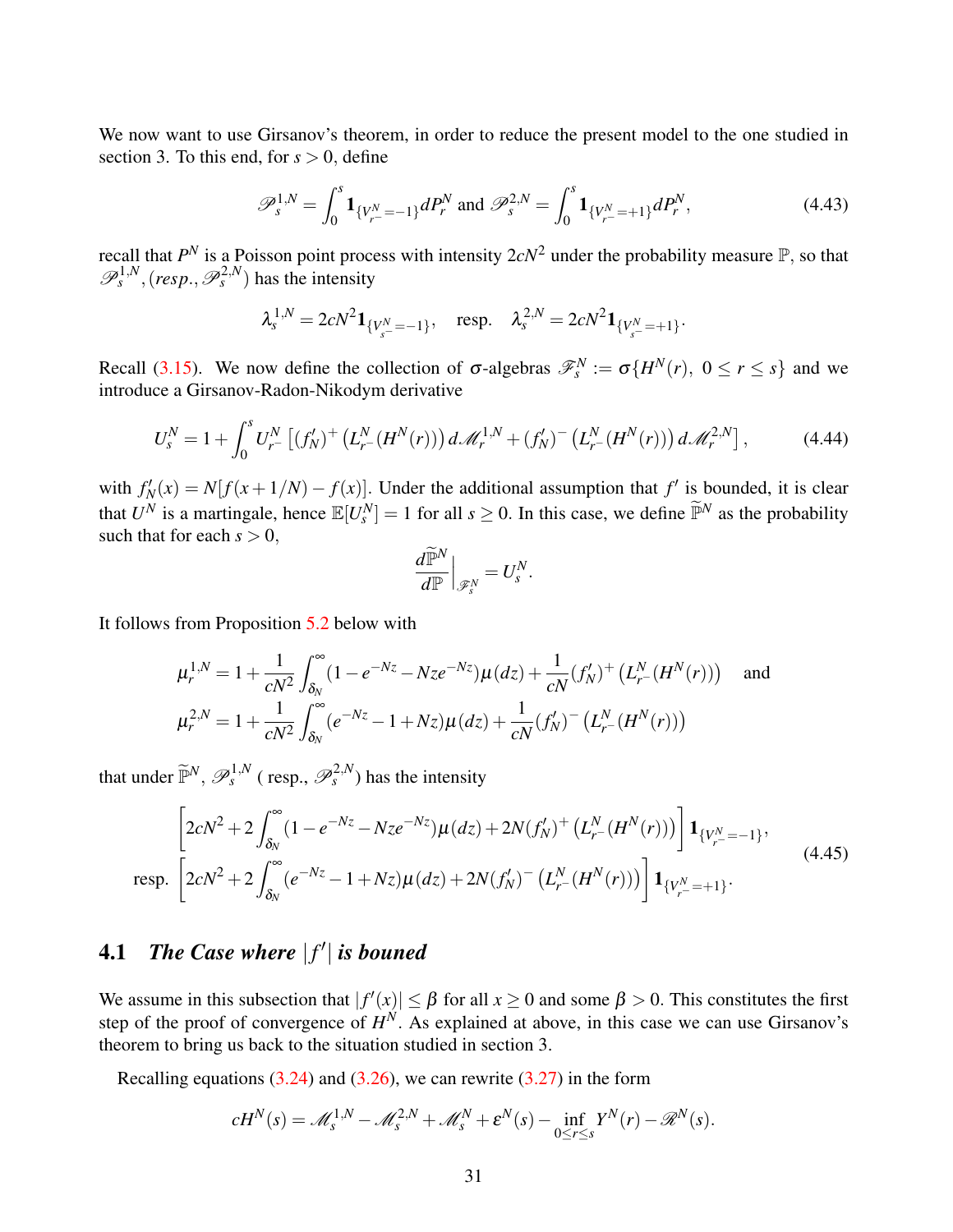Moreover, from [\(3.15\)](#page-7-1), [\(4.43\)](#page-30-0) and [\(4.44\)](#page-30-1), we have

$$
\begin{aligned}\n\left[\mathcal{M}^{1,N}\right]_{s} &= \frac{1}{N^{2}} \mathcal{P}_{s}^{1,N}, \quad \left[\mathcal{M}^{2,N}\right]_{s} = \frac{1}{N^{2}} \mathcal{P}_{s}^{2,N} \\
\langle \mathcal{M}^{1,N}\rangle_{s} &= 2c \int_{0}^{s} \mathbf{1}_{\{V_{r}^{N} = -1\}} dr, \quad \langle \mathcal{M}^{2,N}\rangle_{s} = 2c \int_{0}^{s} \mathbf{1}_{\{V_{r}^{N} = +1\}} dr, \\
\left[U^{N}\right]_{s} &= \frac{1}{N^{2}} \int_{0}^{s} \left|U_{r}^{N}\right|^{2} \left[\left|\left(f_{N}^{N}\right)^{+}\left(L_{r}^{N}\left(H^{N}(r)\right)\right)\right|^{2} d\mathcal{P}_{r}^{1,N} \\
&\quad + \left|\left(f_{N}^{N}\right)^{-}\left(L_{r}^{N}\left(H^{N}(r)\right)\right)\right|^{2} d\mathcal{P}_{r}^{2,N}\right], \\
\langle U^{N}\rangle_{s} &= 2c \int_{0}^{s} \left|U_{r}^{N}\right|^{2} \left[\left|\left(f_{N}^{N}\right)^{+}\left(L_{r}^{N}\left(H^{N}(r)\right)\right)\right|^{2} \mathbf{1}_{\{V_{r}^{N} = -1\}} \\
&\quad + \left|\left(f_{N}^{N}\right)^{-}\left(L_{r}^{N}\left(H^{N}(r)\right)\right)\right|^{2} \mathbf{1}_{\{V_{r}^{N} = +1\}}\right] dr, \\
\left[U^{N}, \mathcal{M}^{1,N}\right]_{s} &= \frac{1}{N^{2}} \int_{0}^{s} U_{r}^{N}\left(f_{N}^{N}\right)^{+}\left(L_{r}^{N}\left(H^{N}(r)\right)\right) d\mathcal{P}_{r}^{1,N}, \\
\langle U^{N}, \mathcal{M}^{2,N}\rangle_{s} &= 2c \int_{0}^{s} U_{r}^{N}\left(f_{N}^{N}\right)^{+}\left(L_{r}^{N}\left(H^{N}(r)\right)\right) \mathbf{1}_{\{V_{r}^{N} = -1\}} dr, \\
\langle U^{N}, \mathcal{M}^{2,N}\rangle_{s} &= 2c \int_{0}^{s} U_{r
$$

while

$$
\left[\mathcal{M}^{1,N},\mathcal{M}^{2,N}\right]_s = \langle \mathcal{M}^{1,N},\mathcal{M}^{2,N}\rangle_s = 0.
$$

From Corollary [3.10,](#page-12-1) Lemma [3.11](#page-12-2) and Proposition [3.18,](#page-15-1) we deduce that  $\{(H^N,\mathscr{M}^{1,N},\mathscr{M}^{2,N},\mathscr{M}^N,\mathscr{R}^N),\,N\geq 0\}$ 1} is a tight sequence in  $\mathcal{C}([0,\infty)) \times (\mathcal{D}([0,\infty)))^4$ . Since *f'* is bounded, the same is true for  $f'_N(x) =$  $N[f(x+1/N)-f(x)]$ , uniformly with respect to *N*. It easy to deduce from [\(4.44\)](#page-30-1) and Proposition [5.5](#page-35-2) that the sequence  $\{U^N, N \ge 1\}$  is tight and as a consequence  $\{(H^N, \mathscr{M}^{1,N}, \mathscr{M}^{2,N}, \mathscr{M}^N, \mathscr{R}^N, U^N), N \ge 1\}$ 1} is a tight sequence in  $\mathscr{C}([0,\infty)) \times (\mathscr{D}([0,\infty)))^5$ . Therefore at least along a subsequence (but we do not distinguish between the notation for the subsequence and for the sequence),

$$
(H^N, \mathcal{M}^{1,N}, \mathcal{M}^{2,N}, \mathcal{M}^N, \mathcal{R}^N, U^N) \Rightarrow (H, \mathcal{M}^1, \mathcal{M}^2, \mathcal{M}, \mathcal{R}, U)
$$

as  $N \to \infty$  in  $\mathscr{C}([0,\infty)) \times (\mathscr{D}([0,\infty)))^5$ .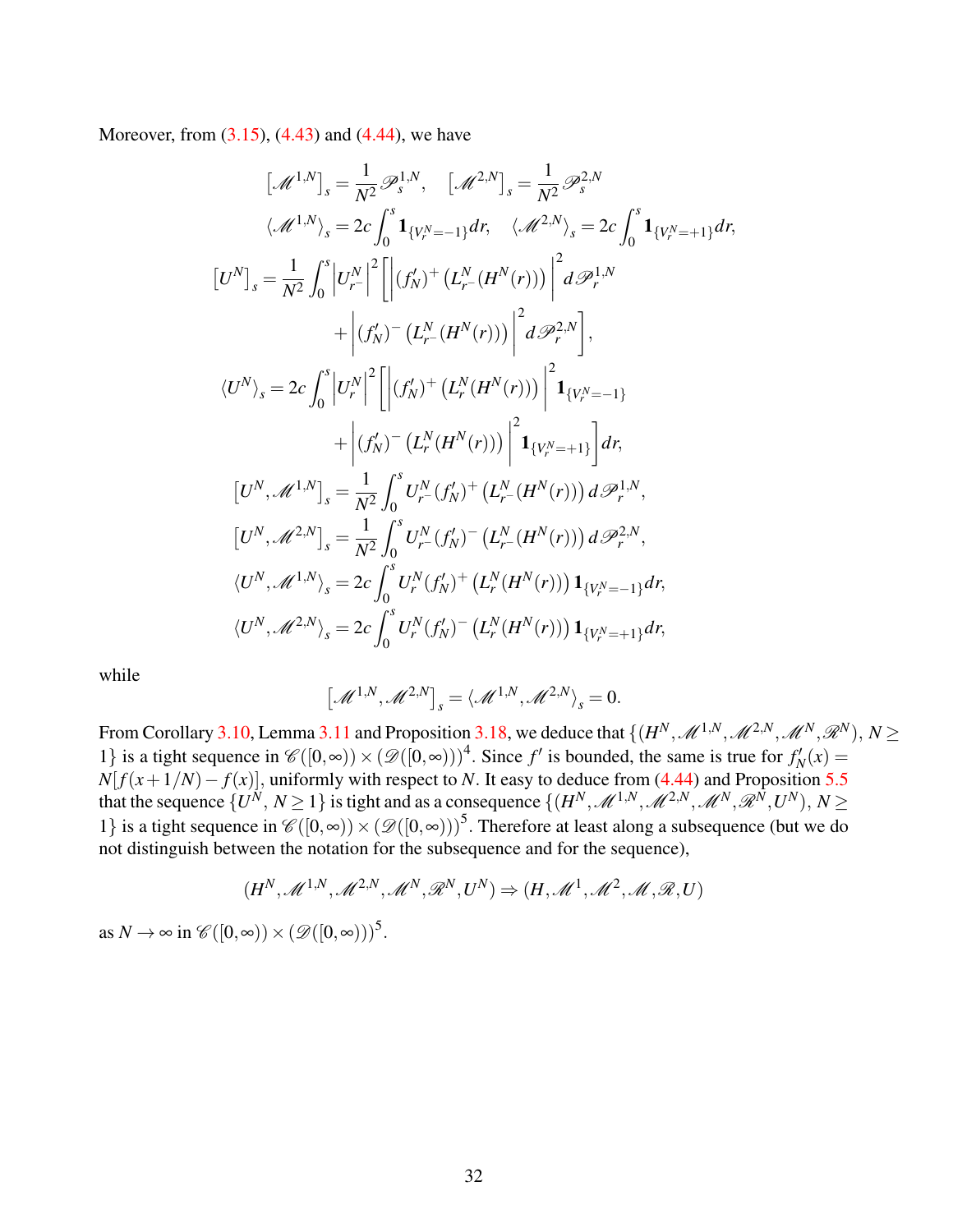Moreover, from Lemma [3.4](#page-9-1) and Proposition [3.30,](#page-28-0) we deduce that

$$
\langle \mathcal{M}^{1,N} \rangle_s \Rightarrow cs,
$$
  

$$
\langle \mathcal{M}^{2,N} \rangle_s \Rightarrow cs,
$$
  

$$
\langle U^N \rangle_s \Rightarrow c \int_0^s \left| U_r \right|^2 \times \left| f' \left( L_r^{\Gamma}(H(r)) \right) \right|^2 dr,
$$
  

$$
\langle U^N, \mathcal{M}^{1,N} \rangle_s \Rightarrow c \int_0^s U_r f'^+ (L_r(H(r))) dr
$$
  

$$
\langle U^N, \mathcal{M}^{2,N} \rangle_s \Rightarrow c \int_0^s U_r f'^- (L_r(H(r))) dr.
$$

Recall Corollary [3.10,](#page-12-1) Lemma [3.11](#page-12-2) and [\(3.29\)](#page-14-1). It follows from the above that Proposition [3.18](#page-15-1) can be enriched as follows

**Proposition 4.2** *As*  $N \rightarrow \infty$ *,* 

<span id="page-32-0"></span>
$$
(H^N,\mathscr{M}^{1,N},\mathscr{M}^{2,N},\mathscr{M}^N,\mathscr{R}^N,U^N) \Longrightarrow (H,\sqrt{c}B_s^1,\sqrt{c}B_s^2,\mathscr{M},\mathscr{R},U)
$$

,

 $in$   $(\mathscr{C}([0,\infty))) \times (\mathscr{D}([0,\infty)))^6$ , where  $B^1$  and  $B^2$  are two mutually independent standard Brownian *motions. Moreover*

$$
cH(s) = \sqrt{c} \left( B_s^1 - B_s^2 \right) + \int_0^s \int_0^\infty z \overline{\Pi}(dr, dz) - \inf_{0 \le r \le s} Y(r) - \int_0^s \int_0^\infty \left( z + \inf_{r \le u \le s} Y(u) - Y(r) \right)^+ \Pi(dr, dz),
$$
  
and  $U_s = 1 + \frac{1}{\sqrt{c}} \int_0^s U_r \left[ f'^{+} \left( L_r(H(r)) \right) dB_r^1 + f'^{-} \left( L_r(H(r)) \right) dB_r^2 \right].$ 

We clearly have

$$
U_s = \exp\bigg(\frac{1}{\sqrt{c}} \int_0^s \bigg\{ f'^{+} (L_r(H(r))) dB_r^1 + f'^{-} (L_r(H(r))) dB_r^2 \bigg\} - \frac{c}{2} \int_0^s \bigg| f' (L_r(H(r))) \bigg|^2 dr \bigg).
$$

Since  $f'$  is bounded  $\mathbb{E}[U_s] = 1$  for all  $s \ge 0$ . Let now  $\widetilde{\mathbb{P}}$  denote the probability measure such that

$$
\frac{d\widetilde{\mathbb{P}}}{d\mathbb{P}}\Big|_{\mathscr{F}_s}=U_s,
$$

where  $\mathscr{F}_s := \sigma\{H(r), 0 \le r \le s\}$ . It follows from Girsanov's theorem (see Proposition [5.1](#page-34-1) below) that there exist two mutually independent standard  $\widetilde{P}$ -Brownian motions  $\widetilde{B}^1$  and  $\widetilde{B}^2$  such that

$$
B_s^1 = \frac{1}{\sqrt{c}} \int_0^s f'^{+} (L_r(H(r))) dr + \widetilde{B}_s^1
$$
  

$$
B_s^2 = \frac{1}{\sqrt{c}} \int_0^s f'^{-} (L_r(H(r))) dr + \widetilde{B}_s^2.
$$

Consequently

$$
\sqrt{c}\left(B_s^1 - B_s^2\right) = \sqrt{2c}B_s + \int_0^s f'\left(L_r(H(r))\right)dr,
$$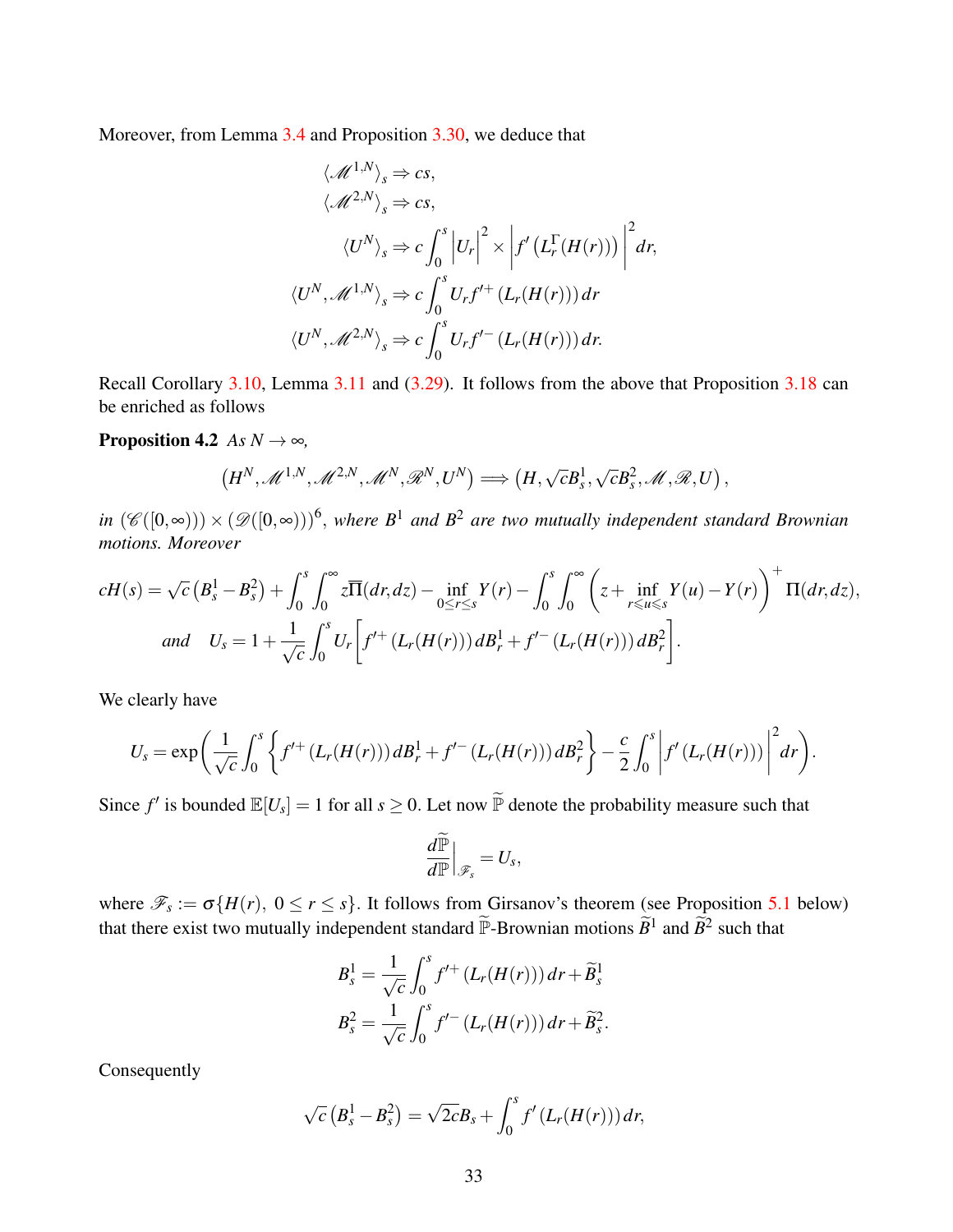where

<span id="page-33-2"></span><span id="page-33-1"></span>
$$
B_s = \frac{1}{\sqrt{2}} \left( \widetilde{B}_s^1 - \widetilde{B}_s^2 \right)
$$

is a standard Brownian motion under  $\widetilde{\mathbb{P}}$ . Consequently *H* is a weak solution of the SDE

$$
cH(s) = Y(s) + \int_0^s f'(L_r(H(r))) dr - \inf_{0 \le r \le s} Y(r) - \int_0^s \int_0^\infty \left( z + \inf_{r \le u \le s} Y(u) - Y(r) \right)^+ \Pi(dr, dz).
$$
\n(4.46)

We now deduce from Proposition [4.2](#page-32-0) and Lemma 24 in [\[29\]](#page-38-9) the main result of this subsection.

**Theorem 4.3** Assume that  $f \in \mathscr{C}^1(\mathbb{R}_+), f(0) = 0$  and  $f'$  is bounded. Then the law of the approximate *height process H<sup>N</sup>, defined under*  $\tilde{\mathbb{P}}^N$  *(i.e. with the Poisson processes having the intensities specified by* [\(4.45\)](#page-30-2)*)* converges towards the law of the height process H under  $\tilde{P}$  *(i.e. specified by* [\(4.46\)](#page-33-1)*).* 

# **4.2** The general case  $(f \in \mathscr{C}^1$  and  $f' \le \theta)$

We first note that condition  $(2.8)$  guarantees only local boundedness of  $f'$ . Thus, in order to make sure that Girsanov's Theorem is applicable, we use a localization procedure and associate to each  $n \in (0, \infty)$  a function  $f_n \in \mathscr{C}^1(\mathbb{R}_+), f'_n$  is uniformly continuous on  $\mathbb{R}_+$ , and

$$
f_n(x) = \begin{cases} f(x), & \text{if } 0 < x \le n, \\ f(n) + f'(x)(x - n), & \text{if } x > n. \end{cases}
$$

From this definition, it is easy to see that  $f'_n(x) = f'(x \wedge n)$ , which implies  $\sup_{x \in (0,\infty)} |f'_n(x)| = \sup_{0 \le x \le n} |f'(x)|$ .

Now we define the processes  $\{U_n^N(s), U_n(s), s \ge 0\}$  exactly as the process  $U^N, U$ , except that *f* is replaced by  $f_n$ . Let us now state our final result.

<span id="page-33-0"></span>**Theorem 4.4** Assume that  $f \in \mathscr{C}^1(\mathbb{R}_+), f(0) = 0$  and  $f'(z) \le \theta$ , for some given  $\theta > 0$ . Then, as  $N \rightarrow \infty$ , the law of H<sup>N</sup>, specified by [\(3.14\)](#page-6-1) with the intensities of the Poisson processes specified by [\(4.45\)](#page-30-2) *converges to the law of H, the solution of equation* [\(4.46\)](#page-33-1)*.*

**Proof.** We work on the probability space  $(\Omega, \mathcal{F}, \mathbb{P})$ . We consider the processes  $H^N(r)$  and  $H(r)$ restricted to an arbitrary time interval [0,*s*]. Suppose we have two interaction functions  $f^1$  and  $f^2$ which both satisfy the above assumption  $2.8$ , and which coincide on the interval  $[0, K]$ . It is then plain that the corresponding processes  $H^{N,1}$  and  $H^{N,2}$  (resp.  $H^1$  and  $H^2$ ) have the same law on the time interval  $[0, S_K^N]$  (resp.  $[0, S_K]$ ), where

$$
S_k^N = \inf\{s > 0, H_s^{N,1} \vee H_s^{N,2} > K\}, \text{ resp. } S_K = \inf\{s > 0, H_s^1 \vee H_s^2 > K.
$$

For each  $m, n \geq 1$ , consider the event

$$
A_{m,n} = \{ \sup_{0 \le r \le s} H(r) \le m; \sup_{0 \le r \le s; 0 \le t \le m} L_r(t) \le n \}.
$$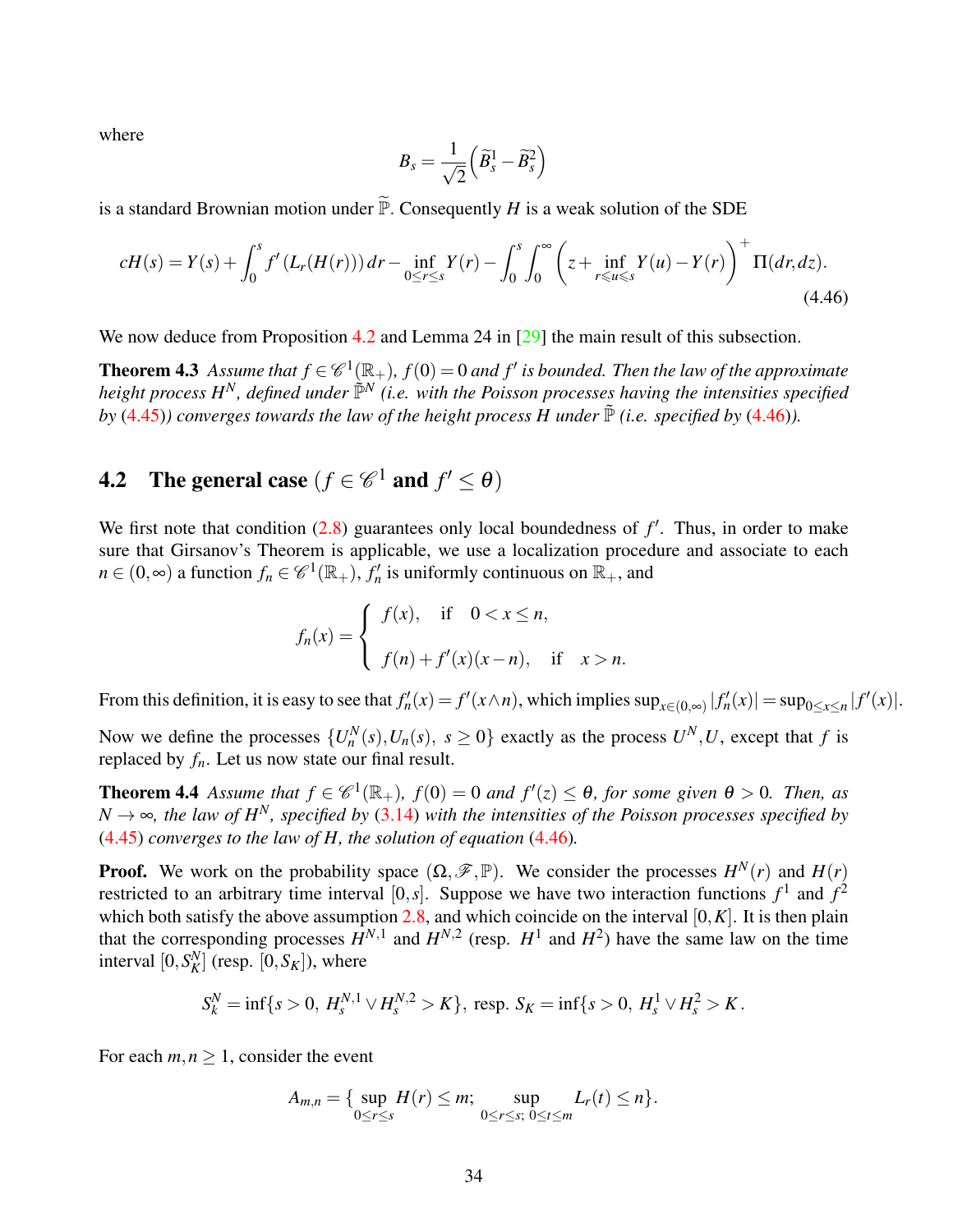On the event  $A_{m,n}$ , sup<sub>0≤r≤s</sub>  $L_r(H_r) \leq n$ . On the event  $A_{m-1,n-1}$ , from Proposition [3.16](#page-14-0) and Proposi-tion [3.30,](#page-28-0) for *N* large enough,  $\sup_{0 \le r \le s} H^N(r) \le m$  and  $\sup_{0 \le r \le s, 0 \le t \le m} L^N_r(r) \le n$ . Consequently on the event  $A_{m,n}$ , for such an *N*,  $\sup_{0 \le r \le s} L_r^N(H_r^N) \le n$ , and from Theorem [4.3](#page-33-2) with *f* replaced by  $f_n$ tells us that  $H^N$  with the intensities specified by [\(4.45\)](#page-30-2) (but with *f* replaced by  $f_n$ ) converges towards *H*, the weak solution of [\(4.46\)](#page-33-1), but with *f* replaced by  $f_n$ . But on the event  $A_{m-1,n-1}$ , and uniformly for *N* large enough, the intensities in [\(4.45\)](#page-30-2) with *f<sup>n</sup>* and with *f* coincide, and similarly for the equation [\(4.46\)](#page-33-1). Since  $\bigcup_{m,n\geq 2}A_{m,n}=\Omega$ , the result follows.

# 5 Appendix

In this section we recall few important notions and give some results used in this work. We do not give proofs of most of the following statements.

### 5.1 Two Girsanov Theorems

We state two versions of the Girsanov theorem, one for the Brownian and one for the point process case. The first one can be found, e.g., in [\[30\]](#page-38-14) and the second one combines Theorems T2 and T3 from [\[6\]](#page-37-10), pages 165-166. We assume here that our probability space  $(\Omega, \mathbb{P}, \mathscr{F})$  is such that  $\mathscr{F} =$  $\sigma(\cup_{t>0}\mathscr{F}_t)$ .

<span id="page-34-1"></span>Proposition 5.1 *Let* {*B<sup>s</sup>* , *s* ≥ 0} *be a standard d*−*dimensional Brownian motion (i.e., its coordinates are mutually independent standard scalar Brownian motions) defined on the filtered probability space* (Ω,P,F). *Let moreover* φ *be an* F*-progressively measurable d*−*dimensional process satisfy-* $\int_0^s |\phi(r)|^2 dr < \infty$  for all  $s \geq 0$ . Let

$$
U_s = \exp\left\{ \int_0^s \langle \phi(r), dB_r \rangle - \frac{1}{2} \int_0^s |\phi(r)|^2 dr \right\}.
$$

 $\iint_{\mathcal{B}} \mathbb{E}(U_s) = 1, s \geq 0,$  then  $\widetilde{B}_s := B_s - \int_0^s \phi(r) dr, s \geq 0,$  is a standard Brownian motion under the unique  $p$ robability measure  $\widetilde{\mathbb{P}}$  on  $(\Omega, \mathscr{F})$  which is such that  $d\widetilde{\mathbb{P}}|_{\mathscr{F}_s}/d\mathbb{P}|_{\mathscr{F}_s} = U_s,$  for all  $s \geq 0.$ 

<span id="page-34-0"></span>**Proposition 5.2** Let  $\{(Q_s^{(1)},...,Q_s^{(d)}), s \ge 0\}$  be a d-variate point process adapted to some filtration  $\mathscr{F},$  and let  $\{\lambda_s^{(i)}\}$  $s^{(i)}$ ,  $s \ge 0$ } *be the predictable*  $(\mathbb{P}, \mathscr{F})$ -intensity of  $Q^{(i)}$ ,  $1 \le i \le d$ . Assume that none of the  $Q^{(i)}$ ,  $Q^{(j)}$ ,  $i \neq j$ , jump simultaneously. Let  $\{\alpha_r^{(i)}, r \geq 0\}$ ,  $1 \leq i \leq d$ , be nonnegative  $\mathscr F$ -predictable *processes such that for all*  $s \geq 0$  *and all*  $1 \leq i \leq d$ 

$$
\int_0^s \alpha_r^{(i)} \lambda_r^{(i)} dr < \infty \quad \mathbb{P}-a.s.
$$

*For*  $i = 1, ..., d$  and  $s \geq 0$  *define*,  $\{T_k^i\}$  $k_k^i$ ,  $k = 1, 2...$ } *denoting the jump times of*  $Q^{(i)}$ ,

$$
U_s^{(i)} = \left(\prod_{k \geq 1: T_k^i \leq s} \alpha_{T_k^i}^{(i)}\right) \exp\left\{\int_0^s (1 - \alpha_r^{(i)}) \lambda_r^{(i)} dr\right\} \quad \text{and} \quad U_s = \prod_{i=1}^d U_s^{(i)}, \quad s \geq 0.
$$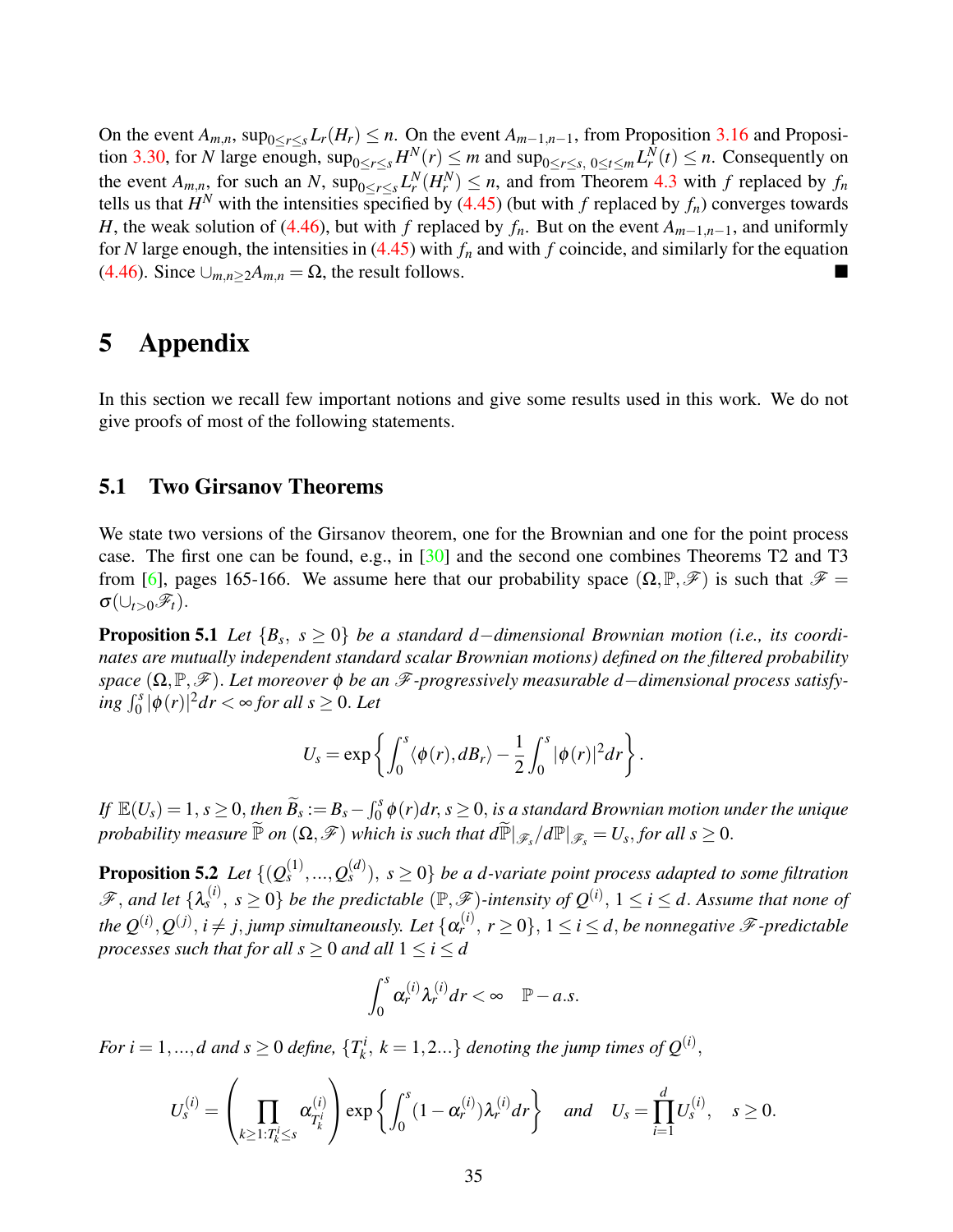If  $\mathbb{E}(U_s) = 1, s \ge 0$ , then, for each  $1 \le i \le d$ , the process  $Q^{(i)}$  has the  $(\widetilde{\mathbb{P}}, \mathscr{F})$ -intensity  $\widetilde{\lambda}_s^{(i)} = \alpha_s^{(i)} \lambda_s^{(i)}$  $s^{(l)},$  $s \geq 0$ , where the probability measure  $\widetilde{\mathbb{P}}$  is defined by  $d\widetilde{\mathbb{P}}|_{\mathscr{F}_s}/d\mathbb{P}|_{\mathscr{F}_s} = U_s$ , for all  $s \geq 0$ .

### 5.2 Tightness criteria in  $\mathscr{D}([0,+\infty))$

We denote by  $\mathscr{D}([0,\infty))$ , the space of functions from  $[0,\infty)$  into R which are right continuous and have left limits at any  $t > 0$  (as usual such a function is called cdlg). We briefly write  $D$  for the space of adapted, cdlg stochastic processes. We shall always equip the space  $\mathscr{D}([0,\infty))$  with the Skorohod topology, for the definition of which we refer the reader to Billingsley  $[3]$  or Joffe, Métivier  $[17]$  $[17]$ .

We first state a tightness criterion, which is Theorem 13.5 from [\[3\]](#page-37-9) :

**Proposition 5.3** Let  $(X_t^n, t \geq 0)_{n\geq 0}$  be a sequence of random elements of  $\mathscr{D}([0,+\infty);\mathbb{R}^d)$ . A sufficient *condition of*  $(X_t^n, t \ge 0)_{n \ge 0}$  *to be tight is that the two conditions 1 and 2 be satisfied :* 

*1. For each t, the sequence of random variables*  $(X_t^n, n \ge 0)$  *is tight in*  $\mathbb{R}^d$ *.* 

*2. For each*  $T > 0$ , *there exists*  $\beta, C > 0$  *and*  $\theta > 1$  *such that* 

<span id="page-35-1"></span><span id="page-35-0"></span>
$$
\mathbb{E}(|X_{t+h}^n - X_t^n|^{\beta}|X_t^n - X_{t-h}^n|^{\beta}) \le Ch^{\theta},
$$

*for all*  $0 < t < T$ ,  $0 < h < t$ ,  $n \ge 0$ .

The convergence in  $\mathscr{D}([0, +\infty); \mathbb{R}^d)$  is not additive in general. The next proposition gives a sufficient condition to have this additivity, which is Lemma 7.1 of [\[23\]](#page-38-8).

**Proposition 5.4** Let  $\{X_t^n, t \ge 0\}_{n \ge 0}$  and  $\{Y_t^n, t \ge 0\}_{n \ge 0}$  be two tight sequences of random elements  $of$   $\mathscr{D}([0,\infty);\mathbb{R}^d)$  such that any limit of a weakly converging sub-sequence of the sequence  $\{X_t^n,\,t\ge 0\}_{n\ge 0}$ *is a.s. continuous. Then*  ${X_t^n + Y_t^n, t \ge 0}_{n \ge 0}$  *is tight in*  $\mathscr{D}([0, \infty); \mathbb{R}^d)$ *.* 

Consider a sequence  $\{X_t^n, t \geq 0\}_{n \geq 1}$  of one-dimensional semi-martingales, which is such that for each  $n \geq 1$ ,

$$
X_t^n = X_0^n + \int_0^t \varphi_s^n ds + M_t^n, \quad t \ge 0;
$$

where for each  $n \geq 1$ ,  $M^n$  is a locally square-integrable martingale such that

<span id="page-35-2"></span>
$$
\langle M^n \rangle_t = \int_0^t \psi_s^n ds, \quad t \ge 0;
$$

 $\varphi^n$  and  $\psi^n$  are Borel measurable functions with values into R and R<sub>+</sub> respectively. We define  $V_t^n =$  $X_0^n + \int_0^t \varphi_n(X_s^n) ds.$ 

The following statement can be deduced from Theorem 13.4 and 16.10 of [\[3\]](#page-37-9).

**Proposition 5.5** A sufficient condition for the above sequence  $\{X_t^n, t \geq 0\}_{n \geq 1}$  of semi-martingales to *be tight in*  $\mathscr{D}([0,\infty))$  *is that both* 

the sequence of r.v.'s 
$$
\{X_0^n, n \geq 1\}
$$
 is tight;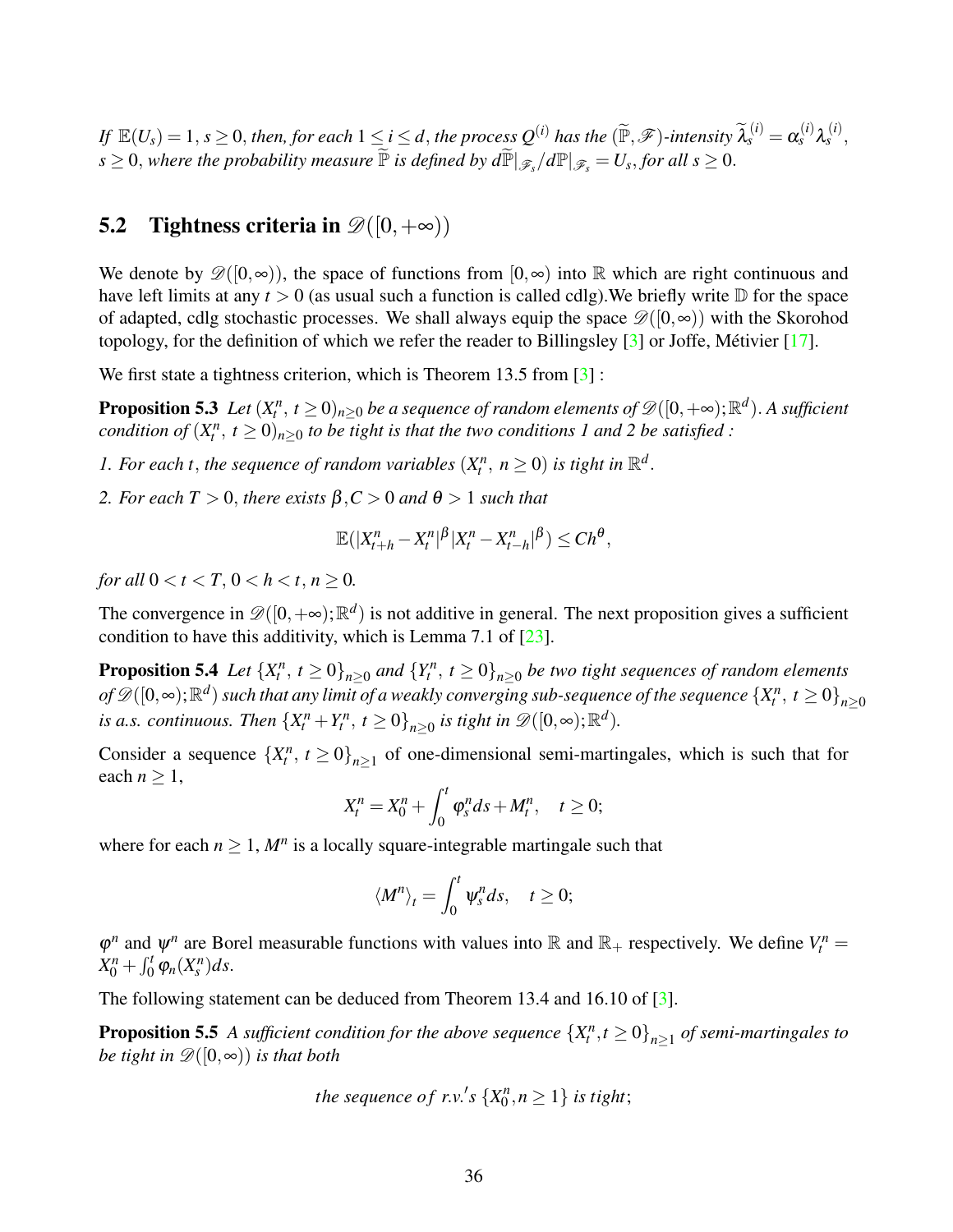*and for some*  $p > 1$ *,* 

$$
\forall T>0, \text{ the sequence of r.v.'s }\left\{\int_0^T[|\varphi_n(X_s^n)| + \psi_n(X_t^n)]^p dt, n\geq 1\right\} \text{ is tight.}
$$

*Those conditions imply that both the bounded variation parts*  $\{V^n, n \geq 1\}$  *and the martingale parts*  ${M^n, n \geq 1}$  *are tight, and that the limit of any converging subsequence of*  ${V^n}$  *is a.s. continuous.* 

*If moreover, for any*  $T > 0$ *, as n*  $\longrightarrow \infty$ *,* 

$$
\sup_{0\leq t\leq T}|M_t^n-M_{t^-}^n|\longrightarrow 0\text{ in probability},
$$

*then any limit X of a converging subsequence of the original sequence*  ${X^n}_{n \geq 1}$  *is a.s. continuous.* 

<span id="page-36-0"></span>**Lemma 5.6** Let  $\{X_t^N, t \geq 0\}_{N \geq 1}$  be a sequence of processes whose trajectories belong to  $\mathscr{D}([0,+\infty))$ *and satisfy*

<span id="page-36-1"></span>
$$
\sup_{N\geq 1} \mathbb{E}\left(\sup_{t\geq 0} |X_t^N|\right) < \infty. \tag{5.47}
$$

We assume that for each  $\delta > 0$ , there exists a decomposition  $X_t^N$   $=$   $X_t^{N,\delta,1}$   $+$   $X_t^{N,\delta,2}$  such that  $\{X^{N,\delta,1}\}_{N\geq 1}$ *is tight as random elements of*  $\mathscr{D}([0,+\infty))$ *, and moreover, for all*  $\eta > 0$ 

<span id="page-36-2"></span>
$$
\limsup_{N \to \infty} \mathbb{P}\left(\sup_{t \ge 0} |X_t^{N, \delta, 2}| > \eta\right) \to 0, \text{ as } \delta \to 0.
$$
 (5.48)

*Then the sequence*  $\{X_t^N, t \geq 0\}_{N \geq 1}$  *is tight as random elements of*  $\mathscr{D}([0, +\infty))$ *.* 

**Proof.** We shall exploit Theorem 13.2 from [\[3\]](#page-37-9). We will establish tightness in  $D([0,T])$ , for  $T > 0$ arbitrary. The moduli of continuity below are understood to be defined on the time interval [0,*T*]. Condition (i) follows from our assumption  $(5.47)$ . Hence it suffices to verify (ii), namely that for each  $\varepsilon, \rho > 0$ , there exists  $\eta > 0$  such that

<span id="page-36-5"></span>
$$
\mathbb{P}\left(w'_{X^N}(\eta)\geq \varepsilon\right)\leq \rho\,.
$$
\n(5.49)

We first note that from the definitions of *w* (resp. *w'*) (see (7.1) (resp. (12.6)) in [\[3\]](#page-37-9)), for each  $\eta > 0$ ,

<span id="page-36-3"></span>
$$
w'_{X^N}(\eta) \leq w'_{X^{N,\delta,1}}(\eta) + w_{X^{N,\delta,2}}(\eta).
$$
\n(5.50)

But since  $w_{X^{N,\delta,2}}(\eta) \le 2 \sup_{t \ge 0} |X_t^{N,\delta,2}|$ , for all  $\eta > 0$ ,

$$
\limsup_{N\to\infty} \mathbb{P}\left(w_{X^{N,\delta,2}}(\eta) \geq \varepsilon/2\right) \leq \limsup_{N\to\infty} \mathbb{P}\left(\sup_{t\geq 0} |X^{N,\delta,2}_t| \geq \varepsilon/4\right).
$$

Hence from [\(5.48\)](#page-36-2), we can choose  $\delta_{\varepsilon,\rho} > 0$  such that

<span id="page-36-4"></span>
$$
\limsup_{N \to \infty} \mathbb{P}\left(w_{X^{N,\delta_{\varepsilon,\rho},2}}(\eta) \ge \varepsilon/2\right) \le \frac{\rho}{2}, \forall \eta > 0. \tag{5.51}
$$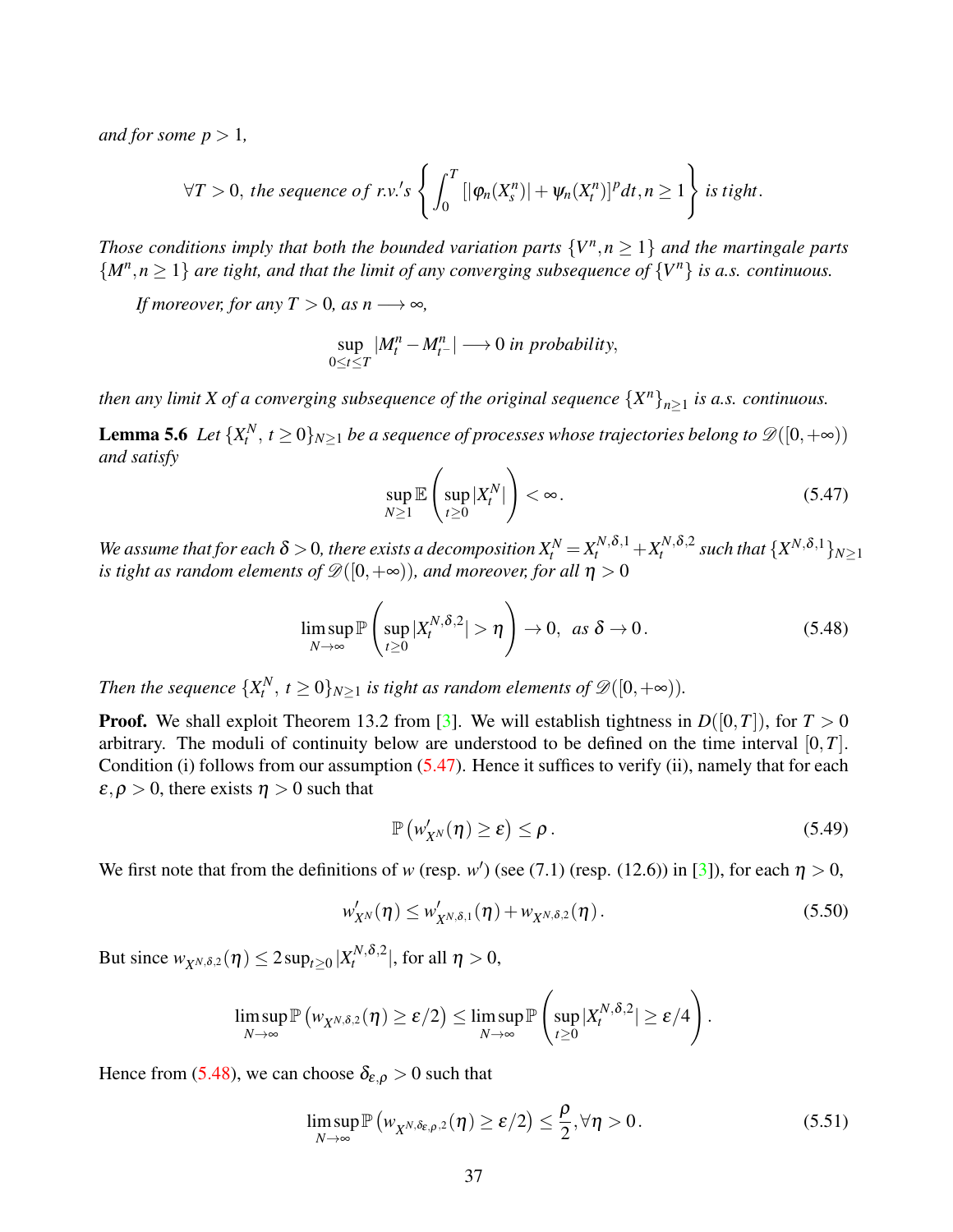Since  $\{X^{N,\delta_{\varepsilon,\rho},1}\}_{N\geq 1}$  is tight, again from Theorem 13.2 from [\[3\]](#page-37-9), we can choose  $\eta>0$  small enough such that

<span id="page-37-11"></span>
$$
\limsup_{N \to \infty} \mathbb{P}\left(w'_{X^{N,\delta_{\varepsilon,\rho,1}}}(\eta) \geq \varepsilon/2\right) \leq \frac{\rho}{2}.
$$
\n(5.52)

 $\blacksquare$ 

A combination of [\(5.50\)](#page-36-3), [\(5.51\)](#page-36-4) and [\(5.52\)](#page-37-11) yields [\(5.49\)](#page-36-5).

### References

- <span id="page-37-2"></span>[1] Athreya, K. B. and Ney, P.E. *Branching processes*, Springer- Verlag, New York, 1972.
- [2] Bansaye, V., Caballero, M.E. and Méléard, S. Scaling limits of population and evolution processes in random environment. *Electron. J. Probab.* 24, Paper No. 19, 2019.
- <span id="page-37-9"></span>[3] Billingsley, P. *Convergence of Probability Measures, 2nd edn* John Wiley, New York, 1999.
- <span id="page-37-4"></span>[4] Berestycki, J., Fittipaldi, M.C. and Fontbona, J. Ray–Knight representation of flows of branching processes with competition by pruning of Lévy trees, *Probab. Theory and Rel. Fields*, to appear.
- <span id="page-37-10"></span>[5] Bertoin, J. Lévy processes, Cambridge University Press, 1996.
- [6] Brémaud, P. Point processes and queues: martingale dynamics. 1981.
- <span id="page-37-8"></span>[7] Cinlar, E. *Probability and Stochastics*, Graduate Texts in Mathematics, vol. **261**. Springer Science & Business Media, 2011.
- <span id="page-37-7"></span>[8] Dawson, D. A. and Li, Z. Stochastic equations, flows and measure-valued processes. *The Annals of Probability*, 40(2):813–857, 2012.
- [9] Delmas, J.-F. Height process for super-critical continuous state branching process. *Markov Process. Relat. Fields* 14, 309-326, 2008.
- <span id="page-37-5"></span>[10] Drame, I. Pardoux, E. and Sow, A.B. Non–binary branching process and non-markovian explo- ´ ration process. *ESAIM: Probability and Statistics* 21, 1–33, 2017.
- <span id="page-37-3"></span>[11] Drame, I. and Pardoux, E. Approximation of a generalized continuous-state branching process ´ with interaction. *Electronic Communications in Probability*, 23, 2018.
- <span id="page-37-1"></span>[12] Duquesne, T. and Le Gall, J.-F. *Random trees, Levy processes and spatial branching processes ´* , Asrérisque vol. 281. Société mathématique de France, 2002.
- <span id="page-37-6"></span>[13] Fu, Z. and Li, Z. Stochastic equations of non-negative processes with jumps. *Stochastic Processes and their Applications*, 120(3):306–330, 2010.
- <span id="page-37-0"></span>[14] Grey, D. Asymptotic behaviour of continuous time, continuous state-space branching processes. *Journal of Applied Probability* 11, 669–677, 1974.
- [15] Grimvall, A. On the convergence of sequences of branching processes. *The Annals of Probability* 2, 1027–1045, 1974.